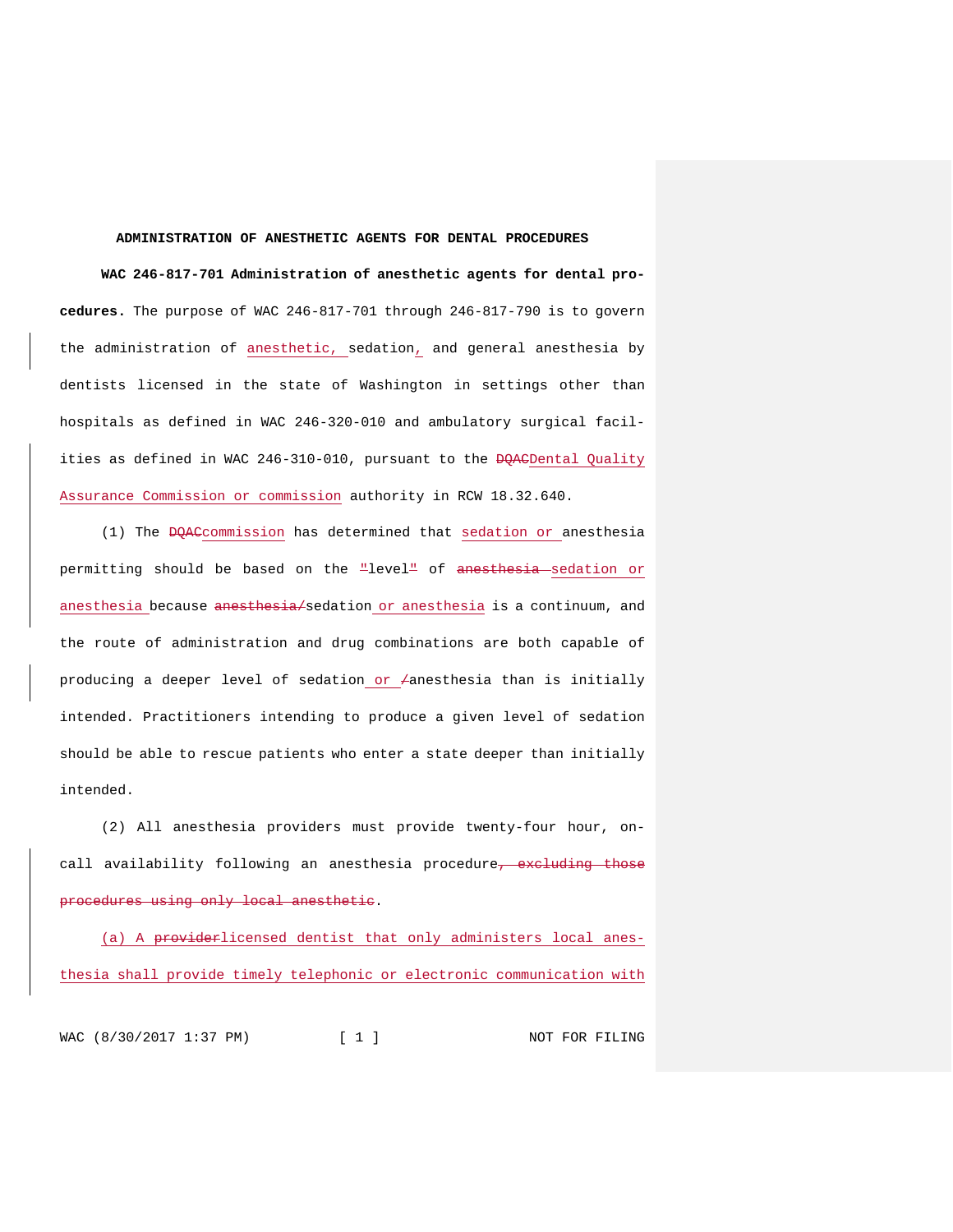the patient or their representative by the provider or a designated provider.

(b) In the event a providerlicensed dentist will be unavailable for prompt assistance, the providerlicensed dentist shall have a pre-arranged agreement with another provider that is readily available to provide care to a patient.

(3) The dental assistant and expanded function dental auxiliary may not administer any general or local anesthetic, including intravenous sedation.

(4) A licensed dentist shall conduct a self-assessment of their office preparedness for emergencies, proper emergency equipment, and emergency drugs annually. The annual self-assessment attestation must be maintained for five years.

(5) A licensed dentist who holds a valid moderate sedation with parenteral agents or general anesthesia permit shall conduct a selfinspection using the appropriate commission's on-site inspection form annually. The annual self-inspection form shall be maintained for five years.

[Statutory Authority: RCW 18.32.640 and 18.32.0365. WSR 10-23-001, § 246-817-701, filed 11/3/10, effective 12/4/10; WSR 09-04-042, § 246- 817-701, filed 1/30/09, effective 3/2/09. Statutory Authority: RCW

WAC (8/30/2017 1:37 PM) [ 2 ] NOT FOR FILING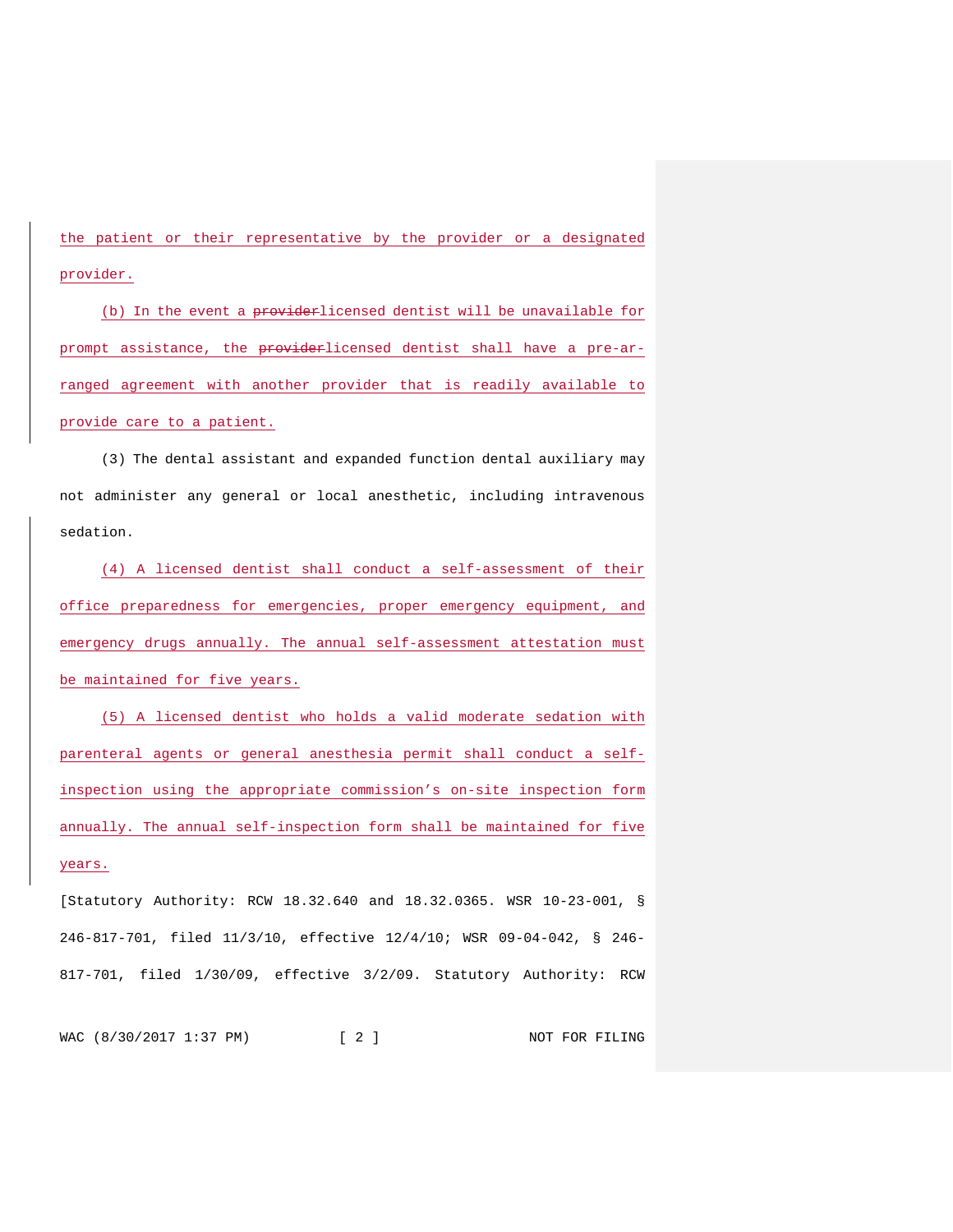18.32.035. WSR 95-21-041, § 246-817-701, filed 10/10/95, effective 11/10/95.]

**WAC 246-817-710 Definitions.** The definitions in this section apply throughout WAC 246-817-701 through 246-817-790 unless the context clearly requires otherwise.

(1) "Advanced cardiac life support" or "ACLS" means a set of clin-

ical interventions for the urgent treatment of cardiac arrest, stroke

and other life-threatening medical emergencies, as well as the knowledge

and skills to deploy those interventions.

(2) "American Society of Anesthesiologist patient classification I" means a normal healthy patient. (3) "American Society of Anesthesiologist patient classification II" means a patient with mild systemic disease. (4) "American Society of Anesthesiologist patient classification III" means a patient with severe systemic disease. (5) "American Society of Anesthesiologist patient classification IV" means a patient with severe systemic disease that is a constant threat to life.

 $(6)$  "Analgesia" is means the diminution of pain in the conscious

patient.

 $(237)$  "Anesthesia" is means the loss of feeling or sensation, es-

pecially loss of sensation of pain.

(348) "Anesthesia monitor" means a credentialed health care pro-

vider specifically trained in monitoring patients under sedation and capable of assisting with procedures, problems and emergency incidents

WAC (8/30/2017 1:37 PM) [ 3 ] NOT FOR FILING

**Formatted:** Font: Not Bold

**Formatted:** Font: Not Bold

**Formatted:** Font: Not Bold

**Formatted:** Font: Not Bold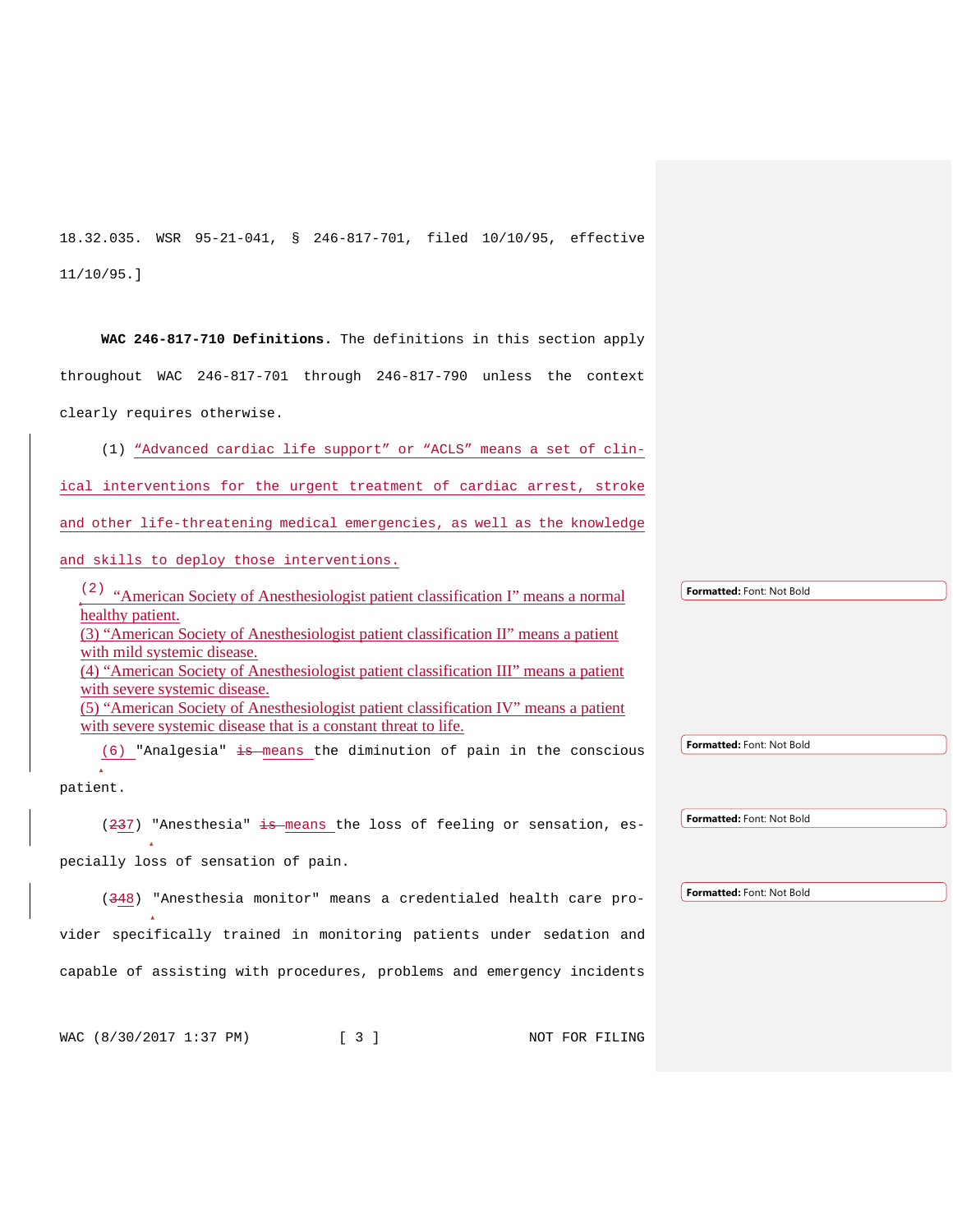that may occur as a result of the sedation or secondary to an unexpected medical complication.

(459) "Anesthesia provider" means a dentist, physician anesthesiologist, dental hygienist, or certified registered nurse anesthetist (CRNA) licensed and authorized to practice anesthesia within the state of Washington.

(5610) "Automated external defibrillator" or "AED" means a portable electronic device that automatically diagnoses the life-threatening cardiac arrhythmias of ventricular fibrillation and pulseless ventricular tachycardia, and is able to treat through defibrillation.

(711) "Basic life support" or "BLS" means a type of care health care providers and public safety professionals provide to anyone who is experiencing cardiac arrest, respiratory distress, or an obstructed air-

(812) "Carbon dioxide" or "CO2" means a gas consisting of one part carbon and two parts oxygen.

(913) "Close supervision" means that a supervising dentist whose patient is being treated has personally diagnosed the condition to be treated and has personally authorized the procedures to be performed. The supervising dentist is continuously on-site and physically present in the treatment facility while the procedures are performed by the

WAC (8/30/2017 1:37 PM) [ 4 ] NOT FOR FILING

**Formatted:** Font: Not Bold **Formatted:** Font: Not Bold

**Formatted:** Font: Not Bold

**Formatted:** Font: Not Bold **Formatted:** Font: Not Bold **Formatted:** Font: Not Bold

**Formatted:** Font: Not Bold

way.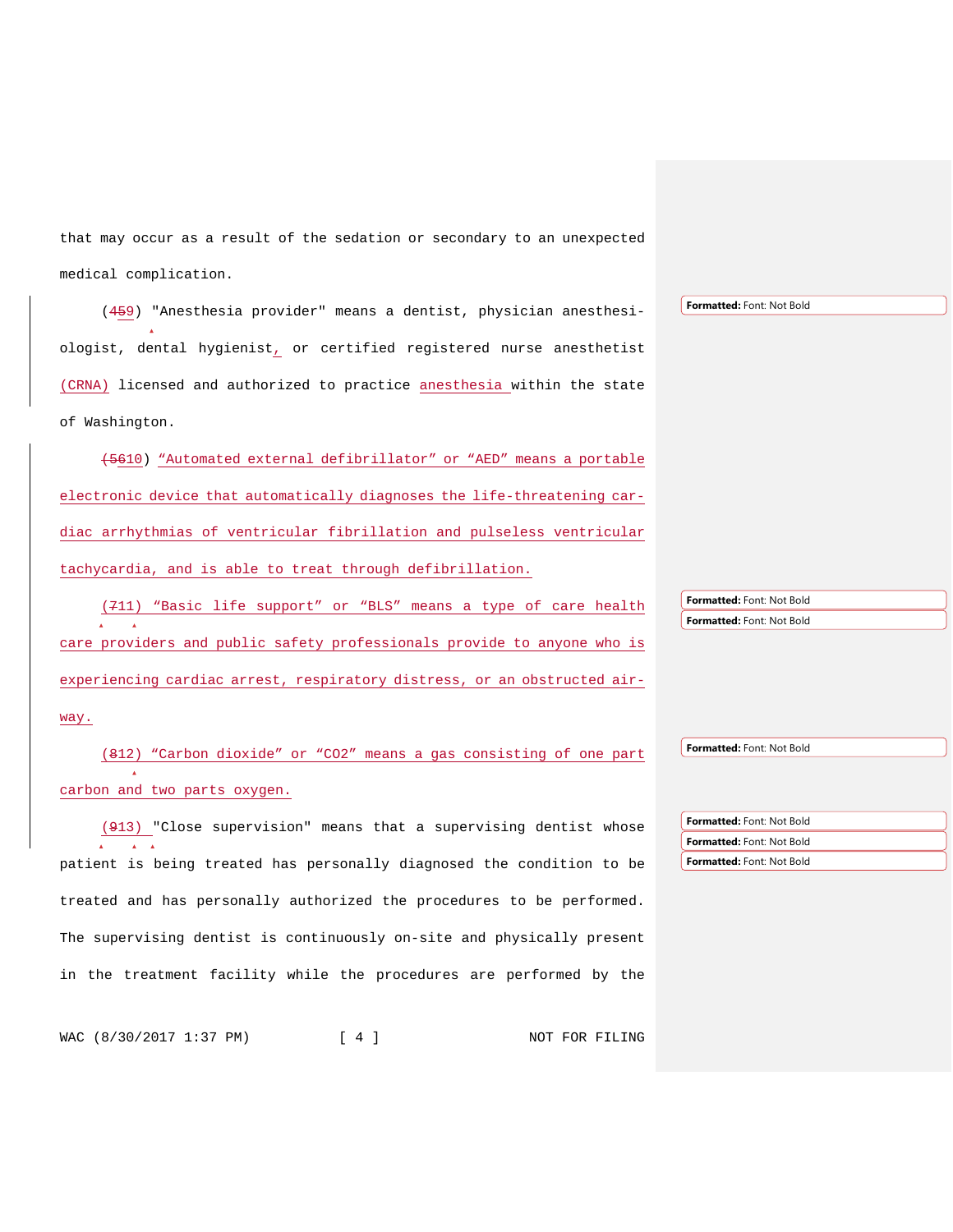assistive personnel and capable of responding immediately in the event of an emergency. The termClose supervision does not require a supervising dentist to be physically present in the operatory.

(61014) "Commission on dental accreditation" or "CODA" means a national organization that develops and implements accreditation standards that promote and monitor the continuous quality and improvement of dental education programs.

(1115) "Deep sedation/analgesia" is means a drug induced depression of consciousness during which patients cannot be easily aroused but respond purposefully following repeated or painful stimulation. The ability to independently maintain ventilatory function may be impaired. Patients may require assistance in maintaining a patent airway, and spontaneous ventilation may be inadequate. Cardiovascular function is usually maintained.

(71216) "Dental anesthesia assistant" means a health care provider certified under chapter 18.350 RCW and specifically trained to perform the functions authorized in RCW 18.350.040 under supervision of an oral and maxillofacial surgeon or dental anesthesiologist.

(8) **"Direct visual supervision"** means supervision by an llofacial surgeon or dental anesthesiologist by verbal command and direct line of sight.

**Formatted:** Font: Not Bold **Formatted:** Font: Not Bold **Formatted:** Font: Not Bold

**Formatted:** Font: Not Bold

WAC (8/30/2017 1:37 PM) [ 5 ] NOT FOR FILING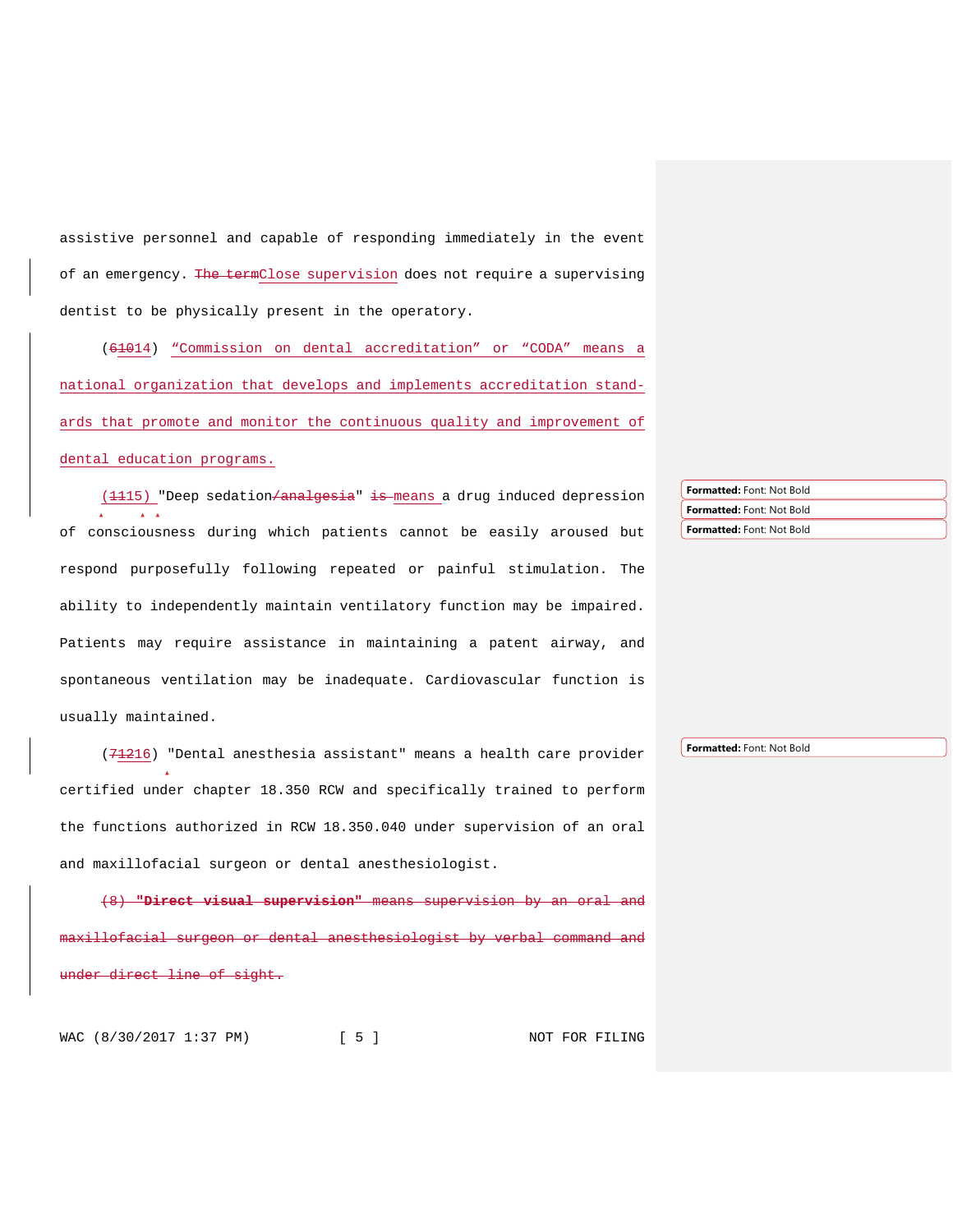(1317) "Enteral" means any technique of administration in which an agent is absorbed through the gastrointestinal tract or nasal mucosa.

 $(9)$   $(1418)$  "General anesthesia" is means a drug induced loss of consciousness- during which patients are not arousable, even by painful stimulation. The ability to independently maintain an airway and respond purposefully to physical stimulation or verbal command, produced by a pharmacologic or nonpharmacologic method, or combination thereof may be impaired. Patients often require assistance in maintaining a patent airway, and positive pressure ventilation may be required because of depressed spontaneous ventilation or drug-induced depression of neuromuscular function. Cardiovascular function may be impaired.

(10) **"Local anesthesia"** is the elimination cially pain, in one part of the body by the topical application or gional injection of a drug.

(111519) "Minimal sedation" is means a minimally depressed level of consciousness, produced by a pharmacological method, that retains the patient's ability to independently and continuously maintain an airway and drug induced state during which patients respond normally to tactile stimulation and verbal commands. Although cognitive function and coordination may be modestly impaired, ventilatory and cardiovascular functions are unaffected.

**Formatted:** Font: Not Bold

**Formatted:** Font: Not Bold

WAC (8/30/2017 1:37 PM) [ 6 ] NOT FOR FILING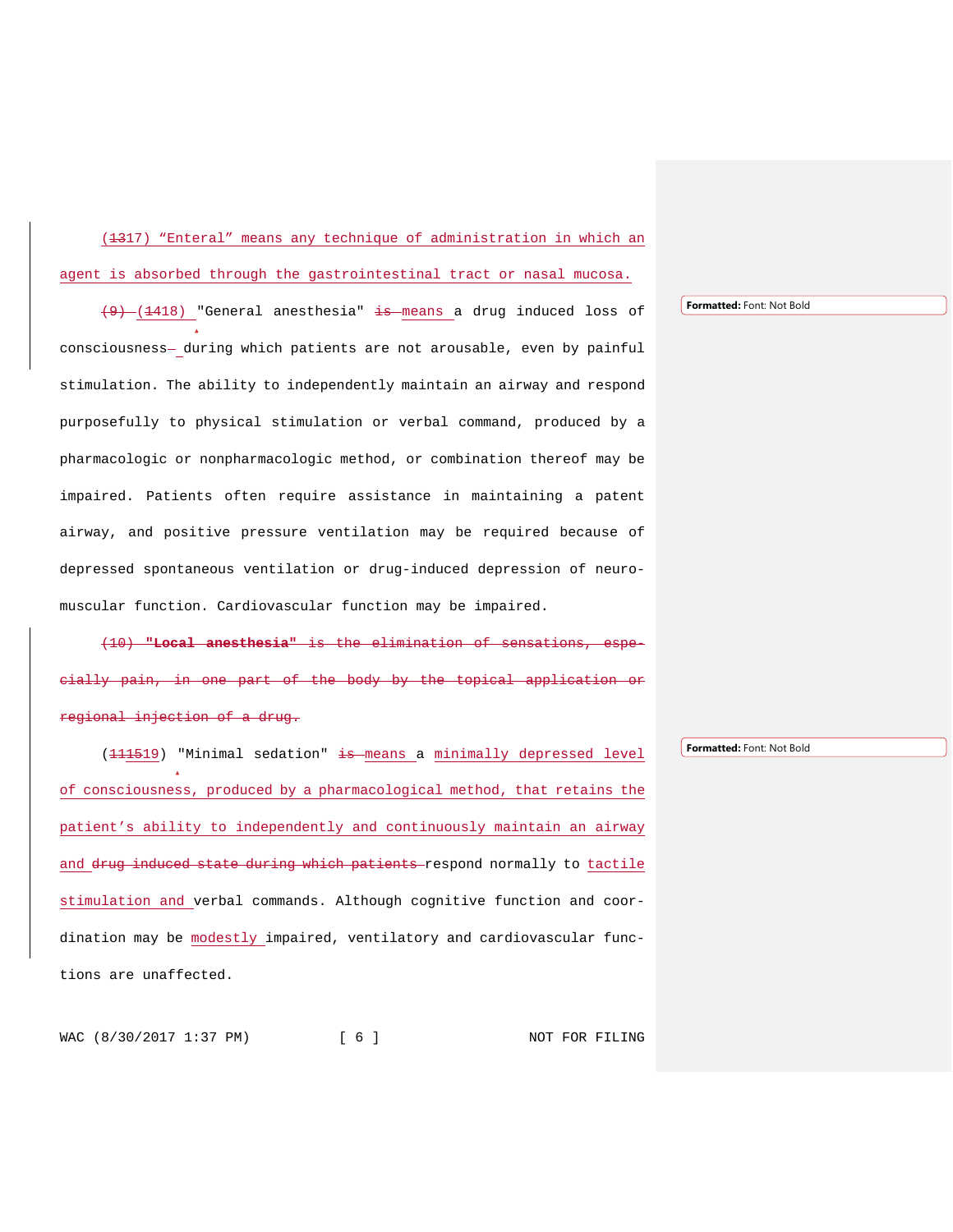(16220) "Moderate sedation" is means a drug induced depression of consciousness during which patients respond purposefully to verbal commands, either alone or accompanied by light tactile stimulation. No interventions are required to maintain a patent airway, and spontaneous ventilation is adequate. Cardiovascular function is usually maintained. Moderate sedation can include both moderate sedation/analgesia (conscious sedation) and moderate sedation with enteral and parenteral agentroutes of administration.

(17321) "Parenteral" means a technique of administration in which the drug bypasses the gastrointestinal (GI) tract, including but not limited to  $(i.e.,$  intramuscular, intravenous, intranasal intranasal, submuscosal, subcutaneous, and intraosseous+.

(1822) "Pediatric" means a child 12 years of age or younger. (1923) "Pediatric advanced life support" or "PALS" means a type of care that focuses on providing advanced airway and life support skills in immediate emergency care to children.

[Statutory Authority: Chapter 18.350 RCW, RCW 18.32.0365, 18.32.640, 18.130.050(14), and 18.260.120. WSR 13-15-144, § 246-817-710, filed 7/23/13, effective 8/23/13. Statutory Authority: RCW 18.32.640 and 18.32.0365. WSR 09-04-042, § 246-817-710, filed 1/30/09, effective

WAC (8/30/2017 1:37 PM) [ 7 ] NOT FOR FILING

**Formatted:** Font: Not Bold

**Formatted:** Font: Not Bold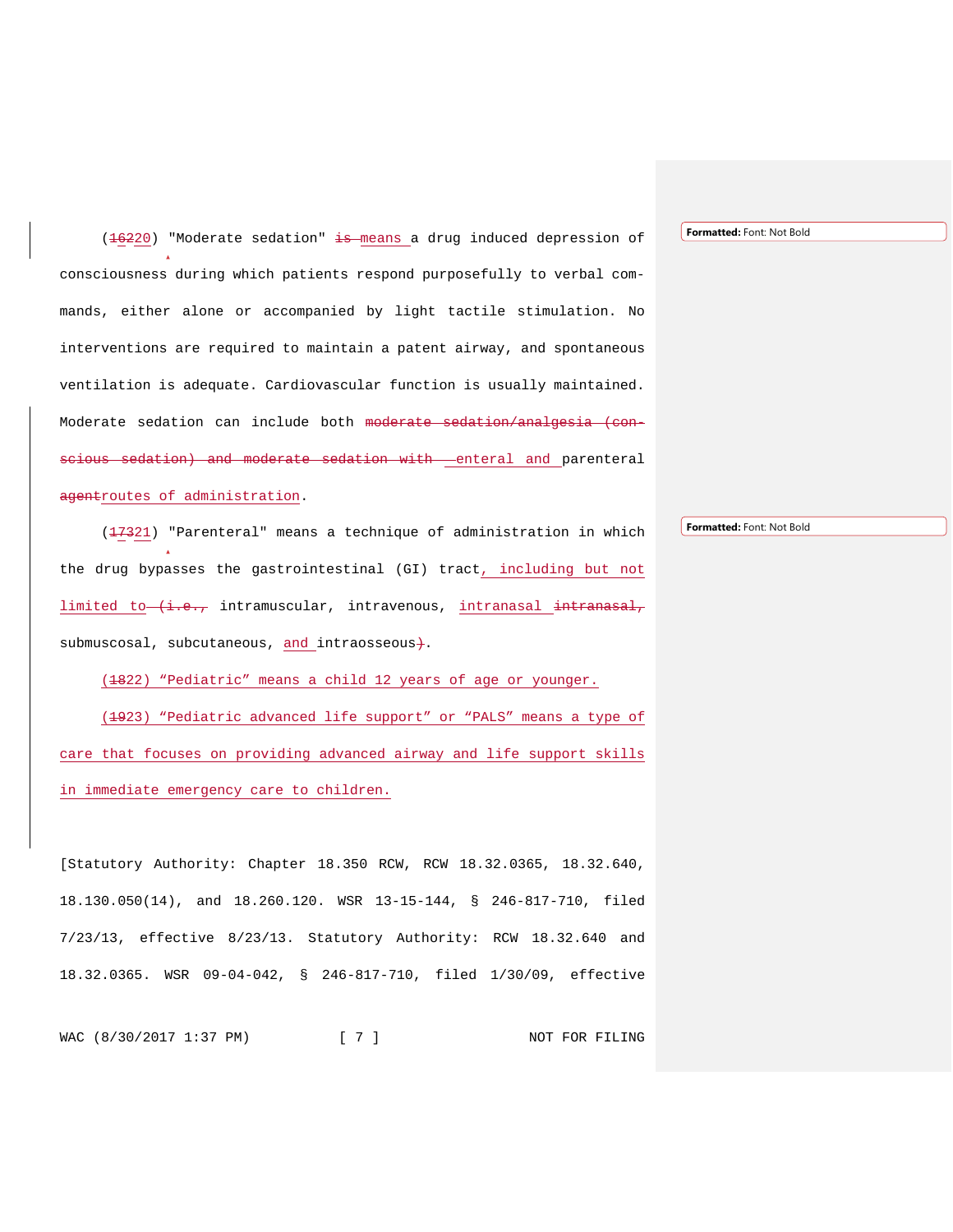3/2/09. Statutory Authority: RCW 18.32.035. WSR 95-21-041, § 246-817- 710, filed 10/10/95, effective 11/10/95.]

**WAC 246-817-720 Basic life support requirements.**

(1) Dental staff providing direct patient care in an in-office or out-patient setting must hold a current and valid health-care provider basic life support (BLS) certification. Initial and renewal certification must include both didactic and hands-on components.

(2) Healthcare provider BLS certification must be obtained by an individual, organization, or training center who holds a current and valid BLS instructor certification and teaches the current International Liaison Committee on Resuscitation or ILCOR standard, including but not limited to American Heart Association or American Red Cross.

(3) Healthcare provider BLS instruction must include online or inperson didactic instruction with a written assessment, in-person skills assessment on high quality chest compressions, rescue breathing using the bag valve mask, correct use of AED or defibrillator for adults, children, and infants, feedback to students, and a valid healthcare provider BLS certification card upon completion.

WAC (8/30/2017 1:37 PM) [ 8 ] NOT FOR FILING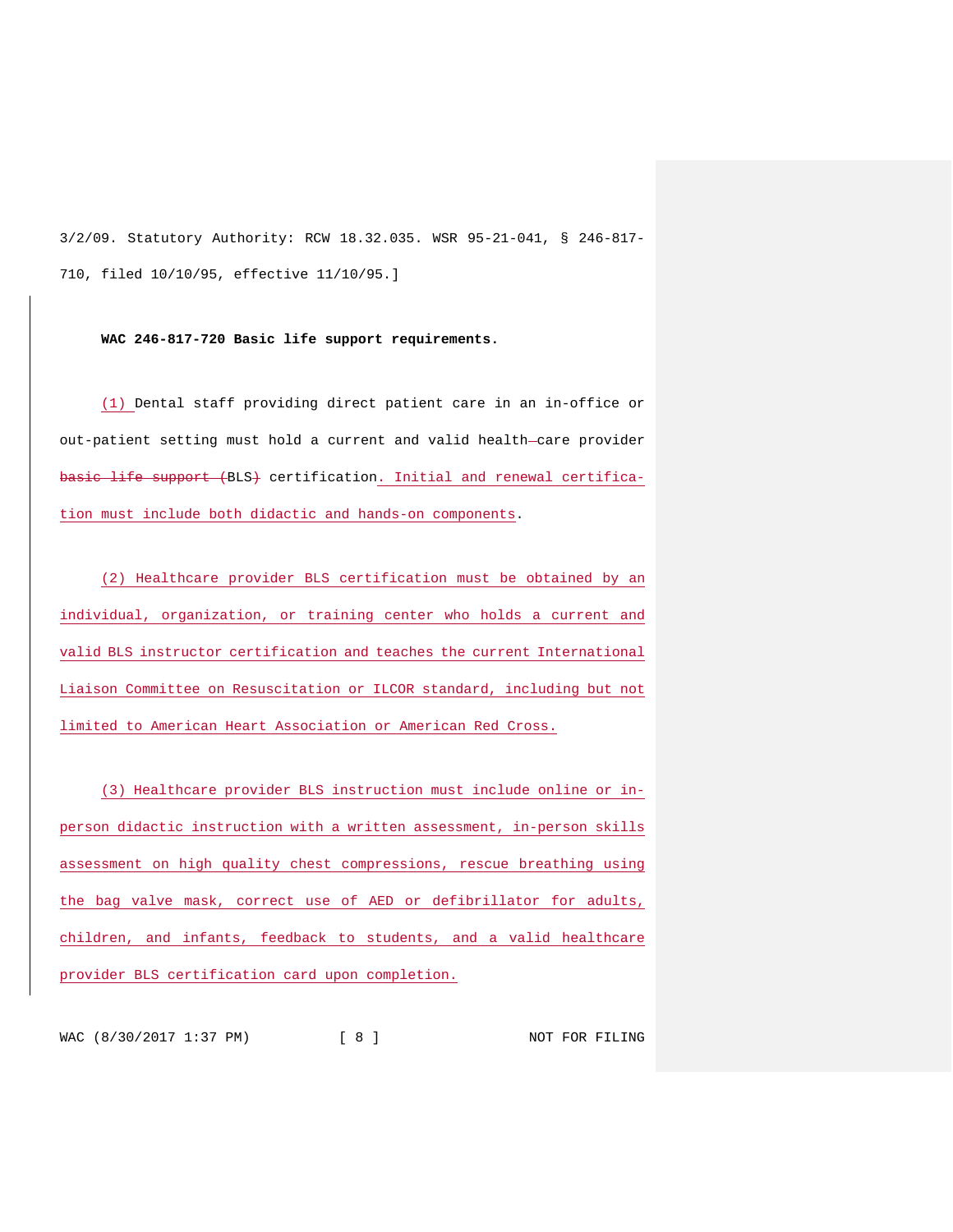(4) Dental staff providing direct patient care include: Licensed dentists, licensed dental hygienists, licensed expanded function dental auxiliaries, certified dental anesthesia assistants, and registered dental assistants.

(5) Newly hired office staff providing direct patient care are required to obtain the required certification within forty-five days from the date hired.

[Statutory Authority: Chapter 18.350 RCW, RCW 18.32.0365, 18.32.640, 18.130.050(14), and 18.260.120. WSR 13-15-144, § 246-817-720, filed 7/23/13, effective 8/23/13. Statutory Authority: RCW 18.32.640 and 18.32.0365. WSR 09-04-042, § 246-817-720, filed 1/30/09, effective 3/2/09. Statutory Authority: RCW 18.32.035. WSR 95-21-041, § 246-817- 720, filed 10/10/95, effective 11/10/95.]

### **WAC 246-817-722 Defibrillator.**

(1) Every dental office in the state of Washington that administers minimal, moderate, or deep sedation, or general anesthesia, as defined in WAC 246-817-710anesthetic agents of any kind, must have an <del>automated</del> external defibrillator (AED) or defibrillator.

WAC (8/30/2017 1:37 PM) [ 9 ] NOT FOR FILING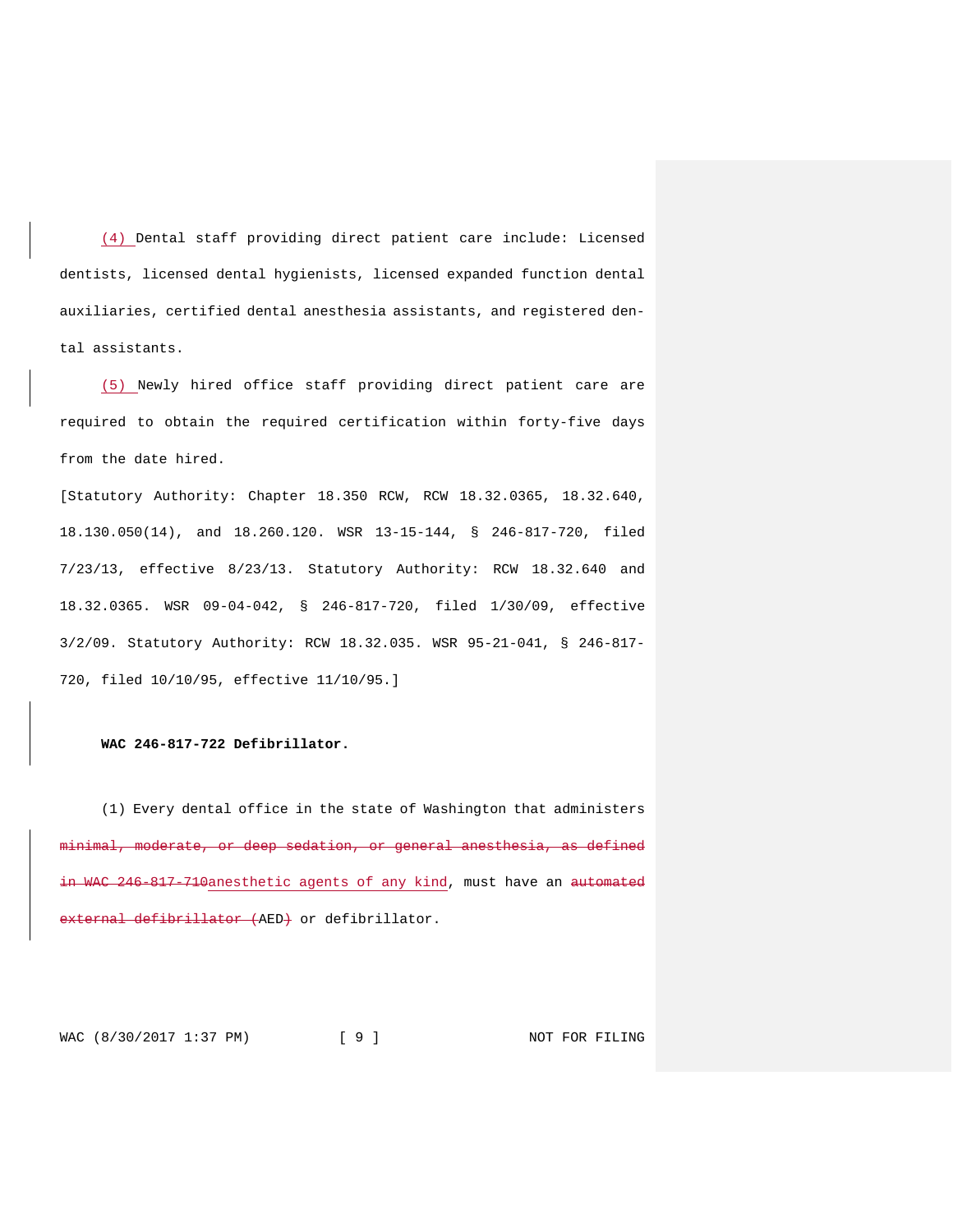(2) The dentist and staff must have access to the AED or defibrillator in an emergency. The AED or defibrillator<del>, and it</del> must be available and in reach within sixty seconds.

(3) A dental office may share a single AED or defibrillator with adjacent businesses if it meets the requirements in this section. [Statutory Authority: RCW 18.32.640 and 18.32.0365. WSR 10-23-001, § 246-817-722, filed 11/3/10, effective 12/4/10; WSR 09-04-042, § 246- 817-722, filed 1/30/09, effective 3/2/09.]

**WAC 246-817-724 Recordkeeping, equipment, and emergency medications**  or drugs. Every dental office in the state of Washington<del>required in all</del> sites where anesthetic agents of any kind are administered must comply with the requirements in this section.

(1) Dental records must contain an appropriate medical history and patient evaluation. Any adverse reactions, and all medications and dosages, must be recorded.

(2) When sedation anesthetic agents of any kind areof any level is to be administered, excluding minimal sedation by inhalation, excluding pediatric patients receiving local anesthetic or minimal sedation with nitrous oxide, presedation vitals including, but not limited to, blood

WAC (8/30/2017 1:37 PM) [ 10 ] NOT FOR FILING

**Formatted:** Font: Not Bold

**Formatted:** Font: Not Bold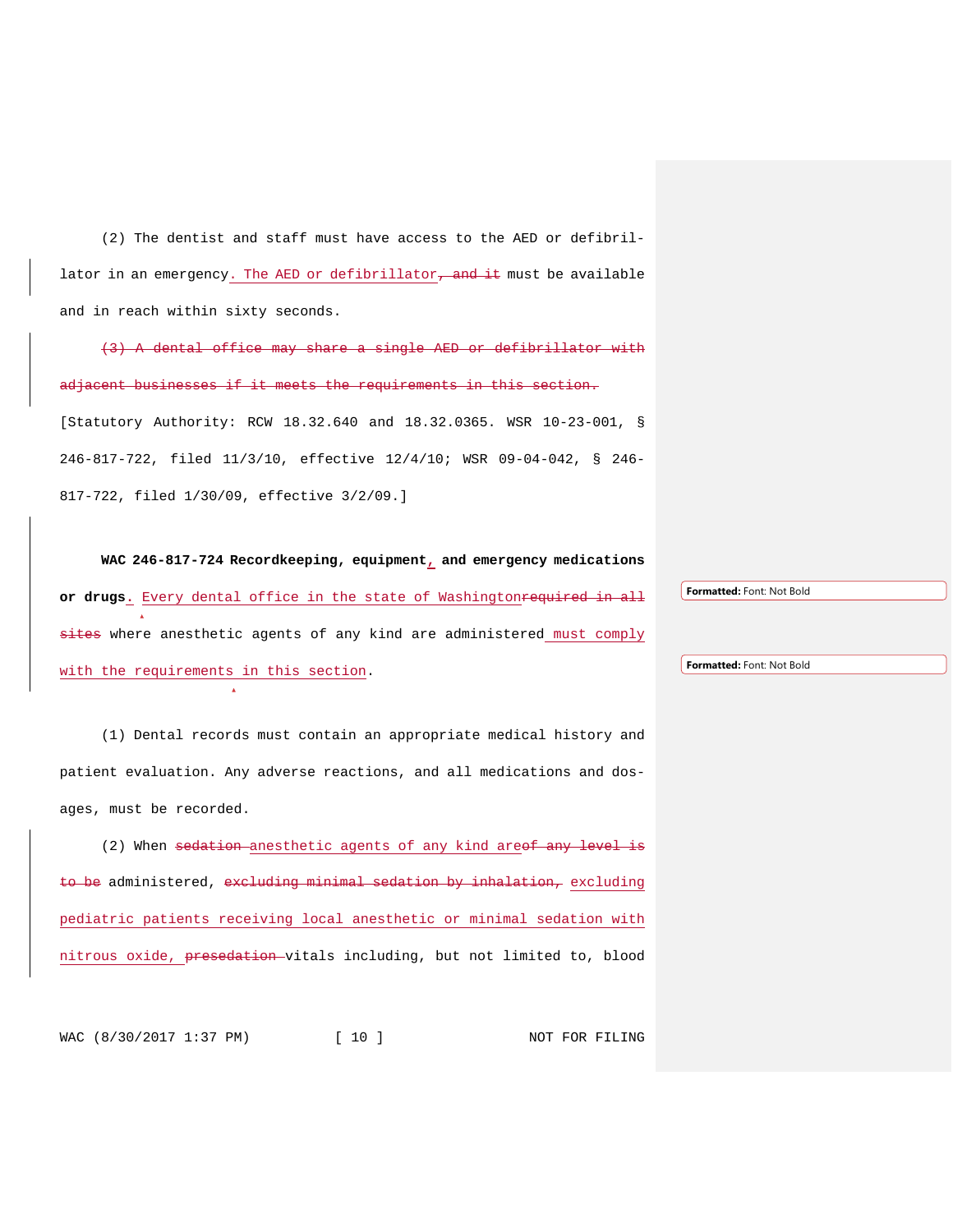pressure and heart rate must be obtained and recorded, unless the cooperation of the patient or circumstances of the case will not allow it. If presedation-vitals cannot be obtained, the reason or reasons $\leftrightarrow$  why must be recorded.

(3) Office fFacilities and equipment must include:

(a) Suction equipment capable of aspirating gastric contents from the mouth and pharynx;

(b) Portable oxygen delivery system including full face masks and a bag-valve-mask combination with appropriate connectors capable of delivering positive pressure, oxygen enriched ventilation to the patient;

(c) Blood pressure cuff  $\text{for }$  sphygmomanometer $\text{+}$  of appropriate size;

(d) Stethoscope or equivalent monitoring device.

(4) The following emergency drugs must be available and maintained:

(a) Bronchodilator, including but not limited to albuterol;

(b) Sugar  $\text{for glucose}$ ;

(c) Aspirin;

(d) Antihistaminic, including but not limited to diphenhydramine;

(e) Coronary artery vasodilator, including but not limited to ni-

troglycerin;

(f) Anti-anaphylactic agent, including but not limited to epinephrine.

WAC (8/30/2017 1:37 PM) [ 11 ] NOT FOR FILING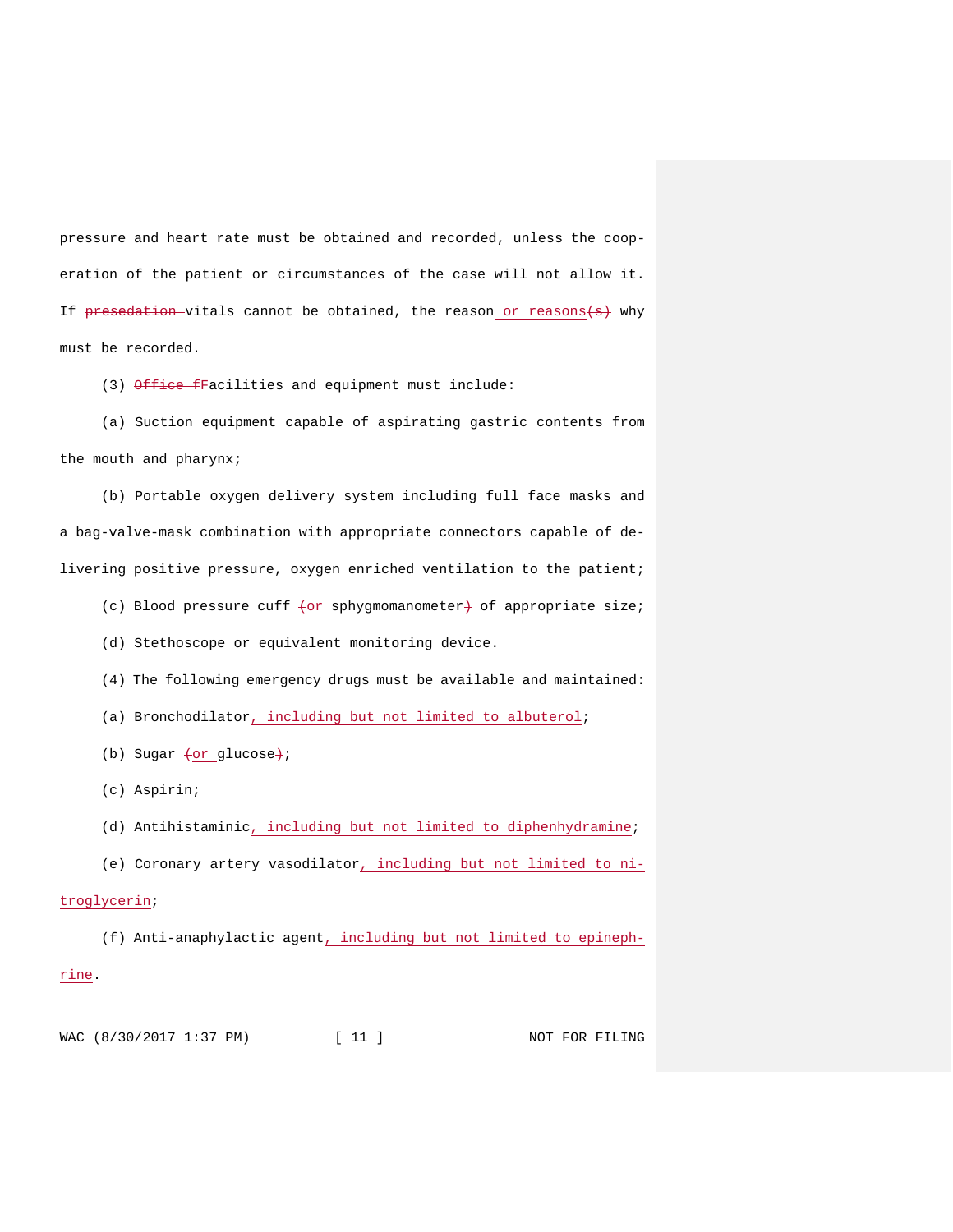(5) A licensed dentist shall develop and maintain written emergency protocols.

(a) All staff must be trained in the protocols wherever anesthetic agents of any kind are administered.

(b) The emergency preparedness written protocols must include training requirements and procedures specific to the licensed dentist's equipment and drugs for responding to emergency situations involving sedation or anesthesia, including information specific to respiratory emergencies.

(c) The licensed dentist shall annually review the emergency protocols and update as necessary.

(d) The licensed dentist shall document the annual review.

(e) Protocols must include basic life support protocols, advanced cardiac life support protocols, or pediatric advanced life support protocols based on the level of anesthetics being administered.

[Statutory Authority: RCW 18.32.0365 and 18.32.640. WSR 16-06-106, § 246-817-724, filed 3/1/16, effective 4/1/16; WSR 09-04-042, § 246-817- 724, filed 1/30/09, effective 3/2/09.]

WAC (8/30/2017 1:37 PM) [ 12 ] NOT FOR FILING

**Formatted:** Not Highlight

**Formatted:** Not Highlight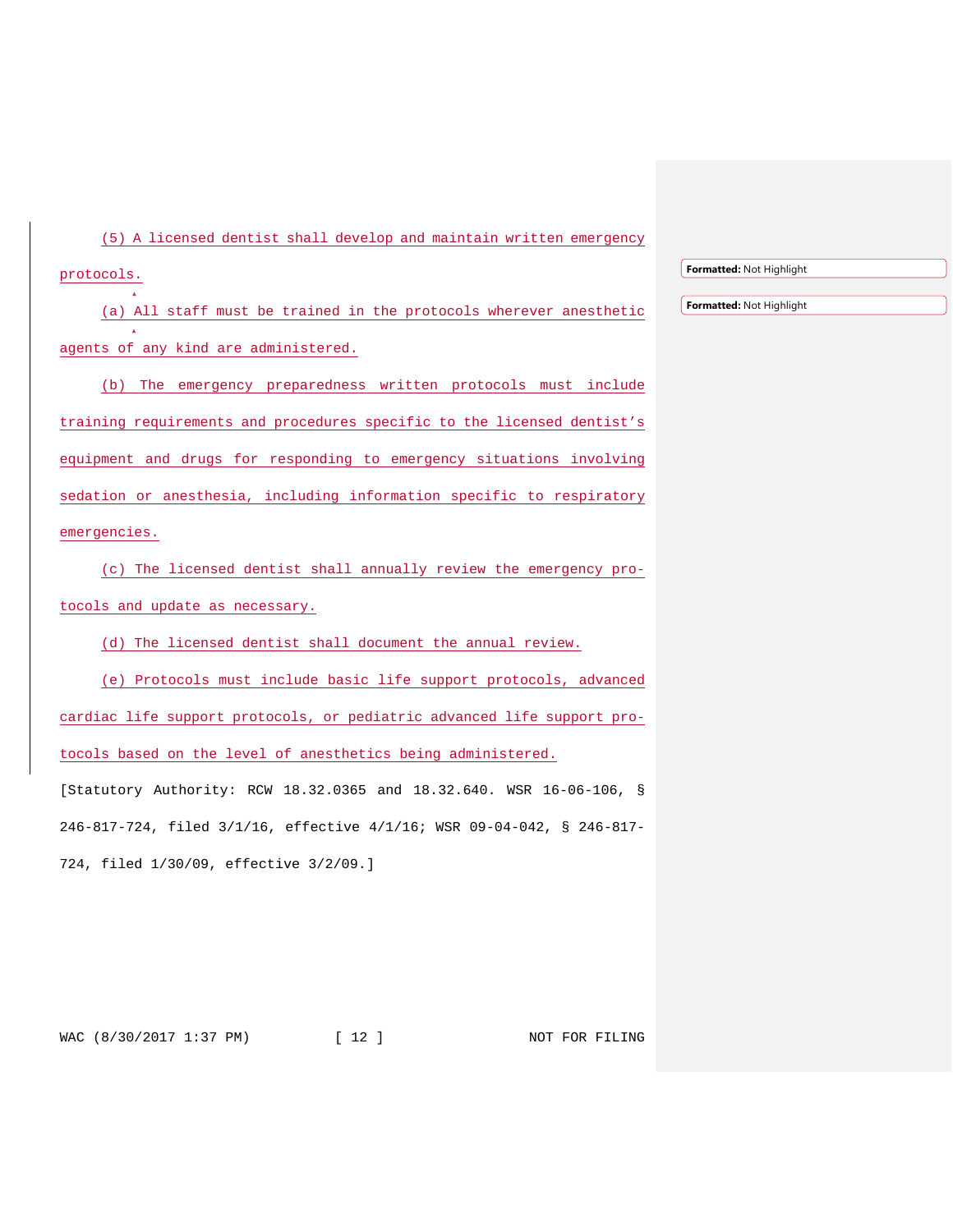WAC 246-817-730 Local anesthesia. Local anesthesia shall must be administered only by a person qualified under this chapter and dental hygienists as provided in chapter 18.29 RCW.

(1) "Local anesthesia" means the elimination of sensations, especially pain, in one part of the body by the topical application or regional injection of a drug.

(2) All offices mustA licensed dentist shall comply with recordkeeping, equipment, and emergency medicationthe requirements listed in WAC 246-817-724.

(23) A permit of authorization is not required. [Statutory Authority: RCW 18.32.640 and 18.32.0365. WSR 09-04-042, § 246-817-730, filed 1/30/09, effective 3/2/09. Statutory Authority: RCW 18.32.035. WSR 95-21-041, § 246-817-730, filed 10/10/95, effective 11/10/95.]

**WAC 246-817-740 "Minimal sedation by inhalation" (to include, but not limited to, with nitrous oxide).**

(1) Training requirements: To administer inhalation minimal sedation aA licensed dentist shall must have completed a course containing a

WAC (8/30/2017 1:37 PM) [ 13 ] NOT FOR FILING

**Formatted:** Font: Not Bold

**Formatted:** Not Highlight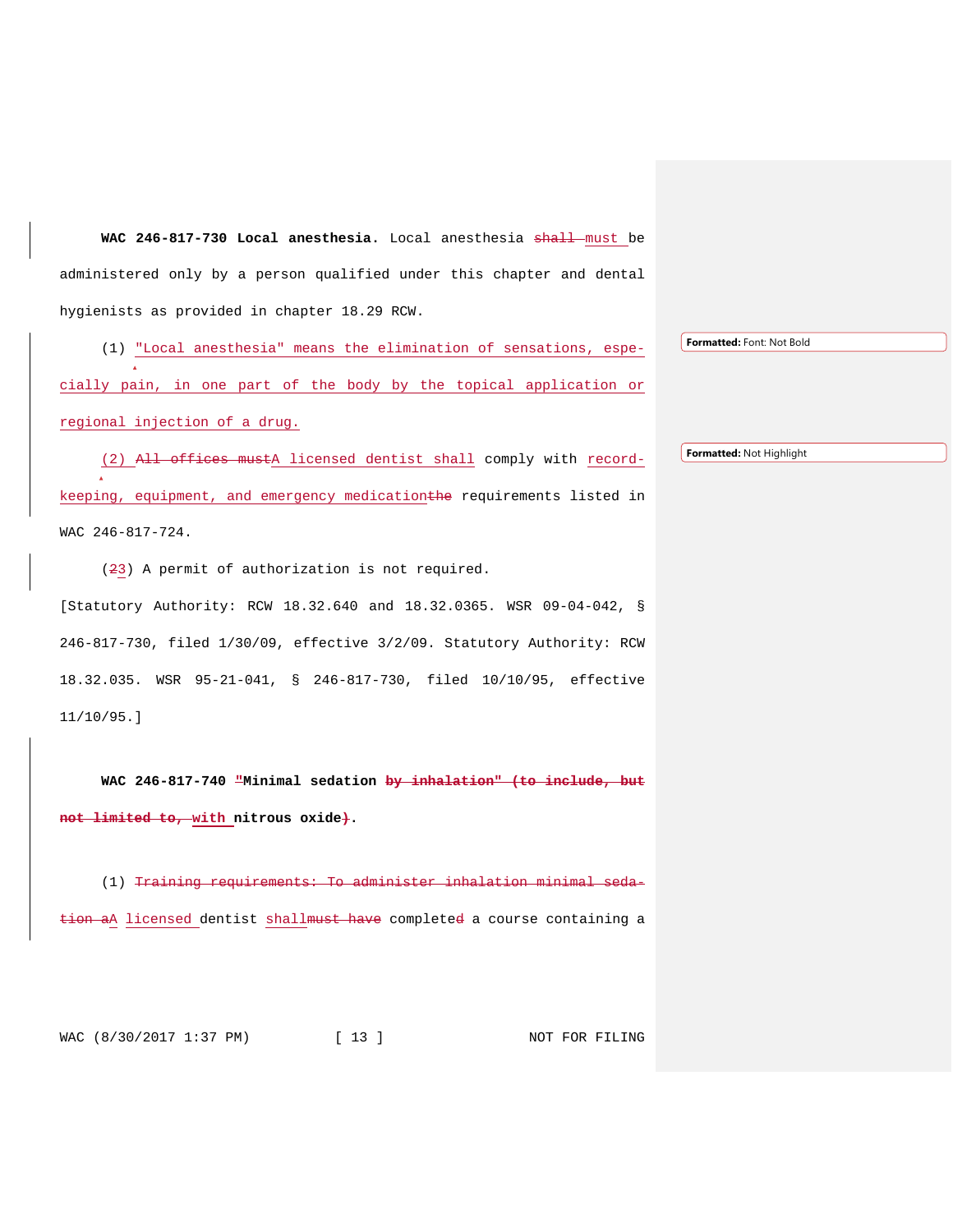minimum of fourteen hours of either-predoctoral dental school, or postgraduate instruction education, or continuing education in inhalation minimal sedationnitrous oxide to administer minimal sedation with nitrous oxide.

(2) A licensed dentist shall comply with the pProcedures for administration of minimal sedation with nitrous oxide in this section.+

(a) Inhalation minimal sedation with nitrous oxide must be administered under the close supervision of a person qualified under this chapter and dental hygienists as provided in chapter 18.29 RCW. $\div$ 

(ab) When administering inhalation minimal sedation, aA second individual must be on the office premises and able to immediately respond to any request from the person administering the inhalation minimal sedation with nitrous oxide. $\div$ 

(bc) The patient must be continuously observed while inhalation minimal sedation with nitrous oxide is administered.

(3) A licensed dentist shall comply with recordkeeping, Eequipment, and emergency medications requirements + All offices in which inhalation minimal sedation is administered must comply with the recordkeeping and e<del>quipment standards</del> listed in WAC 246-817-724.

WAC (8/30/2017 1:37 PM) [ 14 ] NOT FOR FILING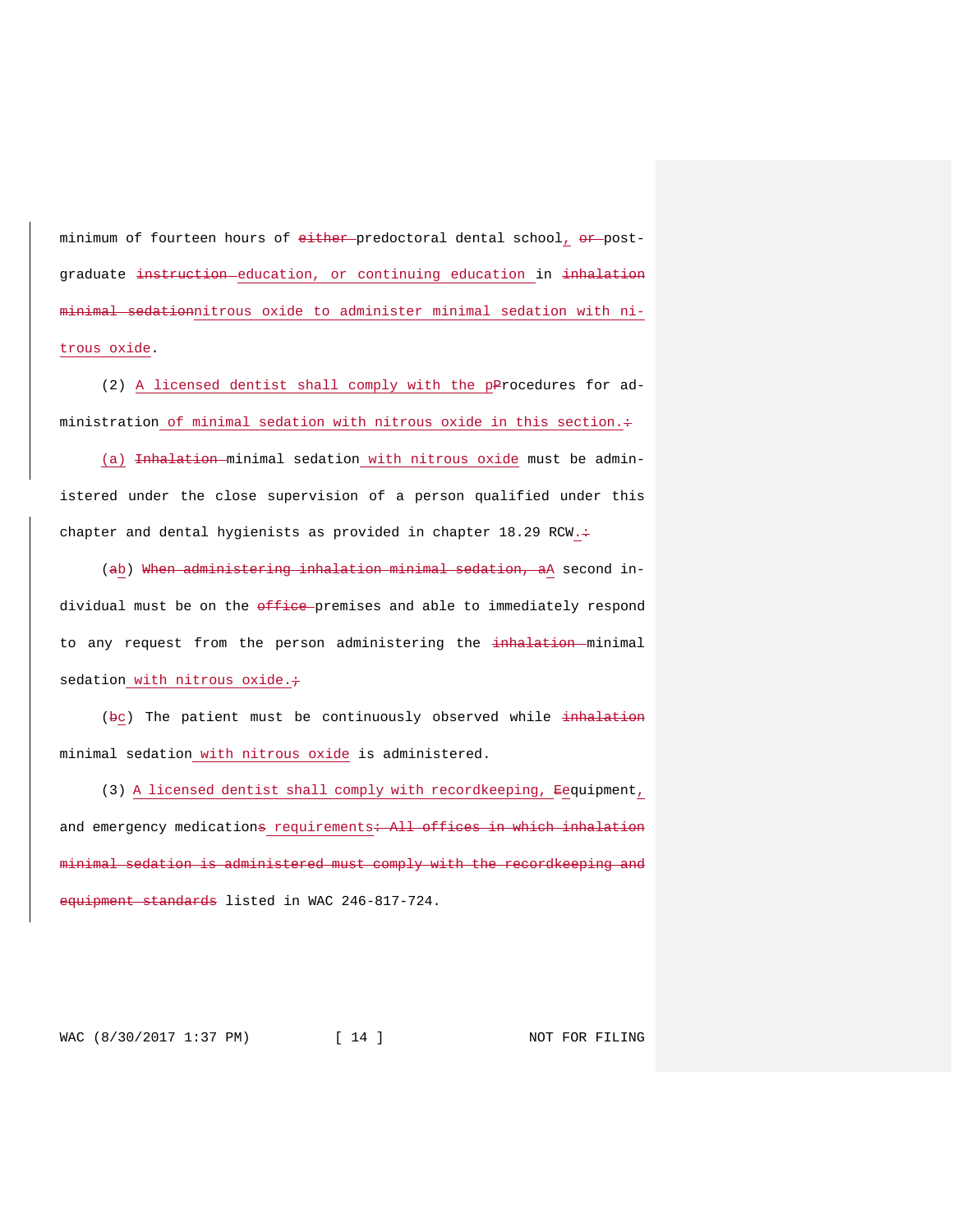(4) Dental records must contain documentation in the chart of either nitrous oxide, oxygen or any other inhalation sedation agent administered or dispensed.

(a) In the case of nitrous oxide sedation only "N2O used" is required.

(b) Other inhalation agents require a dose record noting the time each concentration or agent was usedadministered or dispensed.

(5) Continuing education: A licensed dentist who administers minimal sedation with nitrous oxide inhalation sedation to patients mustshall participatecomplete in seven hours of continuing education or equivalent every fivethree years. See WAC 246-817-773 for continuing education requirements.

(6) A licensed dentist who administers minimal sedation with nitrous oxide must hold a current and valid BLS or ACLS certification.

(a) The education must include instruction in one or more of the following areas:

(i) Sedation;

(ii) Physiology;

(iii) Pharmacology;

(iv) Inhalation analgesia;

(v) Patient evaluation;

WAC (8/30/2017 1:37 PM) [ 15 ] NOT FOR FILING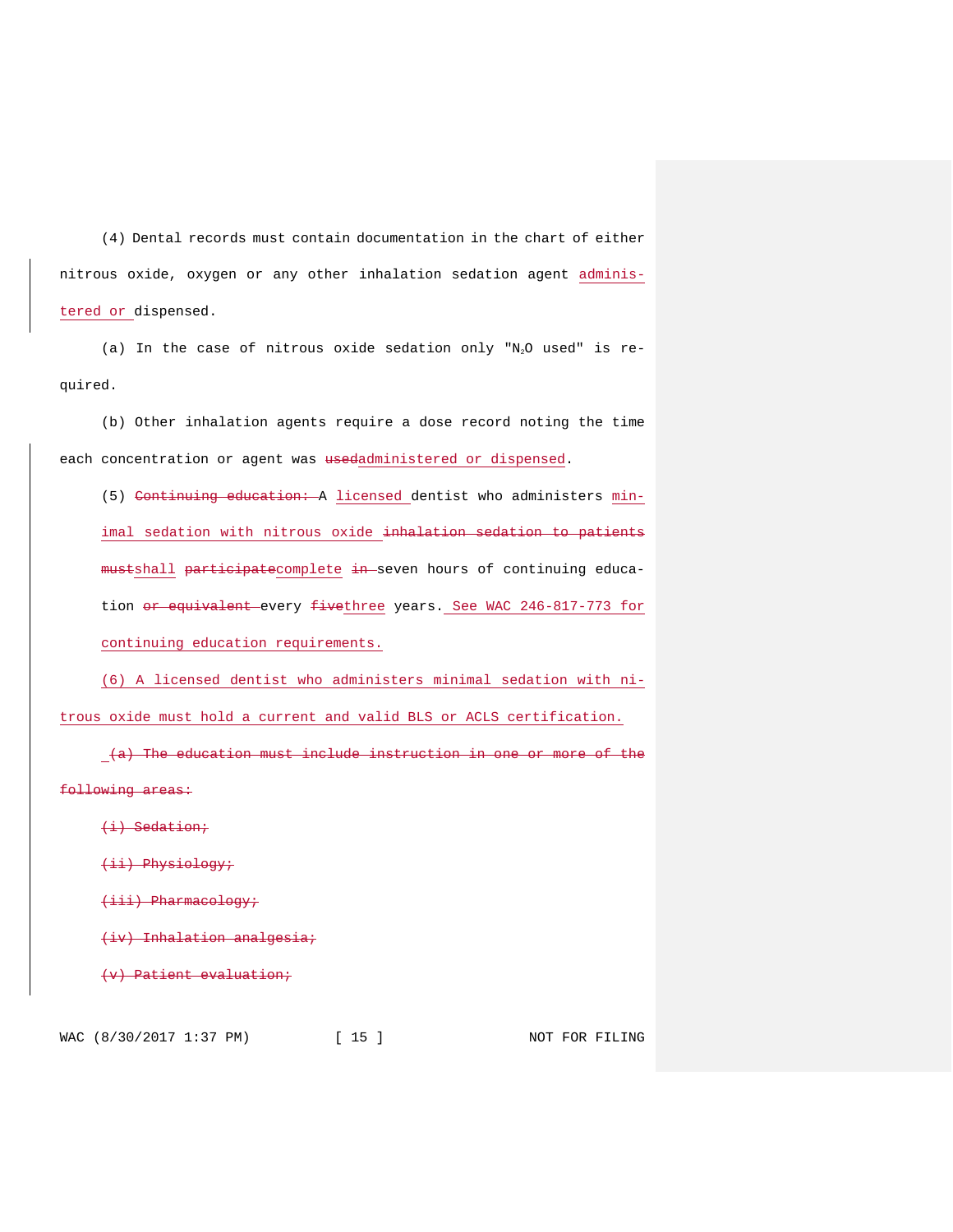(vi) Patient monitoring; and

(vii) Medical emergencies.

(b) In addition to education requirements in  $(a)$  of this subsection, the dentist must obtain health care provider basic life support (BLS), or advanced cardiac life support (ACLS) certification. Hourly credits earned from certification in BLS or ACLS courses may not be used to meet the education requirements in (a) of this subsection. However, the hourly credits earned in BLS or ACLS certification may be used to meet the requirements of WAC 246-817-440 to renew the dentist license.

(67) A permit of authorization is not required.

[Statutory Authority: RCW 18.32.0365 and 18.32.640. WSR 16-06-106, § 246-817-740, filed 3/1/16, effective 4/1/16; WSR 09-04-042, § 246-817- 740, filed 1/30/09, effective 3/2/09. Statutory Authority: RCW 18.32.035. WSR 95-21-041, § 246-817-740, filed 10/10/95, effective 11/10/95.]

**WAC 246-817-745 "Minimal sedation."**

(1) Training requirements: To administer "minimal sedation," cluding:

WAC (8/30/2017 1:37 PM) [ 16 ] NOT FOR FILING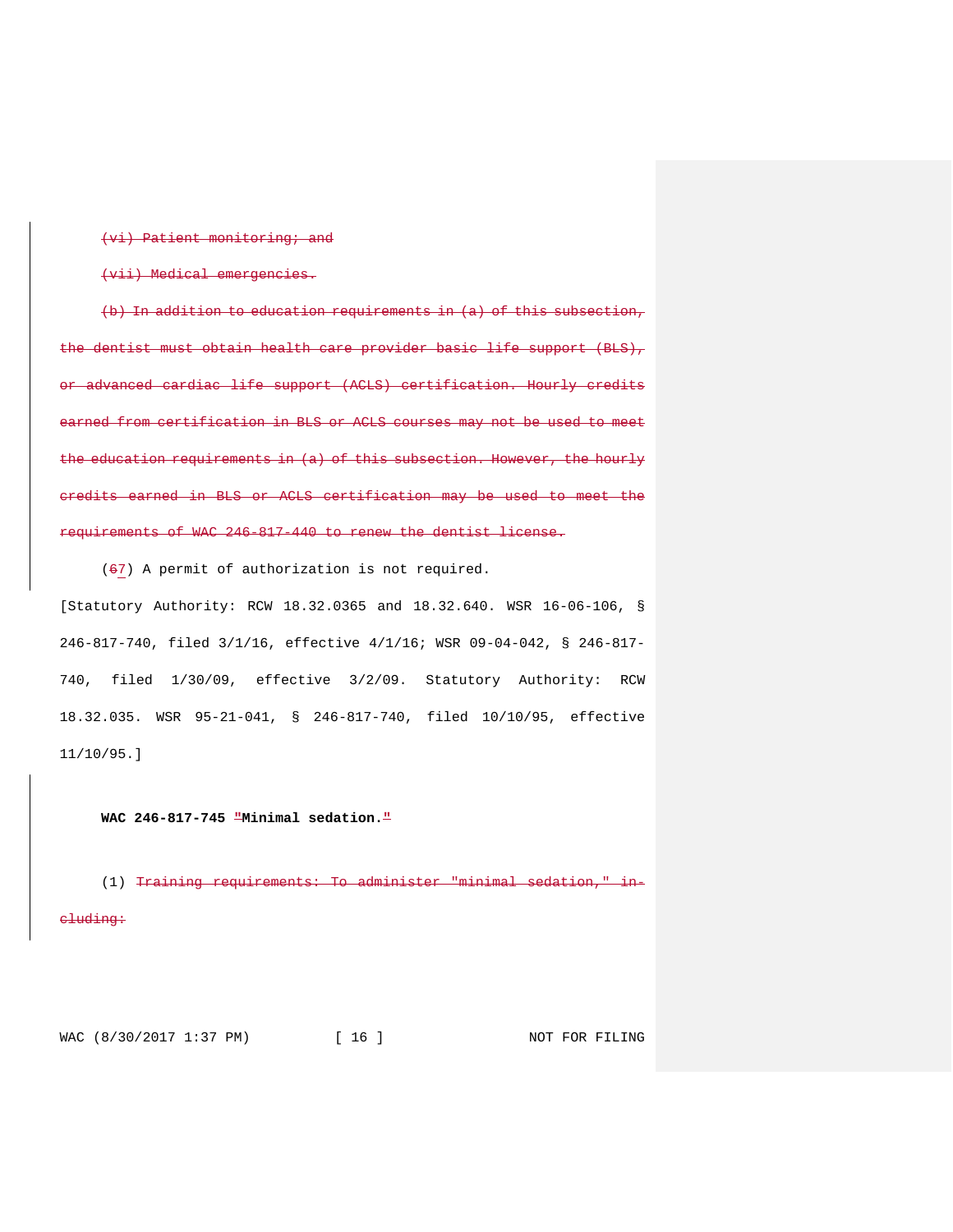agent, a dentist must have completed minimum of fourteen hours of a predoctoral dental school, postgraduate instruction, or continuing education (as defined in WAC 246-817-440) in the use of oral agents;

(b) Any oral agent in combination with a different agent or multiple agents other than nitrous oxide or injectable agents, a dentist must have - A licensed dentist shall completed a course containing a minimum of twenty-onesixteen hours of either predoctoral dental school, or postgraduate instructioneducation, or continuing education to administer minimal sedation usingwhich is limited to a single dose of an a single oral agent andwith or without nitrous oxide.

(2) A licensed dentist shall comply with the Pprocedures for administration of minimal sedation in this section. $\div$ 

(a) Patients considered for minimal sedation must be suitably evaluated prior to the start of any sedative procedure.

(i) Review of the patient's current medical history and medication use is required for healthy or medically stable individuals with american society of anesthesiologists patient classification of I or II.

(ii) Consultation with the patient's primary care physician or consulting medical specialist is required for patients with significant

WAC (8/30/2017 1:37 PM) [ 17 ] NOT FOR FILING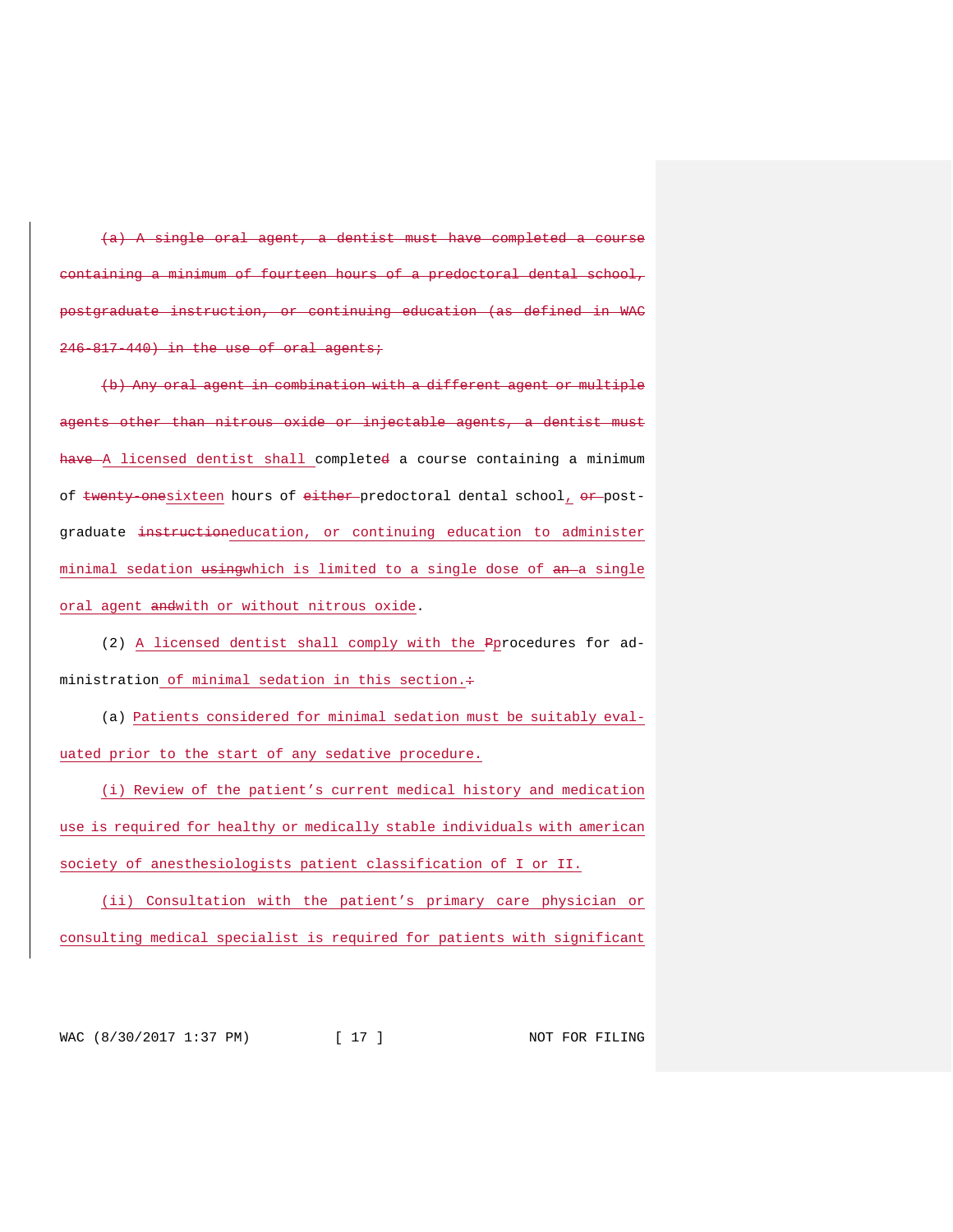medical considerations with american society of anesthesiologists patient classification III or IV. If the licensed dentist is unsuccessful in contacting/consulting with the patient's physician or physicians, the license dentist shall document the attempt or document the patient has no physician to contact.

(b) Oral sedative agents can be administered in the treatment setting or prescribed for patient dosage prior to the appointment;

(bc) A second individual must be on the office premises and able to immediately respond to any request from the person administering the drugminimal sedation;

(cd) The patient must be continuously observed while in the office under the influence of the drug;

(de) Recordkeeping, equipment, and emergency medication requirements listed in WAC 246-817-724.

(f) Any adverse reactions must be documented in the records;

(eg) If a patient unintentionally enters into a moderate level of sedation, the patient must be returned to a level of minimal sedation as quickly as possible. While returning the patient to the minimal sedation level, periodic monitoring of pulse, respiration, and blood pressure must be maintained. In such cases, these same parameters must be taken and recorded at appropriate intervals throughout the procedure

WAC (8/30/2017 1:37 PM) [ 18 ] NOT FOR FILING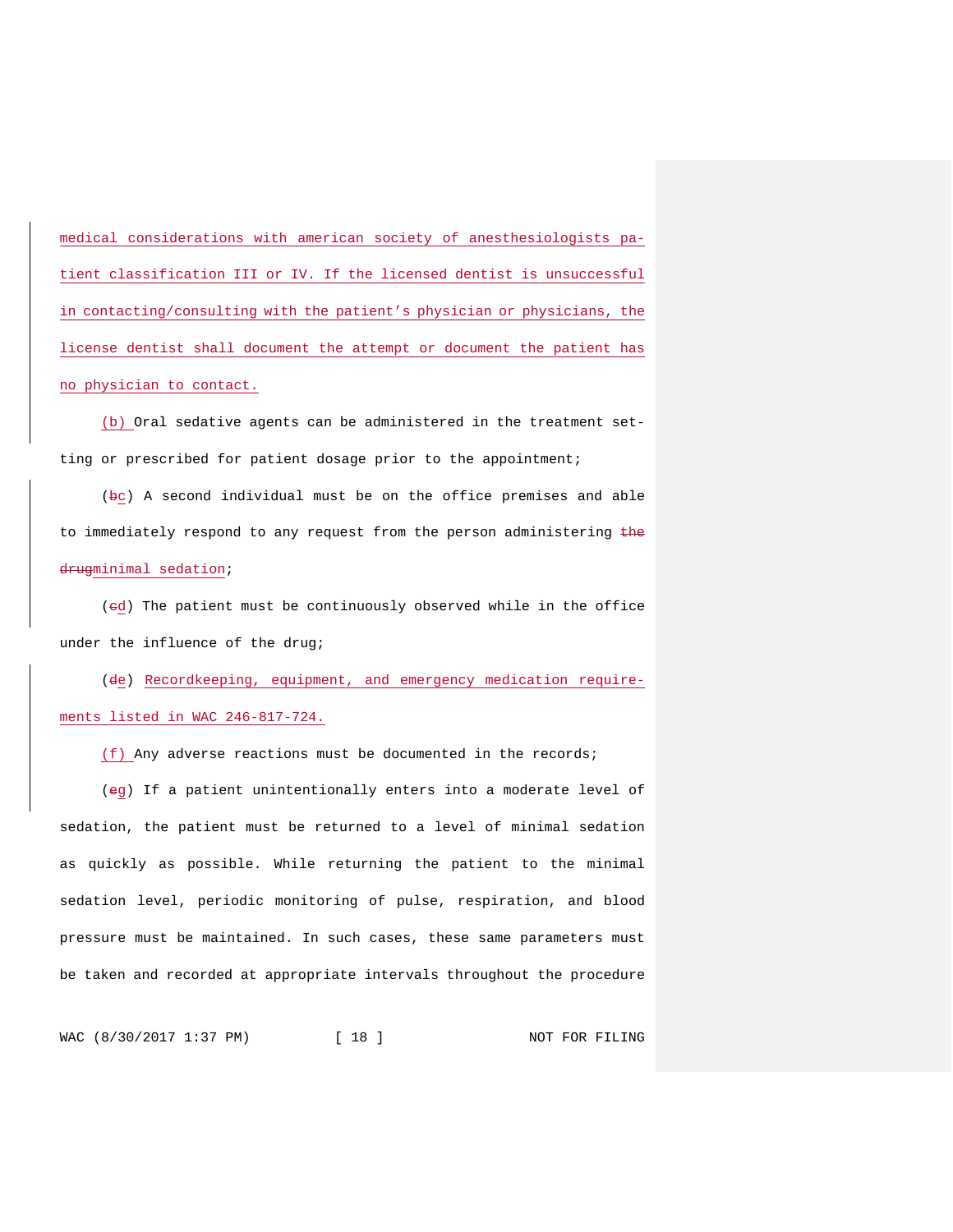and vital signs and level of consciousness must be recorded during the sedation and prior to dismissal of the patient.

(3) Dental records must contain A licensed dentist shall documentation in the patient recordehart of all agents administered, time administered, and dosage for minimal sedation.

(a) In the case of nitrous oxide sedation only,  $\mathbb{L}N_2$ O used<sup>"</sup> is required.

(b) Other inhalation agents require a dose record noting the time each concentration and agent was usedadministered or dispensed.

(4) Continuing education: A licensed dentist who administers minimal sedation to patients must participate inshall complete seven hours of continuing education or equivalent every fivethree years. See WAC 246-817-773 for continuing education requirements.

(5) A licensed dentist who administers minimal sedation must hold

a current and valid BLS or ACLS certification.

(a) The education must include instruction in one or more of the

following areas:

(i) Sedation;

(ii) Physiology;

(iii) Pharmacology;

(iv) Nitrous oxide analgesia;

WAC (8/30/2017 1:37 PM) [ 19 ] NOT FOR FILING

**Formatted:** Indent: Left: 0.5", First line: 0"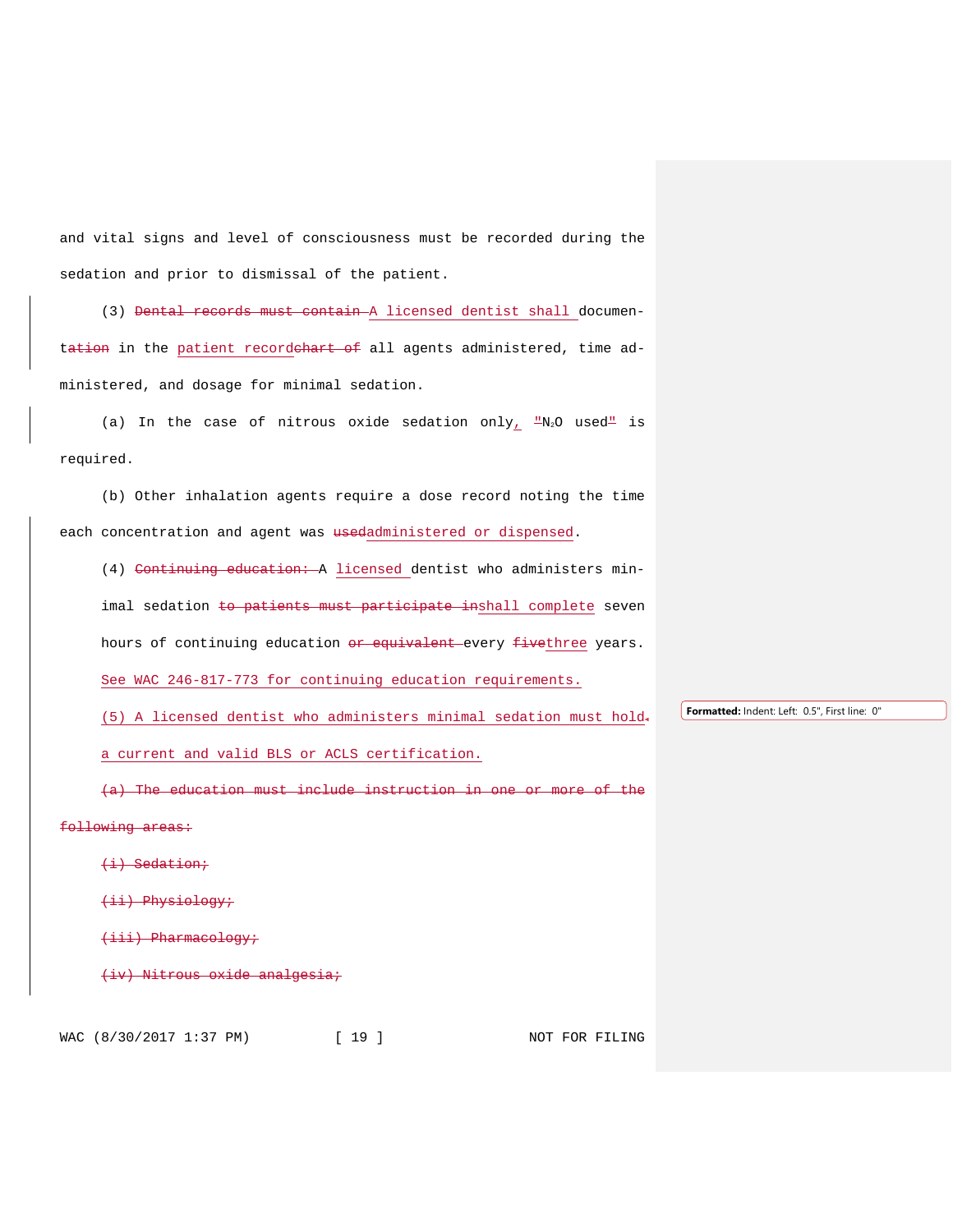(v) Patient evaluation;

(vi) Patient monitoring; and

(vii) Medical emergencies.

(b) In addition to education requirements in (a) of this subsection, dentist must obtain health care provider basic life support (BLS) advanced cardiac life support (ACLS) certification. Hourly credits earned from certification in BLS or ACLS courses may not be used to meet the education requirements in (a) of this subsection. However, the hourly credit hours earned in BLS or ACLS certification may be used to meet the enewal requirements of WAC 246-817-440 to renew the dentist license.

(56) A permit of authorization is not required.

[Statutory Authority: RCW 18.32.0365 and 18.32.640. WSR 16-06-106, § 246-817-745, filed 3/1/16, effective 4/1/16; WSR 09-04-042, § 246-817- 745, filed 1/30/09, effective 3/2/09.]

**WAC 246-817-755 Moderate sedation with enteral agents.**

(1) Training requirements: To administer moderate sedation theA licensed dentist must have shall completed a course containing a minimum of twenty-oneseven hours of a predoctoral dental school, $_7$  postgraduate instructioneducation<del>, or continuing education (as defined in WAC 246-</del>

WAC (8/30/2017 1:37 PM) [ 20 ] NOT FOR FILING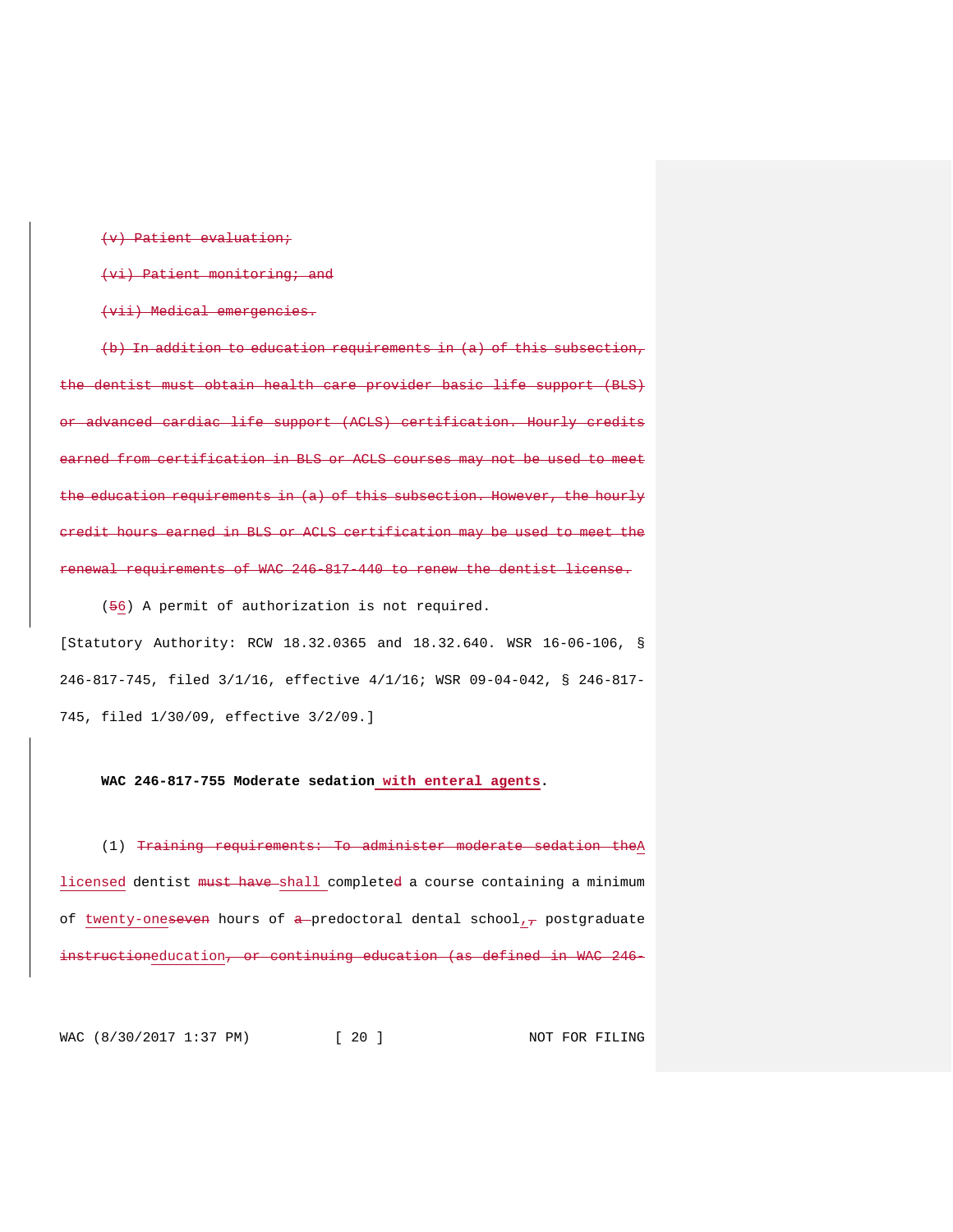817-440), or continuing education in moderate sedation, in addition to the sixteen hours required in WAC 246-817-745 in addition to twenty one hours for minimal sedationto obtain a moderate sedation with enteral agents permit.

(2) The use of any drugs classified under the Food and Drug Administration as general anesthetic agents, including but not limited to Propofol, Ketamine, Remifentanil, Se<del>y</del>vofluorane, Halothane, and Isofluarane are considered outside the scope of a moderate sedation with enteral agents permit.

(3) A licensed dentist who holds a valid moderate sedation with enteral agents permit shall comply with the Pprocedures for administration of moderate sedation with enteral agents in this section.+

(a) Patients considered for moderate sedation with enteral agents must undergo an evaluation prior to the administration of any sedative.

(i) Review at an appropriate time of the patient's medical history and medication use and NPO or nothing by mouth status.

(ii) Consultation with the patient's primary care physician or consulting medical specialist is required for patients with significant

WAC (8/30/2017 1:37 PM) [ 21 ] NOT FOR FILING

**Formatted:** Not Highlight

**Formatted:** Not Highlight

**Formatted:** List Paragraph, Numbered + Level: 1 + Numbering Style: a, b, c, … + Start at: 1 + Alignment: Left + Aligned at: 0.5" + Indent at: 0.9"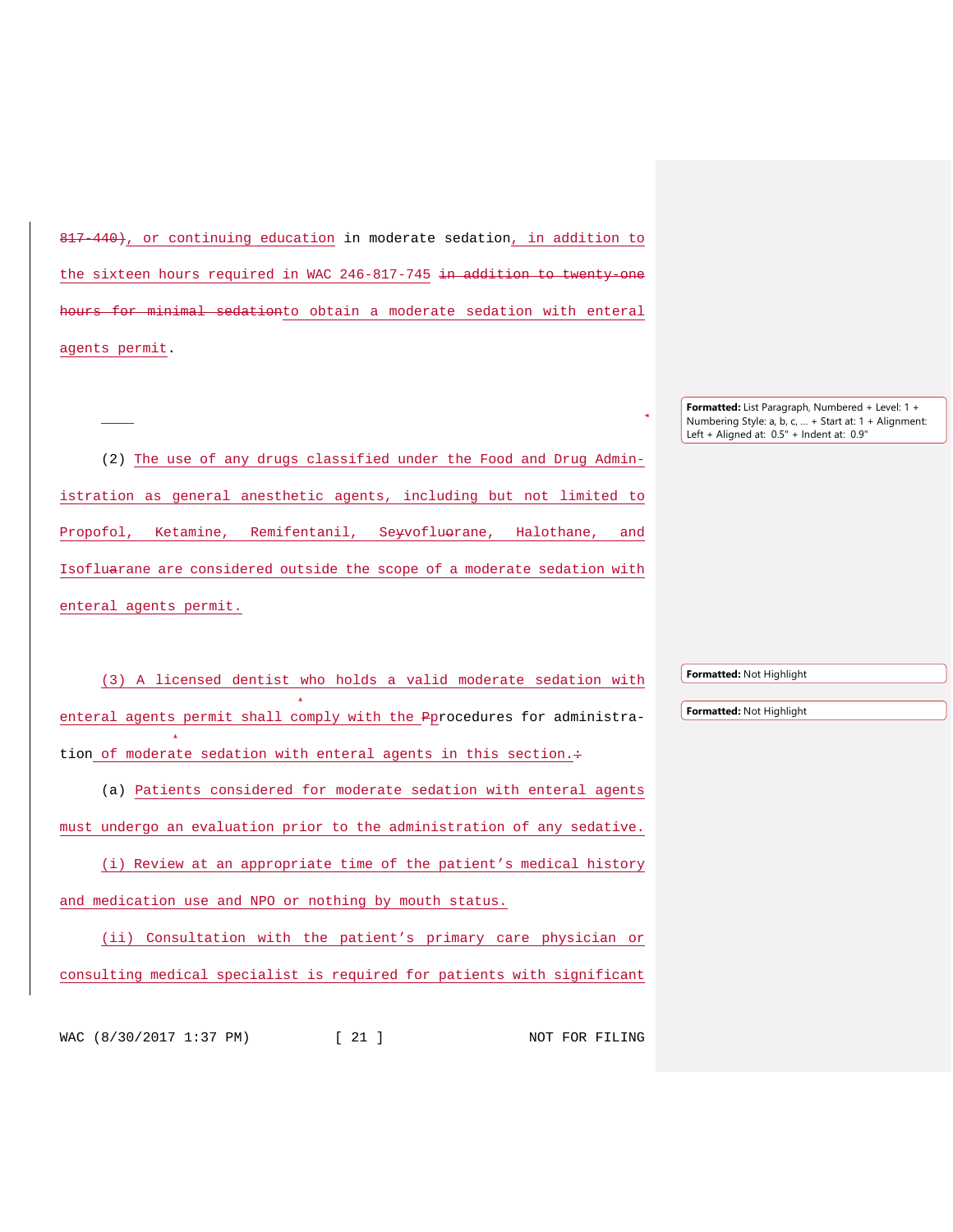medical considerations with american society of anesthesiologists patient classification of III or IV. If the licensed dentist is unsuccessful in contacting/consulting with the patient's physician or physicians, the license dentist shall document the attempt or document the patient has no physician to contact.

(iii) Patients body mass index must be assessed as part of a preprocedural workup.

(b) Oral sedative agents can be administered in the treatment setting or prescribed for patient dosage prior to the appointment.

(bc) A second individual must be on the office premises who can immediately respond to any request from the person administering the drugmoderate sedation with enteral agents.

(ed) The patient must be continuously observed while in the office under when the influence of the drugmoderate sedation with enteral agents has been administered.

(de) Any adverse reactions must be documented in the patient records.

(ef) If a patient unintentionally enters a deeper level of sedation, the patient must be returned to a level of moderate sedation as quickly

WAC (8/30/2017 1:37 PM) [ 22 ] NOT FOR FILING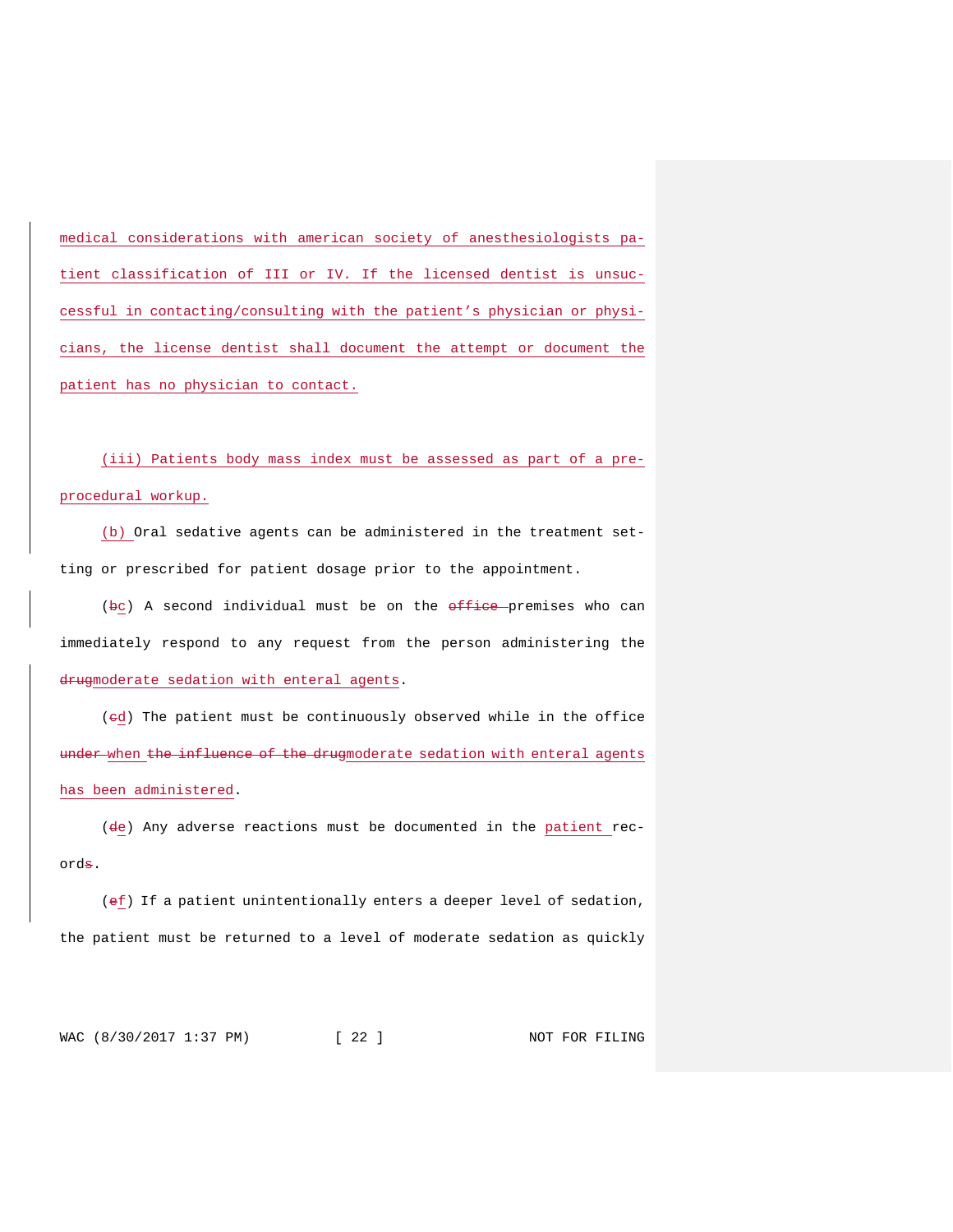as possible. While returning the patient to the moderate level of sedation, periodic monitoring of pulse, respiration, and blood pressure and pulse oximetry must be maintained. In such cases, these same parameters must be taken and recorded at appropriate intervals throughout the procedure and vital signs and level of consciousness must be recorded during the sedation and prior to dismissal of the patient.

(fg) Patients receiving these forms of moderate sedation with enteral agents must be accompanied by a responsible adult upon departure from the treatment facility.

(34) A licensed dentist who holds a valid moderate sedation with enteral agents permit shall comply with the <del>E</del>equipment and emergency medications in this section. $\div$ 

(a) All offices must comply with the Recordkeeping, equipment, and emergency medication requirements <del>listed</del> in WAC 246-817-724.

(b) When a sedative drug is used that has a reversal agent, the reversal agent must be in the office emergency kit and the equipment to administer the reversal agent must be stored with the delivery device. $\frac{1}{r}$ 

 $-(c)$  Pulse oximetry equipment or equivalent respiratory monitoring equipment must be available in the office.

WAC (8/30/2017 1:37 PM) [ 23 ] NOT FOR FILING

**Formatted:** Not Highlight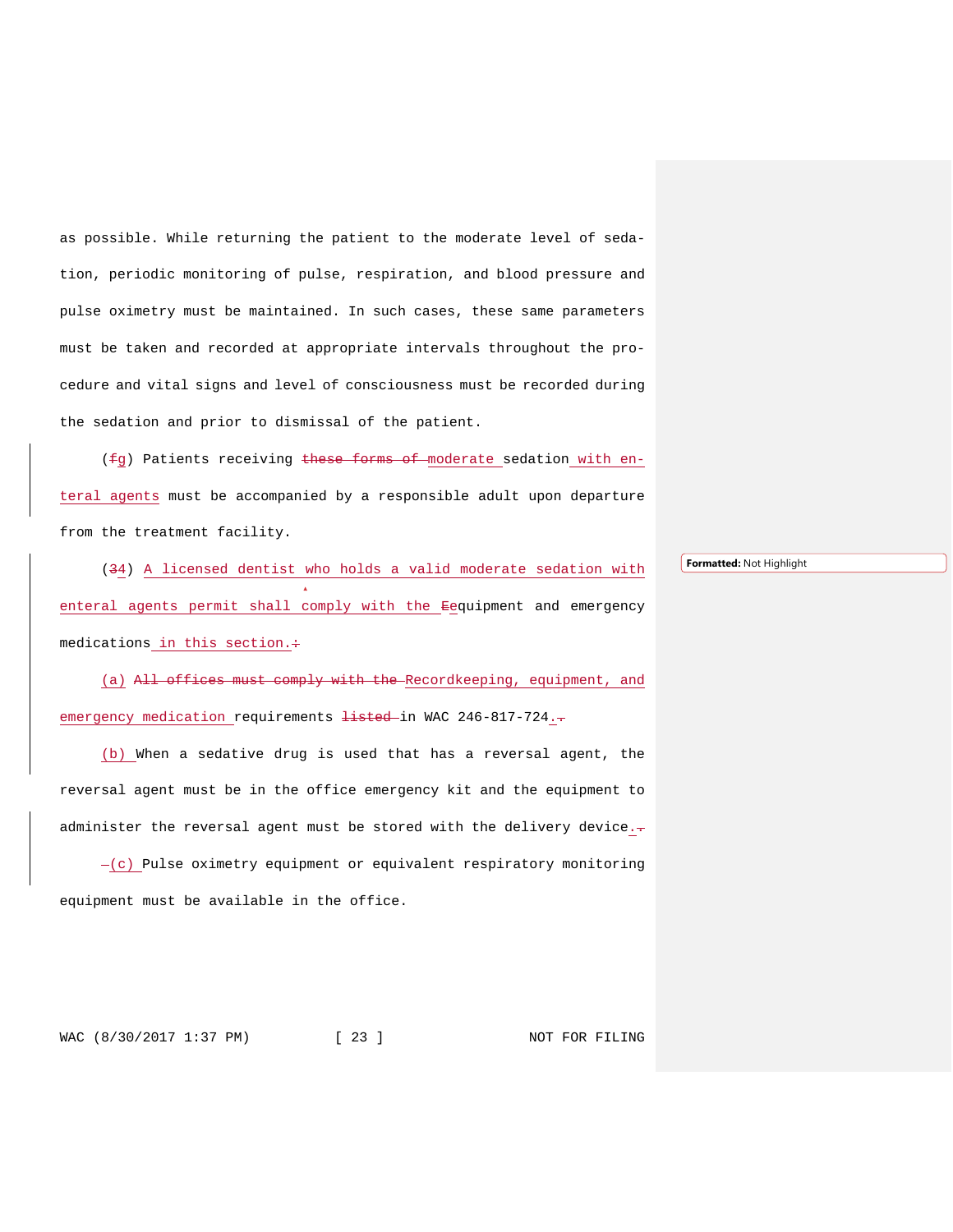(45) Continuing education: A licensed dentist who administers who holds a valid moderate sedation with enteral agents permit  $t_0$  patients must participateshall complete in seven hours of continuing education or equivalent every fivethree years. See WAC 246-817-773 for continuing education requirements. (6) A licensed dentist who holds a valid moderate sedation with enteral agents permit must hold a current and valid BLS or ACLS certification. (a) The education must include instruction in one or more of the o<del>llowing areas:</del> (i) Sedation; (ii) Physiology; (iii) Pharmacology; (iv) Nitrous oxide analgesia; (v) Patient evaluation; (vi) Patient monitoring; and (vii) Medical emergencies. In addition to education requirements in  $(a)$  of this subsection, dentist must obtain health care provider basic life support (BLS), nced cardiac life support (ACLS), or pediatric advanced life support **Formatted:** Indent: Left: 0.5", First line: 0"

**Formatted:** Not Highlight

WAC (8/30/2017 1:37 PM) [ 24 ] NOT FOR FILING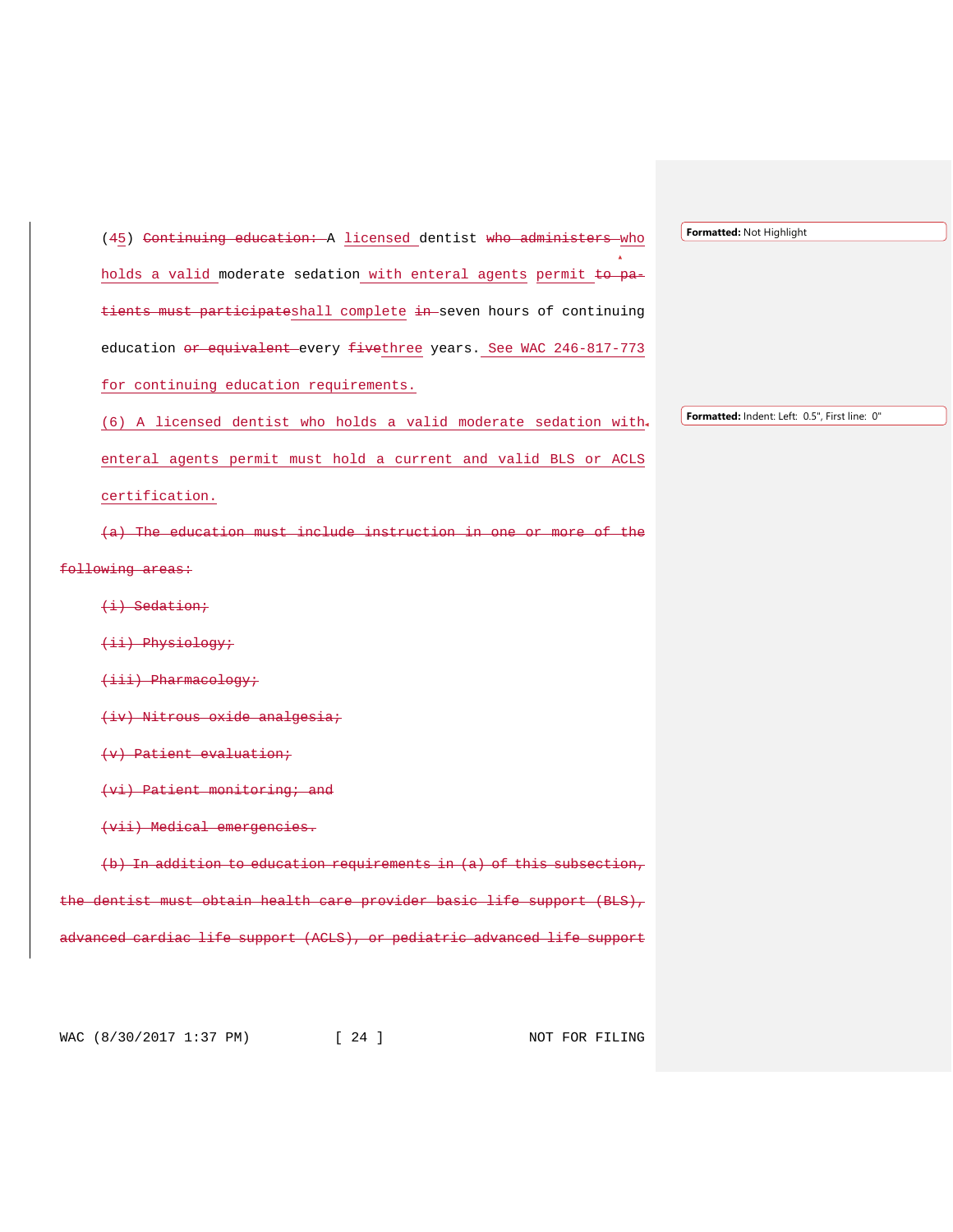(PALS) certification to renew the moderate sedation permit. Hourly credcarned from certification in BLS, ACLS, or PALS courses may not be meet the education requirements in  $(a)$  of this subsection. the hourly credits earned in BLS, ACLS, or PALS certification used to meet the requirements of WAC 246-817-440 to renew the lentist license.

(57) A permit of authorization is required. See WAC 246-817-774 for permitting requirements.

[Statutory Authority: RCW 18.32.0365 and 18.32.640. WSR 16-06-106, § 246-817-755, filed 3/1/16, effective 4/1/16; WSR 09-04-042, § 246-817- 755, filed 1/30/09, effective 3/2/09.]

#### **WAC 246-817-760 Moderate sedation with parenteral agents.**

(1) Training requirements: To administer moderate sedation with arenteral agents, theA licensed dentist must have successfullyshall complete<del>d</del> a postdoctoral course or courses(s) of sixty clock hours or more which includes training in basic moderate sedation, physical evaluation, venipuncture, technical administration, recognition and management of complications and emergencies, monitoring, and supervised experience in providing moderate sedation with parenteral agents to fifteen

WAC (8/30/2017 1:37 PM) [ 25 ] NOT FOR FILING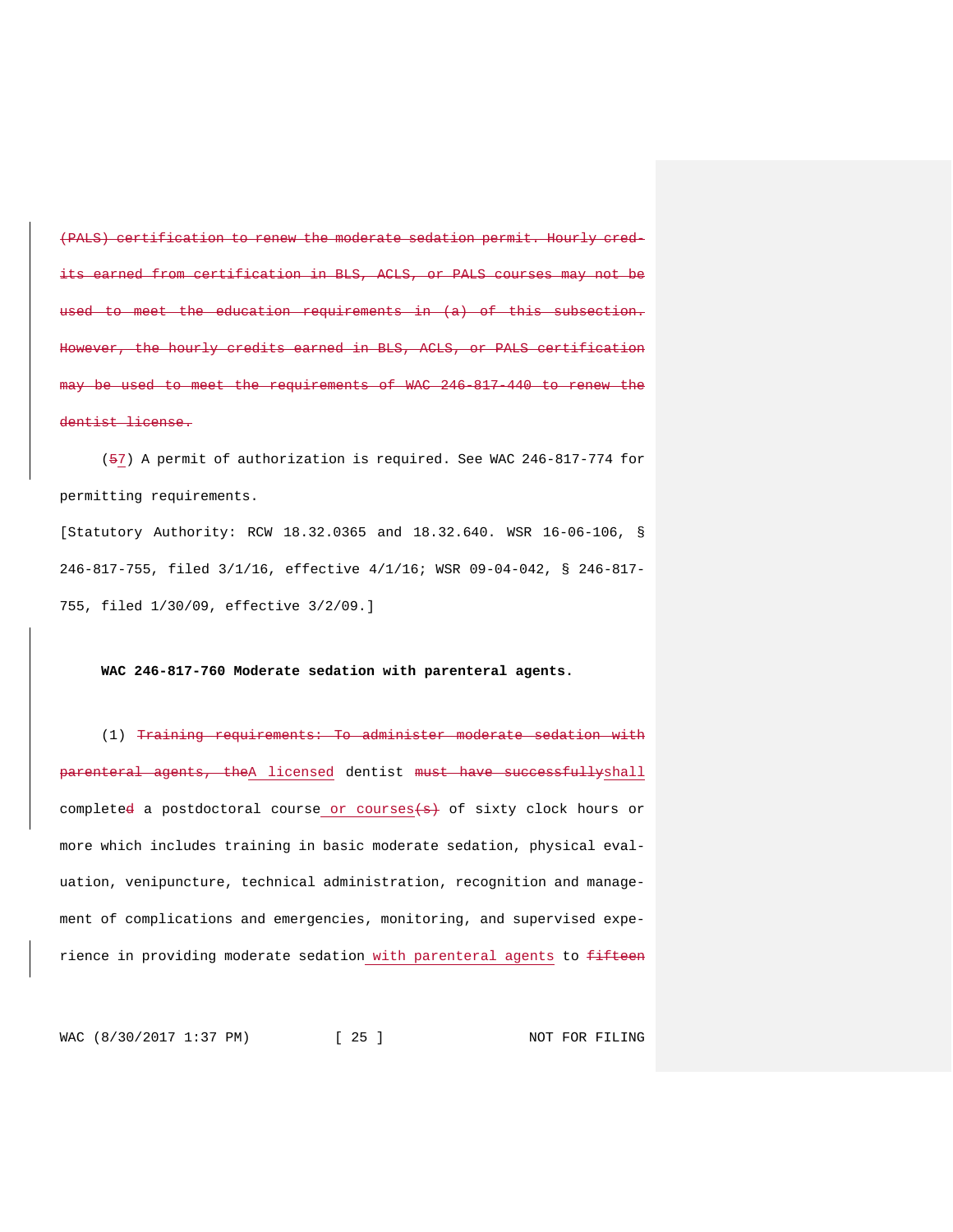twenty or more patients to obtain a moderate sedation with parenteral

#### agents permit.

- (a) If treating an adult, the dentist must have training in adult. sedation.
- (b) If treating a  $\frac{minopediatric \ patient}{minim}$ , the dentist must have training in pediatric sedation.

(2) In addition to meeting the criteria in subsection (1) of this section, the licensed dentist must alsoshall have a current certification in advanced cardiac life support (ACLS) or pediatric advanced life support (PALS).

(a) If treating an adult, the dentist must have ACLS certification.

(b) If treating a minorpediatric patient, the dentist must have PALS certification.

(3) The use of any drugs classified under the Food and Drug Administration as general anesthetic agents, including but not limited to Propofol, Ketamine, Remifentanil, Servofluerane, Halothane, and Isofluarane are considered outside the scope of a moderate sedation with parenteral agents permit.

**Formatted:** Not Highlight

**Formatted:** Font: Courier New, 12 pt, Font color: Black, Raised by 8 pt

- **Formatted:** List Paragraph, Numbered + Level: 1 + Numbering Style: a, b, c, … + Start at: 1 + Alignment: Left + Aligned at: 0.5" + Indent at: 0.9"
- **Formatted:** Font: Courier New, 12 pt, Font color: Black, Raised by 8 pt

WAC (8/30/2017 1:37 PM) [ 26 ] NOT FOR FILING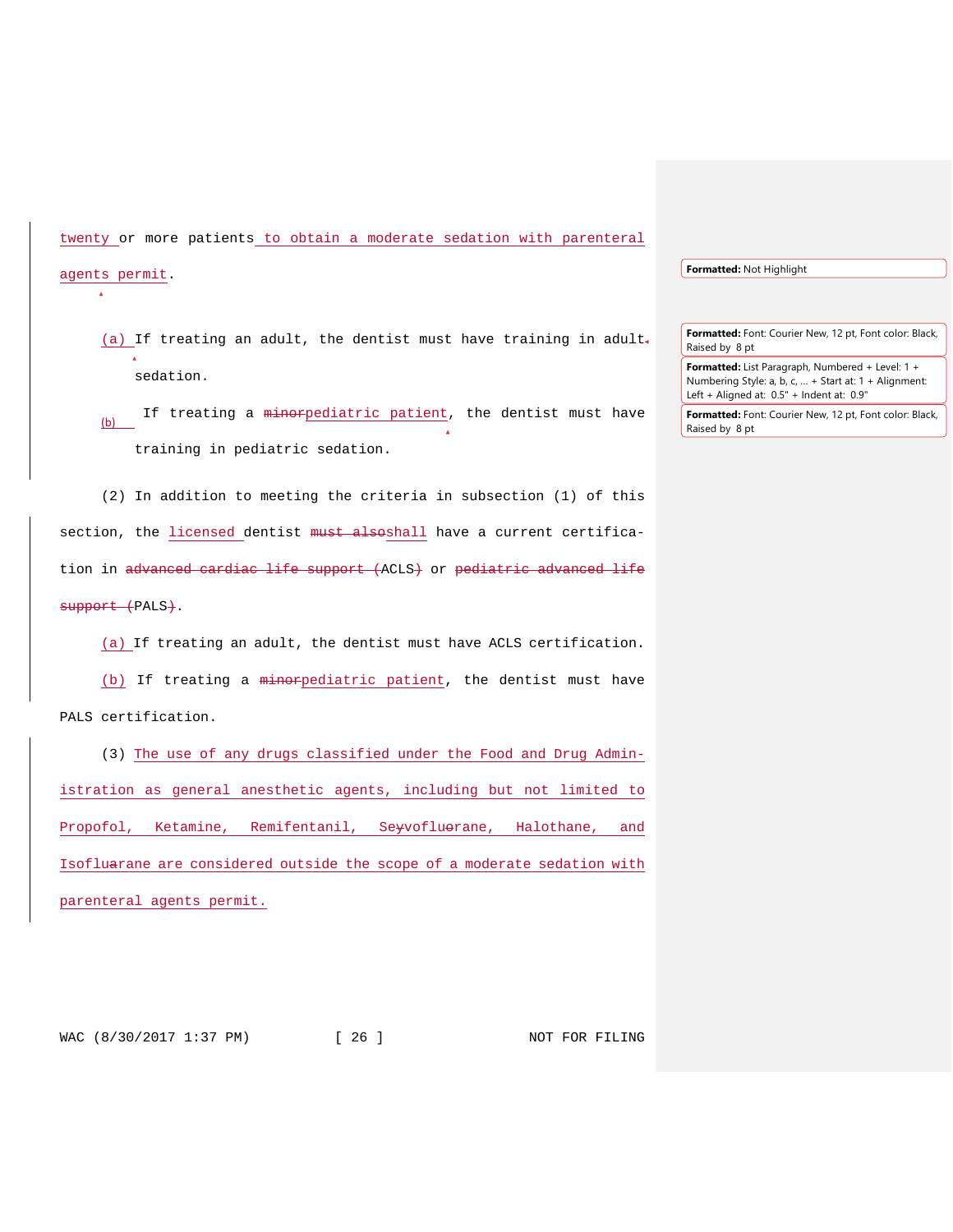(4) The drugs, drug amounts, and techniques used must carry a margin of safety wide enough to render unintended loss of consciousness highly unlikely.

(45) A licensed dentist who holds a valid moderate sedation with parenteral agents permit shall comply with the Pprocedures for administration of moderate sedation with parenteral agents in this section. by a dentist and an individual trained in monitoring sedated patients:

(a) In the treatment setting, a patient receiving moderate sedation with parenteral agents must have that sedation administered by a person qualified under this chapter.

(b) Patients considered for moderate sedation with parenteral agents must undergo an evaluation prior to the administration of any sedative.

(i) Review at an appropriate time of the patient's medical history and medication use and NPO or nothing by mouth status.

(ii) Consultation with the patient's primary care physician or consulting medical specialist is required for patients with significant medical considerations with american society of anesthesiologist patient classification of III or IV.

(iii) Patients body mass index must be assessed as part of a preprocedural workup.

WAC (8/30/2017 1:37 PM) [ 27 ] NOT FOR FILING

**Formatted:** Not Highlight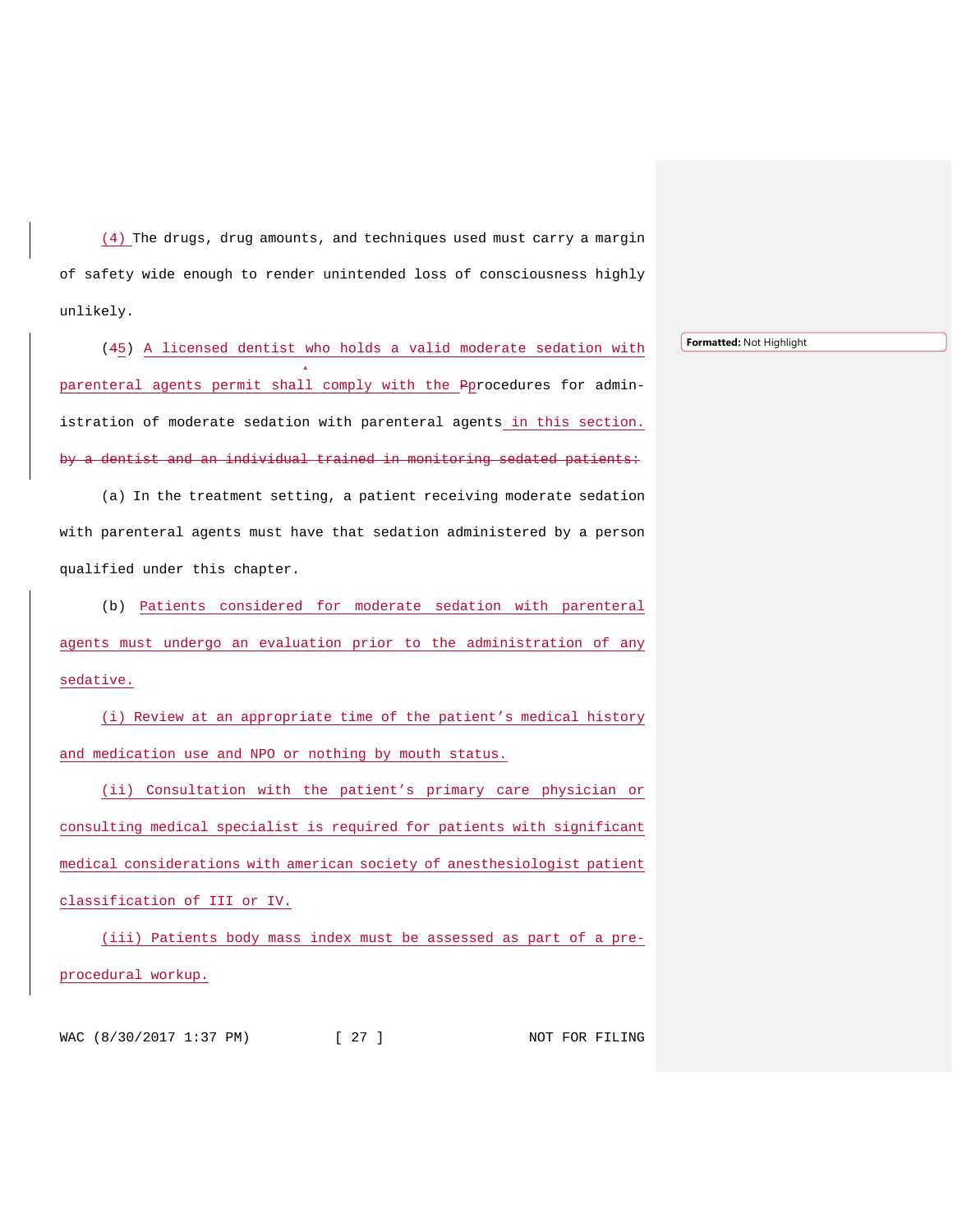(c)A patient may not be left alone in a room and must be continually monitored by a licensed dentist with who holds a valid moderate sedation with parenteral agent permit or trained anesthesia monitor as defined in WAC 246-817-772.

(ed) An intravenous infusion must be maintained during the administration of a parenteral agent. Two exceptions for intravenous infusion may occur, but reasons why intravenous infusion was not used must be documented for:

(i) Pediatric sedation cases using agents for brief procedures; and

(ii) When the pediatric patient is uncooperative or the emotional condition is such that intravenous access is not possible.

(de) When the operative dentist is also the person administering the moderate sedation with parenteral agents, the operative dentist must be continuously assisted by at least one individual experienced in monitoring sedated patientsa trained anesthesia monitor, as defined in WAC 246-817-772. The trained anesthesia monitor may function as the dental or surgical assistant.

(i) If treating an adult, the additional individual must have experience or training in adult sedation.

(ii) If treating a minorpediatric patient, the additional individual must have experience or training in pediatric sedation. **Formatted:** Font: Courier New, 12 pt, Font color: Black,

Raised by 8 pt

WAC (8/30/2017 1:37 PM) [ 28 ] NOT FOR FILING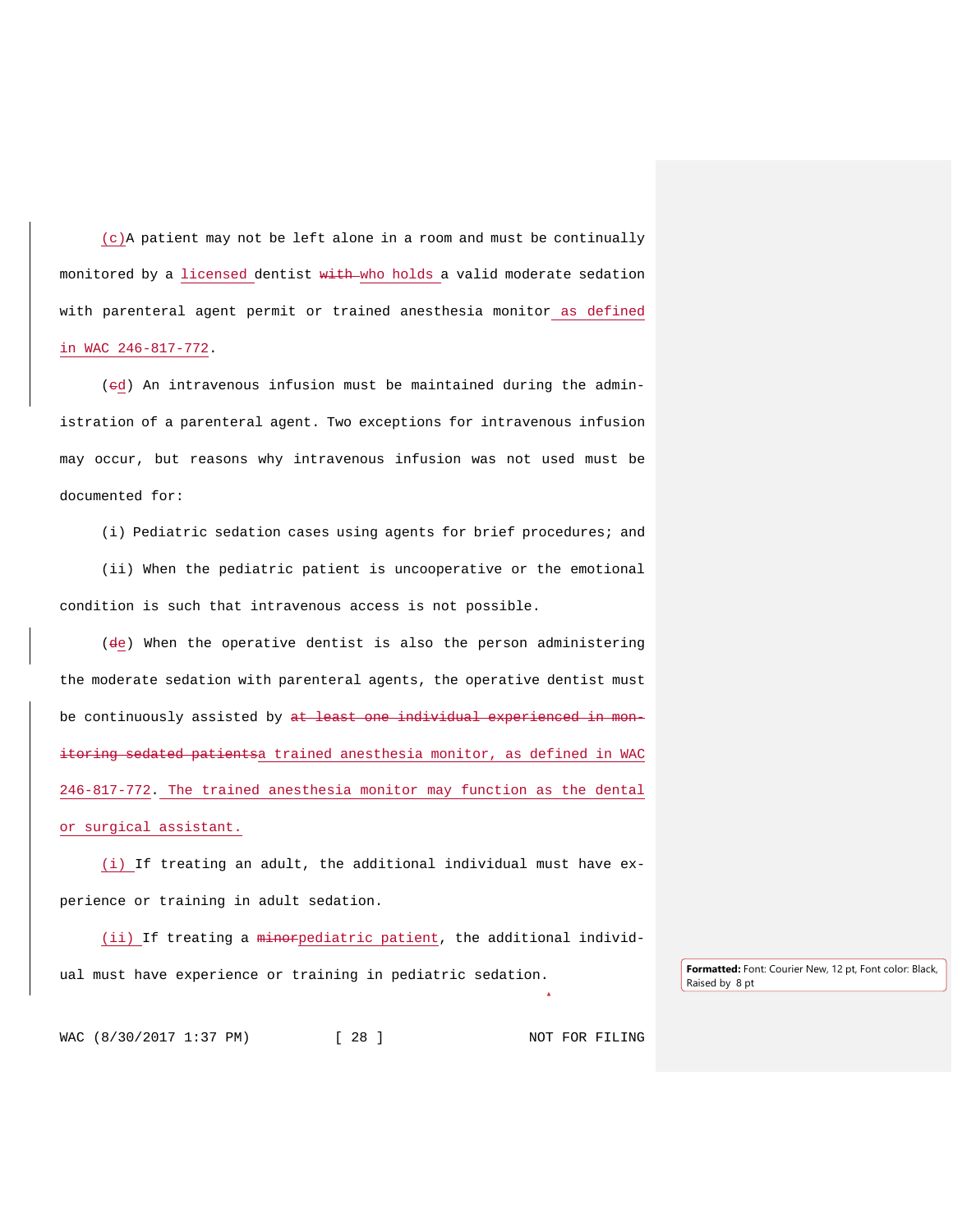(ef) In the treatment setting, a patient experiencing moderate sedation with parenteral agents must be visually and tactilely monitored by the dentist or an individual trained in monitoring sedated patients. Patient monitoring must include:

- (i) Heart rate;
- (ii) Blood pressure;
- (iii) Respiration;
- (iv) Pulse oximetry; and

(v) Expired carbon dioxide  $(CO_2)$ . Two exceptions for expired  $CO_2$ monitoring may occur, but reasons why expired CO<sub>2</sub> monitoring was not used must be documented for:

(A) Pediatric sedation cases using agents for brief procedures; and

(B) When the pediatric patient is uncooperative or the emotional condition is such that  $CO<sub>2</sub>$  monitoring is not possible.

(fg) A licensed dentist who holds a valid moderate sedation with parenteral agents permit shall comply with Rrequirements of immobilization devices for pediatric patients.+

(i) Immobilization devices, such as, papoose boards, must be applied in such a way as to avoid airway obstruction or chest restriction.

(ii) The pediatric patient head position and respiratory excursions must be checked frequently to ensure airway patency.

WAC (8/30/2017 1:37 PM) [ 29 ] NOT FOR FILING

**Formatted:** Not Highlight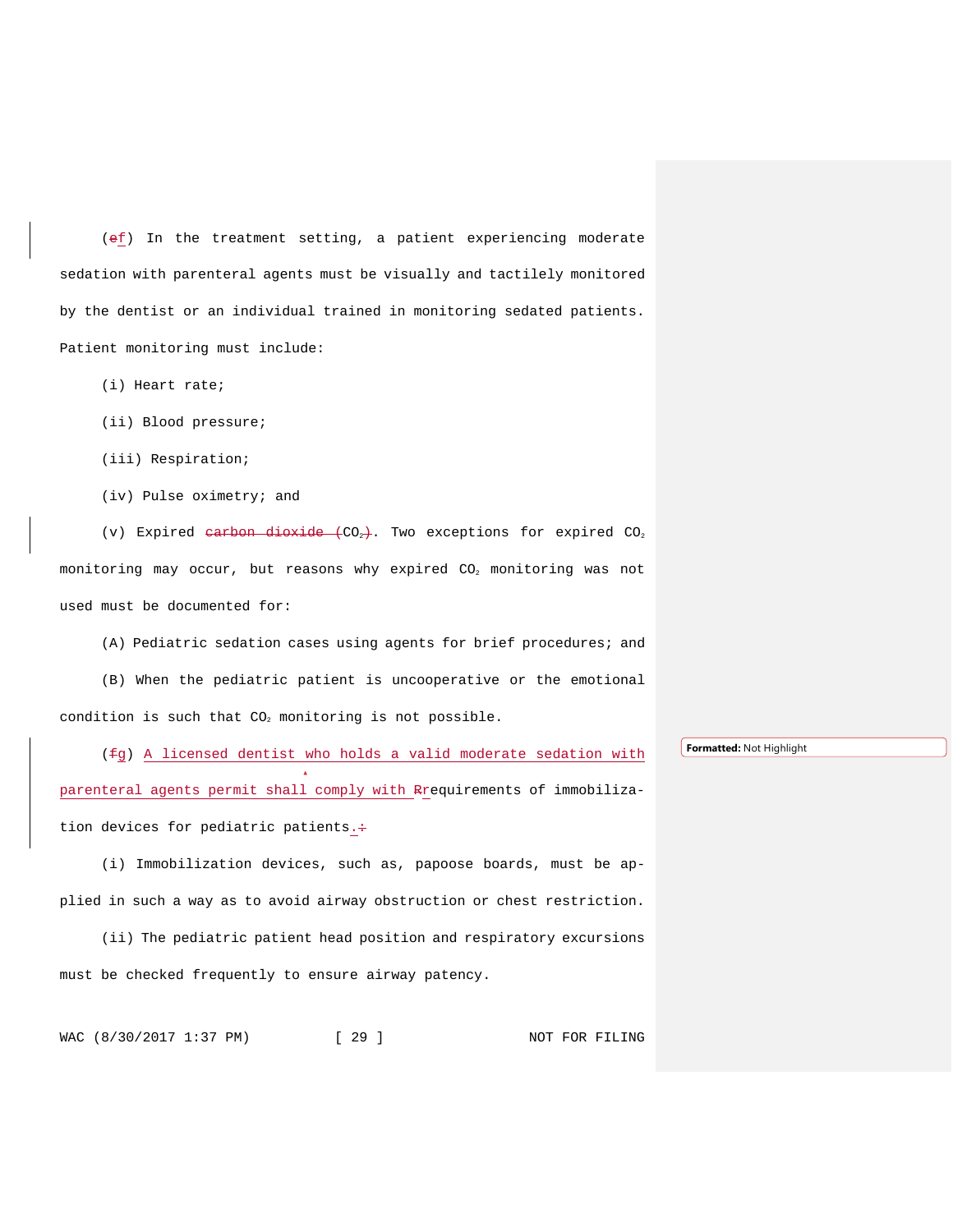(iii) If an immobilization device is used, a hand or foot must be kept exposed.

(gh) The patient's blood pressure, and heart rate, pulse oximetry, and respiration rate must be recorded every five minutes, pulse oximetry recorded every five minutes, and respiration rate must be recorded at east every fifteen minutes.

(hi) The patient's level of consciousness must be recorded prior to the dismissal of the patient.

 $(\pm j)$  Patients receiving moderate sedation with parenteral agents must be accompanied by a responsible adult upon departure from the treatment facility.

( $\frac{1}{2}$ k) If a patient unintentionally enters a deeper level of sedation, the patient must be returned to a level of moderate sedation as quickly as possible. While returning the patient to the moderate level of sedation, periodic monitoring of pulse, respiration, blood pressure and continuous monitoring of oxygen saturation must be maintained. In such cases, these same parameters must be taken and recorded at appropriate intervals throughout the procedure and vital signs and level of consciousness must be recorded during the sedation and prior to dismissal of the patient.

WAC (8/30/2017 1:37 PM) [ 30 ] NOT FOR FILING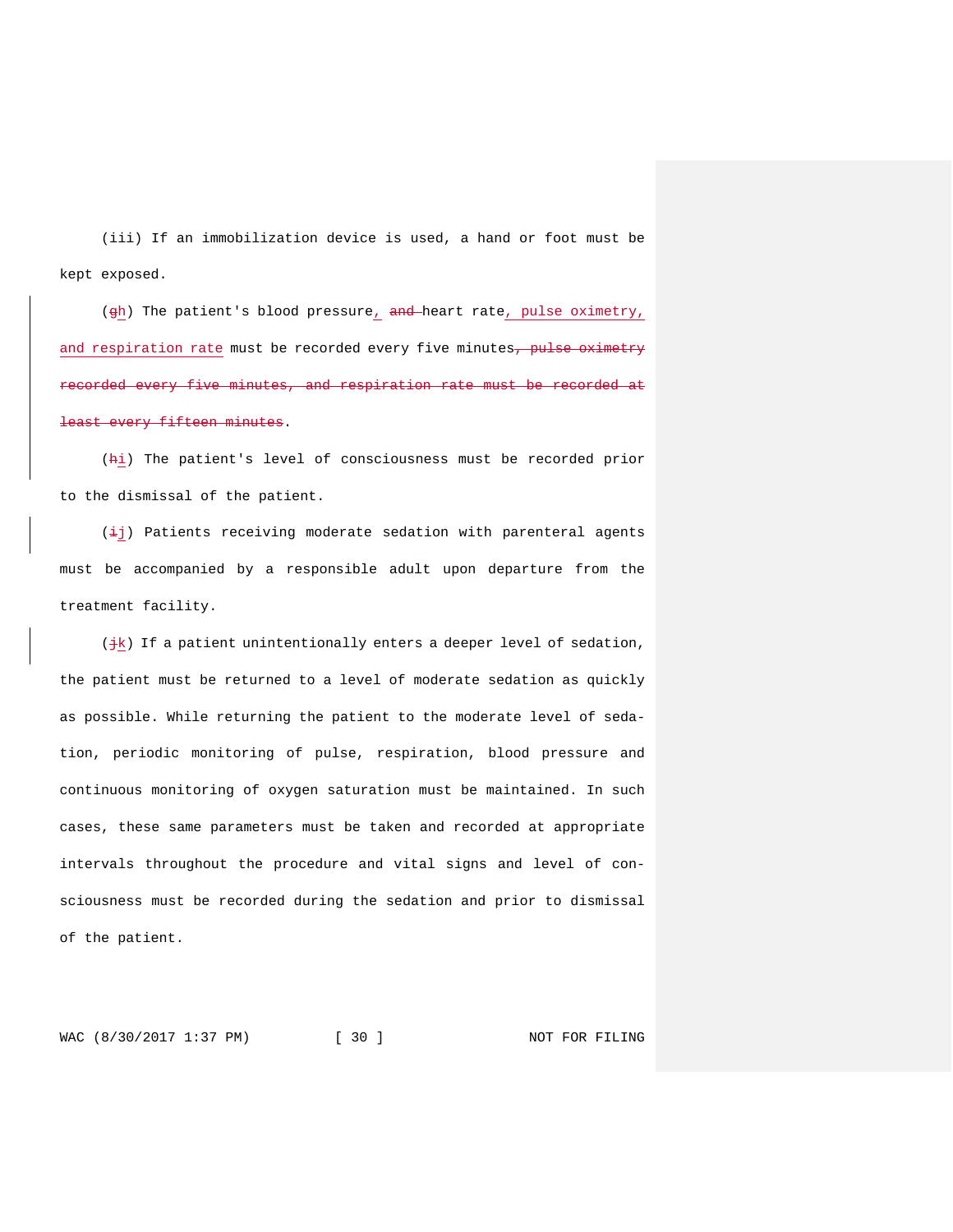(56) A licensed dentist who holds a valid moderate sedation with parenteral agents permit shall document in the patient recordDental records must contain appropriate medical history and patient evaluation. Sedation records must be recorded during the procedure in a timely manner and must include:

- (a) Blood pressure;
- (b) Heart rate;
- (c) Respiration;
- (d) Pulse oximetry;

(e) End-tidal CO<sub>2</sub>. Two exceptions for end-tidal CO<sub>2</sub> monitoring may occur, but reasons why end-tidal  $CO<sub>2</sub>$  monitoring was not used must be documented for:

(i) Pediatric sedation cases using agents for brief procedures; and

(ii) When the pediatric patient is uncooperative or the emotional condition is such that end-tidal  $CO<sub>2</sub>$  monitoring is not possible.

- (f) Drugs administered including amounts and time administered;
- (g) Length of procedure; and
- (h) Any complications of sedation.

(67) A licensed dentist who holds a valid moderate sedation with

**Formatted:** Not Highlight

parenteral agents permit shall comply with the Eequipment and emergency medications in this section. + All offices in which moderate sedation

WAC (8/30/2017 1:37 PM) [ 31 ] NOT FOR FILING

**Formatted:** Not Highlight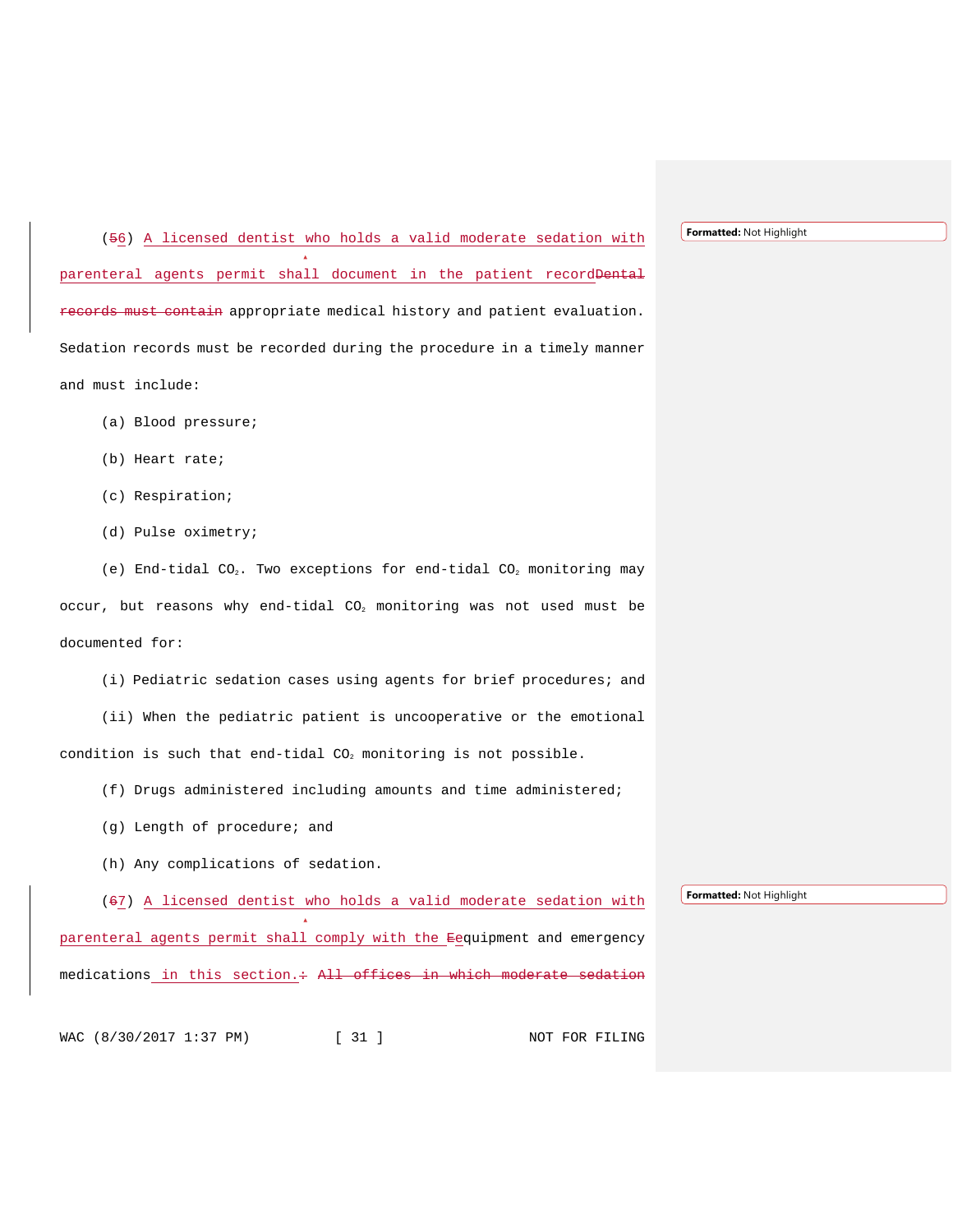with parenteral agents is administered or prescribed must comply with

following equipment standards:

Office facilities and equipment shall include:

- (a) An operating theater large enough to adequately accommodate the patient on a table or in an operating chair and permit an operating team consisting of at least two individuals to freely move about the patient;
- (b) An operating table or chair which permits the patient to be positioned so the operating team can maintain the airway, quickly alter patient position in an emergency, and provide a firm platform for the administration of basic life support;
- (c) A lighting system which is adequate to permit evaluation of the patient's skin and mucosal color and a backup lighting system of sufficient intensity to permit conclusion of any operation underway at the time of general power failure;

(ad) Suction equipment capable of aspirating gastric contents from the mouth and pharynx.; pharyngeal cavities. A backup suction device must be available;

(be) Portable An oxygen delivery system with adequate including full face masks and a bag-valve-mask combination with appropriate connectors that is capable of delivering high flow oxygen to the patient

WAC (8/30/2017 1:37 PM) [ 32 ] NOT FOR FILING

**Formatted:** Font: Courier New, 12 pt, Font color: Black, Raised by 8 pt

**Formatted:** List Paragraph, Numbered + Level: 1 + Numbering Style: a, b, c, … + Start at: 1 + Alignment: Left + Aligned at: 0.5" + Indent at: 1"

**Formatted:** List Paragraph, Numbered + Level: 1 + Numbering Style: a, b, c, … + Start at: 1 + Alignment: Left + Aligned at: 0.5" + Indent at: 1"

**Formatted:** Font: Courier New, 12 pt, Font color: Black, Raised by 8 pt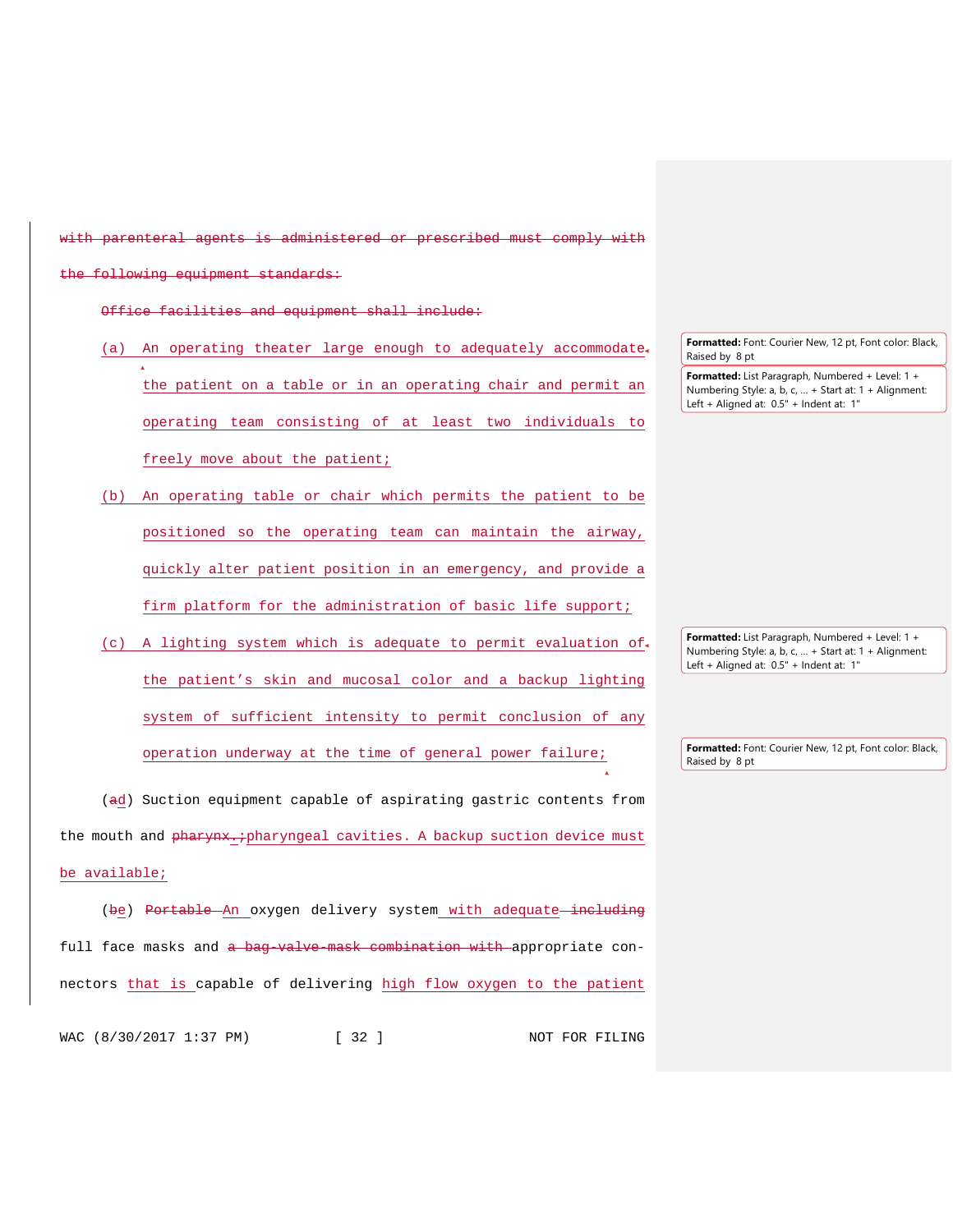under positive pressure, oxygen enriched patient ventilation and oral a<del>nd nasal pharyngeal airways</del>together with an adequate portable backup system.

(i) If treating an adult, the equipment must be appropriate for adult sedation.

(ii) If treating a minorpediatric patient, the equipment must be appropriate for pediatric sedation;

(iii) Appropriate sized laryngeal mask airway must be ready for emergency use;

(ef) A blood pressure cuff (or sphygmomanometer) of appropriate size and stethoscope; or equivalent monitoring devices. $\div$ 

( $dg$ ) End-tidal CO<sub>2</sub> monitor. +

(eh) Pulse oximetry. $\div$  and

 $(f_i)$  An emergency drug kit with minimum contents of:

(i) Sterile needles, syringes, and tourniquet;

(ii) Narcotic antagonist;

(iii) Alpha and beta adrenergic stimulant;

(iv) Vasopressor;

(v) Coronary vasodilator, including but not limited to nitroglyc-

### erin;

(vi) Antihistamine, including but not limited to diphenhydramine;

WAC (8/30/2017 1:37 PM) [ 33 ] NOT FOR FILING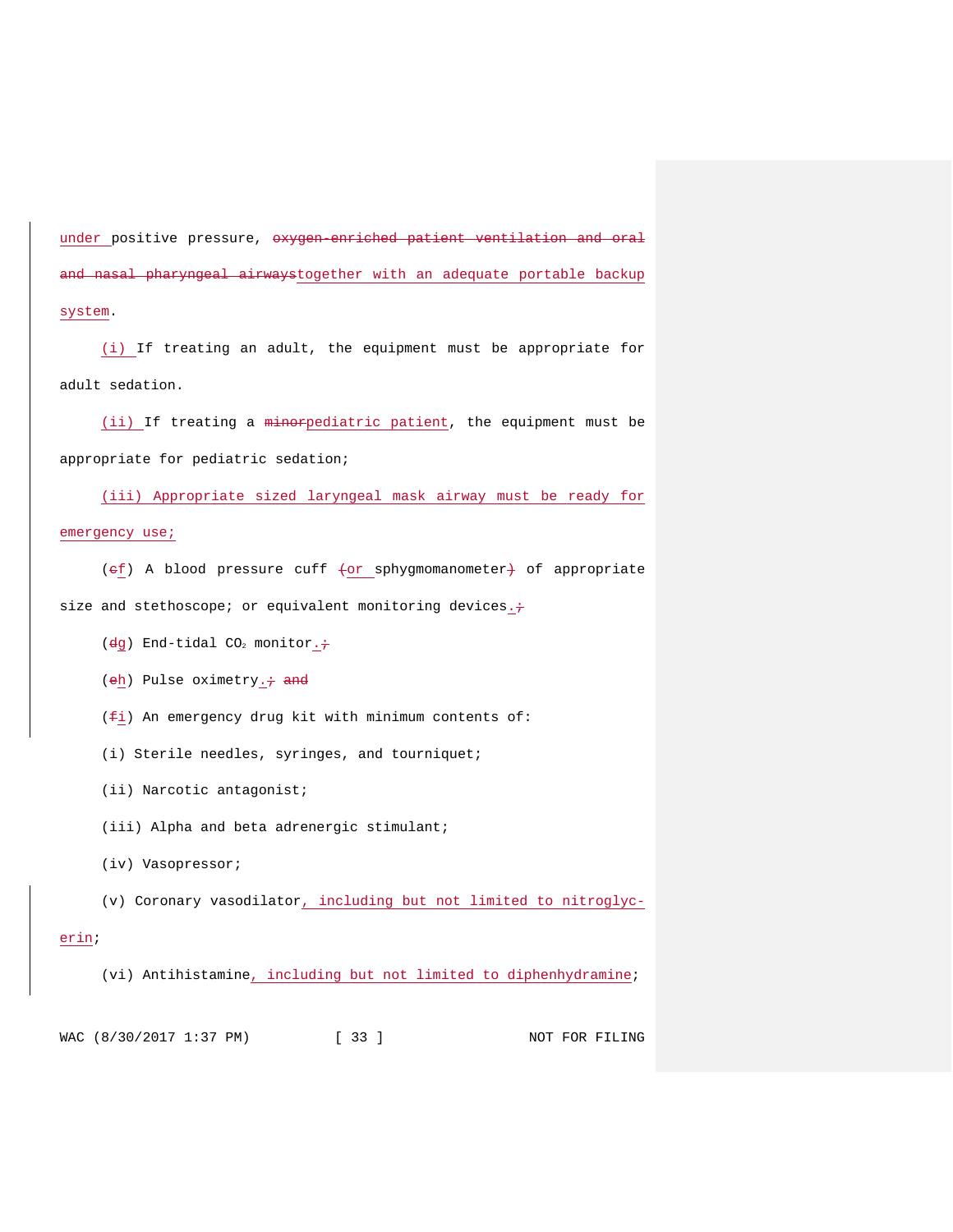(vii) Parasympatholytic;

(viii) Intravenous fluids, tubing, and infusion set; and

(ix) Sedative antagonists for drugs used, if available;

(x) Bronchodilator agent, including but not limited to albuterol;

(xi) ACLS or PALS emergency drugs; and

(xii) Anti-hypoglycemic agent.

(78) A licensed dentist who holds a valid moderate sedation with parenteral agents permit and administers moderate sedation with parenteral agents in another licensed dentist office, must have a contract in place that contains the provisions described in WAC 246-817-778 (1)(a) through (c).

(9) A licensed dentist who holds a valid moderate sedation with parental agents permit shall completeContinuing education: A dentist who administers moderate sedation with parenteral agents must participate in eighteen fourteen hours of continuing education or equivalent every three years. See WAC 246-817-773 for continuing education requirements. (10) A licensed dentist who holds a valid moderate sedation with parenteral agents permit must hold a current and valid ACLS certification.

ducation must include instruction o<del>llowing areas:</del>

**Formatted:** Not Highlight

WAC (8/30/2017 1:37 PM) [ 34 ] NOT FOR FILING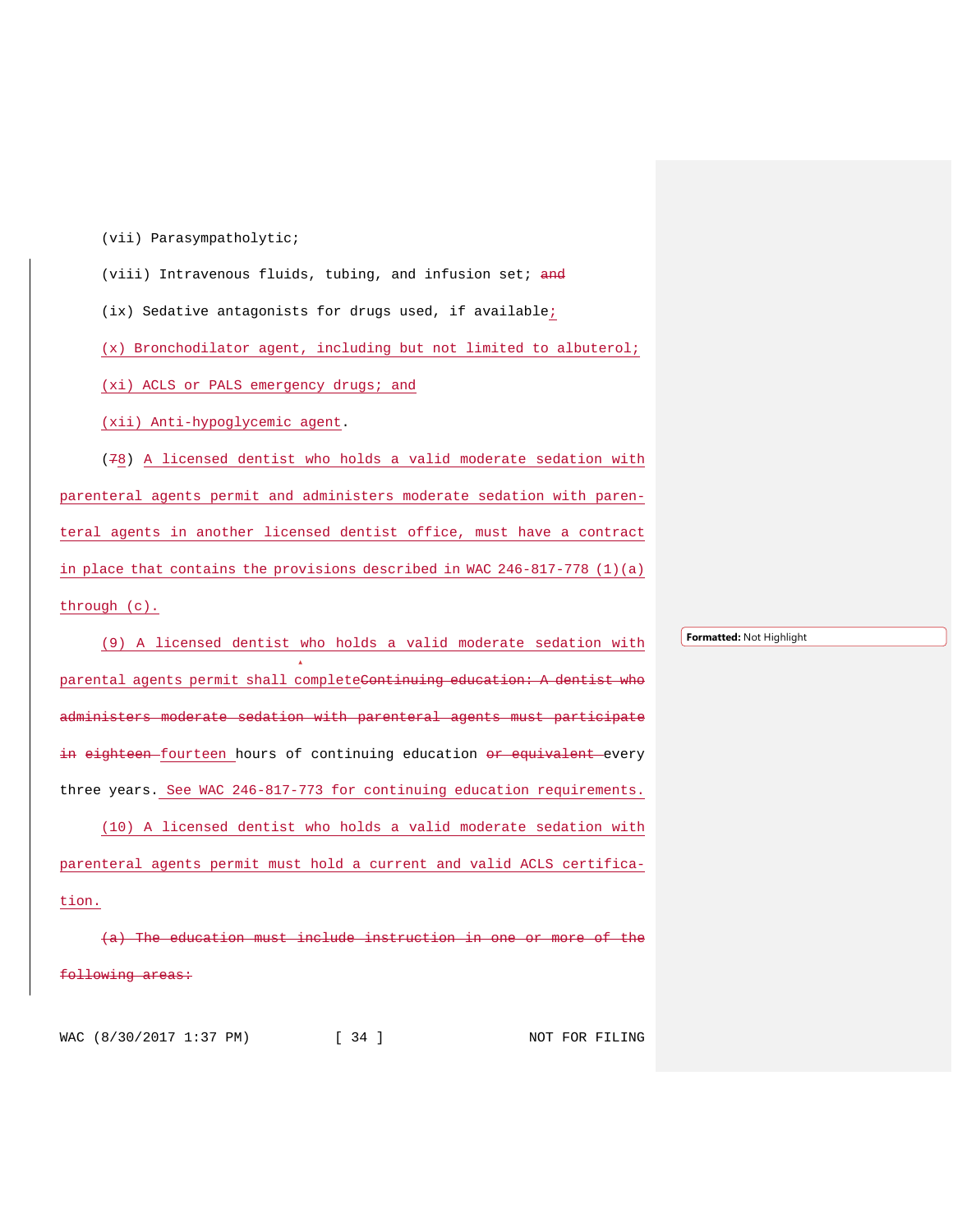(i) Venipuncture; (ii) Intravenous sedation; (iii) Physiology; (iv) Pharmacology; (v) Nitrous oxide analgesia; (vi) Patient evaluation; (vii) Patient monitoring; and (viii) Medical emergencies. (b) In addition to the education requirements in (a) of this subsection, the dentist must have a current certification in advanced car-

diac life support (ACLS) or pediatric advanced life support (PALS) to rent were sedation with parenteral agents permit. Hourly credits earned from certification in BLS, ACLS, or PALS courses may not be to meet the education requirements in (a) of this subsection to a moderate sedation with parenteral agents permit. However, the hourly credits earned in ACLS or PALS certification may be used to meet the requirements of WAC 246-817-440 to renew the dentist license.

(811) A permit of authorization is required. See WAC 246-817-774 for permitting requirements.

WAC (8/30/2017 1:37 PM) [ 35 ] NOT FOR FILING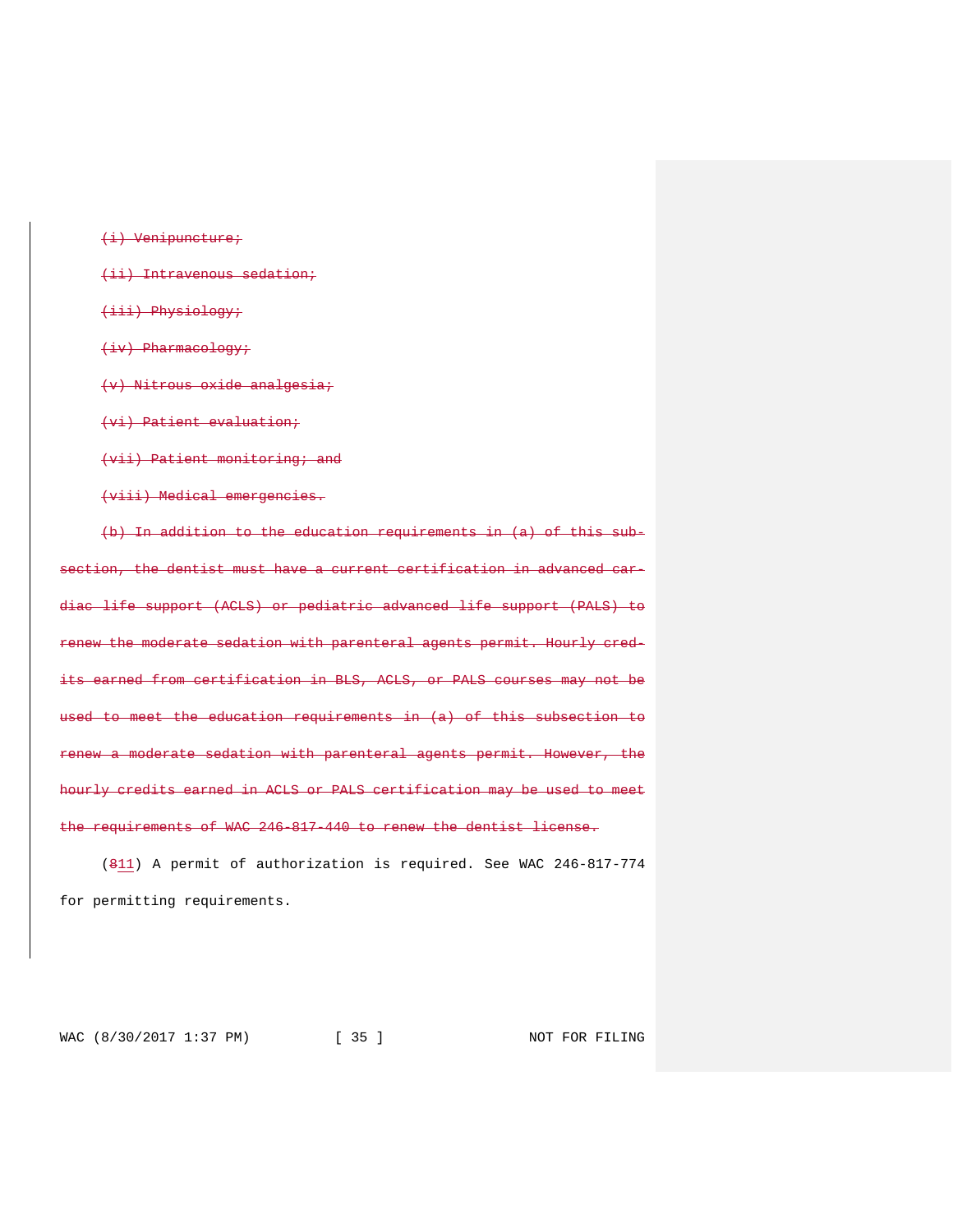(12) A moderate sedation with parenteral agents permit allows the holder

to deliver moderate sedation with enteral agents without obtaining a

separate permit.

[Statutory Authority: RCW 18.32.0365 and 18.32.640. WSR 17-07-037, § 246-817-760, filed 3/8/17, effective 4/8/17; WSR 16-06-106, § 246-817- 760, filed 3/1/16, effective 4/1/16; WSR 09-04-042, § 246-817-760, filed 1/30/09, effective 3/2/09. Statutory Authority: RCW 18.32.035. WSR 95- 21-041, § 246-817-760, filed 10/10/95, effective 11/10/95.]

NEW SECTION

#### **WAC 246-817-765 Pediatric sedation endorsement.**

Since the pediatric patient is physiologically and anatomically un- $\triangleleft$ like the adult, and that different sedation drugs and practices may be used for this population, a pediatric sedation endorsement is necessary to ensure that adequately trained and skilled individuals are treating pediatric patients using moderate sedation. (1) Effective (use 6 month delayed date)January 1, 2023, a pediatric sedation endorsement is required to administer moderate sedation with enteral agents or moderate sedation with parenteral agents, to pediatric patients. A moderate sedation with enteral agents or moderate sedation with parenteral agents permit is required to obtain the pediatric sedation endorsement. (2) A licensed dentist who holds a valid moderate sedation with en-

teral agents permit and a pediatric sedation endorsement may administer a single sedating agent expected to produce a moderate level of sedation intranasally to a pediatric patient. This modality may be administered without a moderate sedation with parenteral agents permit.

(3) A licensed dentist who holds a valid moderate sedation with enteral agents or moderate sedation with parenteral agents permit must provide the following to obtain a pediatric sedation endorsement: a. A completed application on forms provided by the secretary;

b. Evidence of education and training in:

**Formatted:** Font: Bold

0"

**Formatted:** Font: (Default) Courier New **Formatted:** Indent: Left: 0.25", No bullets or numbering

**Formatted:** Not Highlight **Formatted:** Not Highlight **Formatted:** Not Highlight **Formatted:** Font: (Default) Courier New **Formatted:** Font: (Default) Courier New **Formatted:** Font: (Default) Courier New **Formatted:** Font: (Default) Courier New **Formatted:** Font: (Default) Courier New, 12 pt, Not Italic

**Formatted:** Font: (Default) Courier New

WAC (8/30/2017 1:37 PM) [ 36 ] NOT FOR FILING

**Formatted:** Font: Courier New, 12 pt, Font color: Black, Raised by 8 pt **Formatted:** Font: Courier New, 12 pt, Font color: Black, Raised by 8 pt **Formatted:** Font: Courier New, 12 pt, Font color: Black, Raised by 8 pt **Formatted:** Font: Courier New, 12 pt, Font color: Black, Raised by 8 pt **Formatted:** List Paragraph, Indent: Left: 1", First line:

**Formatted:** Indent: First line: 0"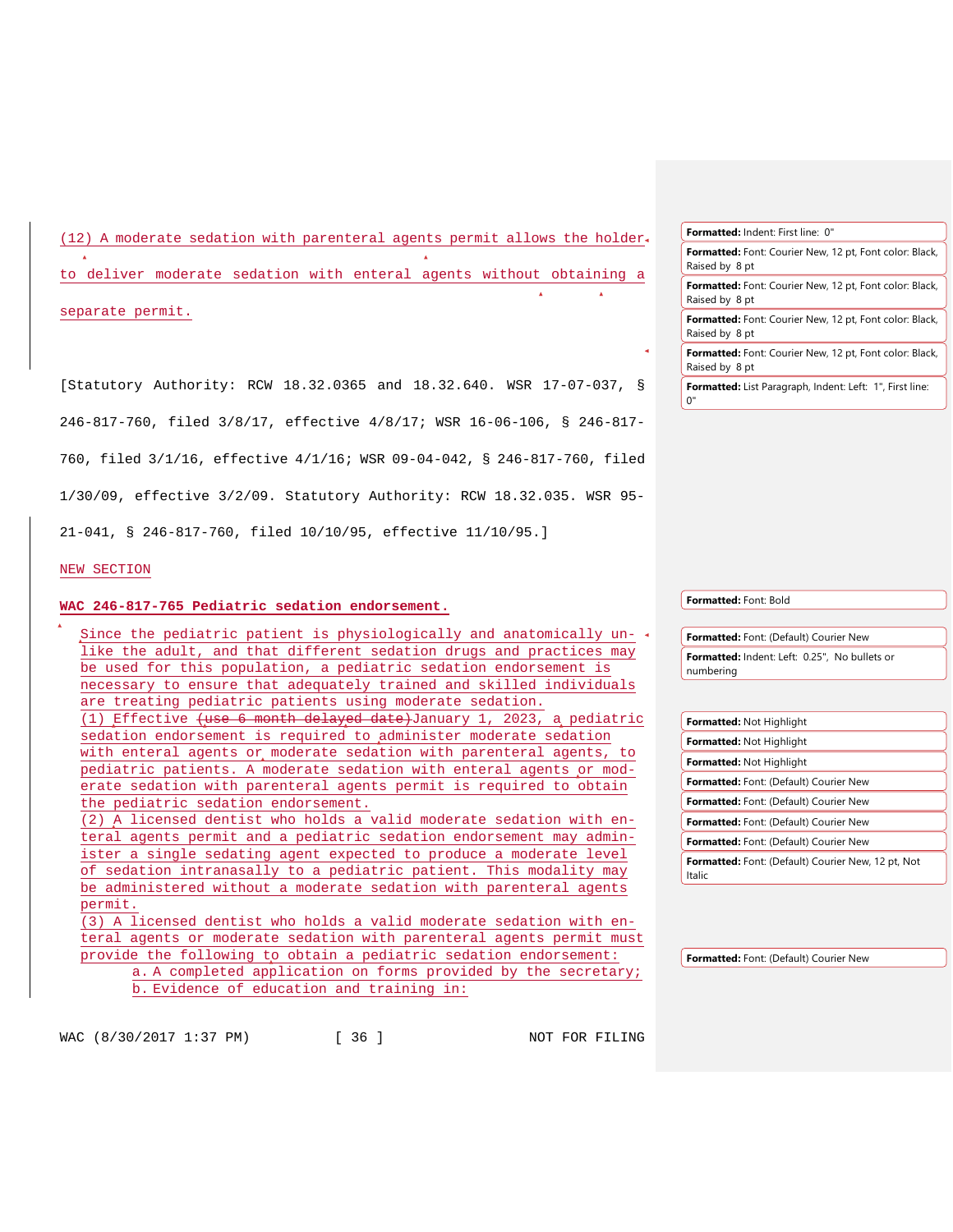| i. A CODA postgraduate instruction in pediatric dentistry,                                                      | Formatted: Font: (Default) Courier New                      |
|-----------------------------------------------------------------------------------------------------------------|-------------------------------------------------------------|
| oral and maxillofacial surgery, or dental anesthesiol-                                                          | <b>Formatted:</b> Font: (Default) Courier New               |
| ogy; or                                                                                                         |                                                             |
| ii. Predoctoral dental school, postgraduate instruction, or                                                     |                                                             |
| continuing education of at least thirty-seven hours in<br>minimal and moderate sedation and an additional four- | Formatted: Font: (Default) Courier New                      |
| teen hours in pediatric sedation.                                                                               | Formatted: Font: (Default) Courier New                      |
| A. The fourteen hours in pediatric sedation must in-                                                            | <b>Formatted:</b> Font: (Default) Courier New               |
| clude:                                                                                                          | Formatted: Font: (Default) Courier New                      |
| i. Pediatric specific anatomical and physiological                                                              | Formatted: Font: (Default) Courier New                      |
| considerations;                                                                                                 |                                                             |
| ii. Pediatric behavioral management during admin-                                                               |                                                             |
| istration of sedating medication and intraopera-                                                                |                                                             |
| tively;                                                                                                         |                                                             |
| iii. Pediatric drugs, dosages, and routes of admin-                                                             |                                                             |
| <i>istration;</i>                                                                                               |                                                             |
| iv. Appropriate use of immobilization devices;                                                                  |                                                             |
| v. Record-keeping;                                                                                              |                                                             |
| vi. Nitrous oxide in combination with other sedating                                                            |                                                             |
| medications; and                                                                                                |                                                             |
| vii. Prevention, recognition and management of com-                                                             |                                                             |
| plications;                                                                                                     |                                                             |
| viii. Four or more hours must include hands-on in-                                                              |                                                             |
| struction, simulations, live supervised pediat-                                                                 |                                                             |
| ric sedation case management, or a combination<br>of those modalities. Observation alone is not                 |                                                             |
| acceptable.                                                                                                     |                                                             |
| B. The twenty onethirty-seven hours in minimal and                                                              |                                                             |
| moderate sedation must include:                                                                                 | <b>Formatted:</b> Font: (Default) Courier New               |
| i. Physical evaluation;                                                                                         | <b>Formatted:</b> Font: (Default) Courier New               |
| ii. Technical administration;                                                                                   | <b>Formatted:</b> Font: (Default) Courier New               |
| iii. Drugs and routes of administration;                                                                        |                                                             |
| iv. Recognition and management of complications and                                                             |                                                             |
| emergencies; and                                                                                                |                                                             |
| v. Monitoring and monitoring equipment including                                                                |                                                             |
| training in expired $CO2$ .                                                                                     |                                                             |
| c. Current healthcare provider BLS and PALS certifications.                                                     | Formatted: Font: (Default) Courier New                      |
| (4) A licensed dentist who holds a valid pediatric sedation en-                                                 | <b>Formatted:</b> Font: (Default) Courier New               |
| dorsement shall complete fourteen hours of continuing education                                                 |                                                             |
| every three years. See WAC 246-817-773 for continuing education re-                                             | <b>Formatted:</b> Font: (Default) Courier New               |
| quirements.                                                                                                     | Formatted: Font: (Default) Courier New                      |
| (5) A licensed dentist who holds a valid pediatric endorsement must                                             | Formatted: Font: (Default) Courier New                      |
| hold a current and valid BLS and PALS certification.                                                            | <b>Formatted:</b> Font: (Default) Courier New               |
| (6) An endorsement of authorization is required. See WAC 246-817-                                               | <b>Formatted:</b> List Paragraph, Left, Right: -0.16", Line |
| 774 for endorsement requirements.                                                                               | spacing: single                                             |
|                                                                                                                 |                                                             |

WAC (8/30/2017 1:37 PM) [ 37 ] NOT FOR FILING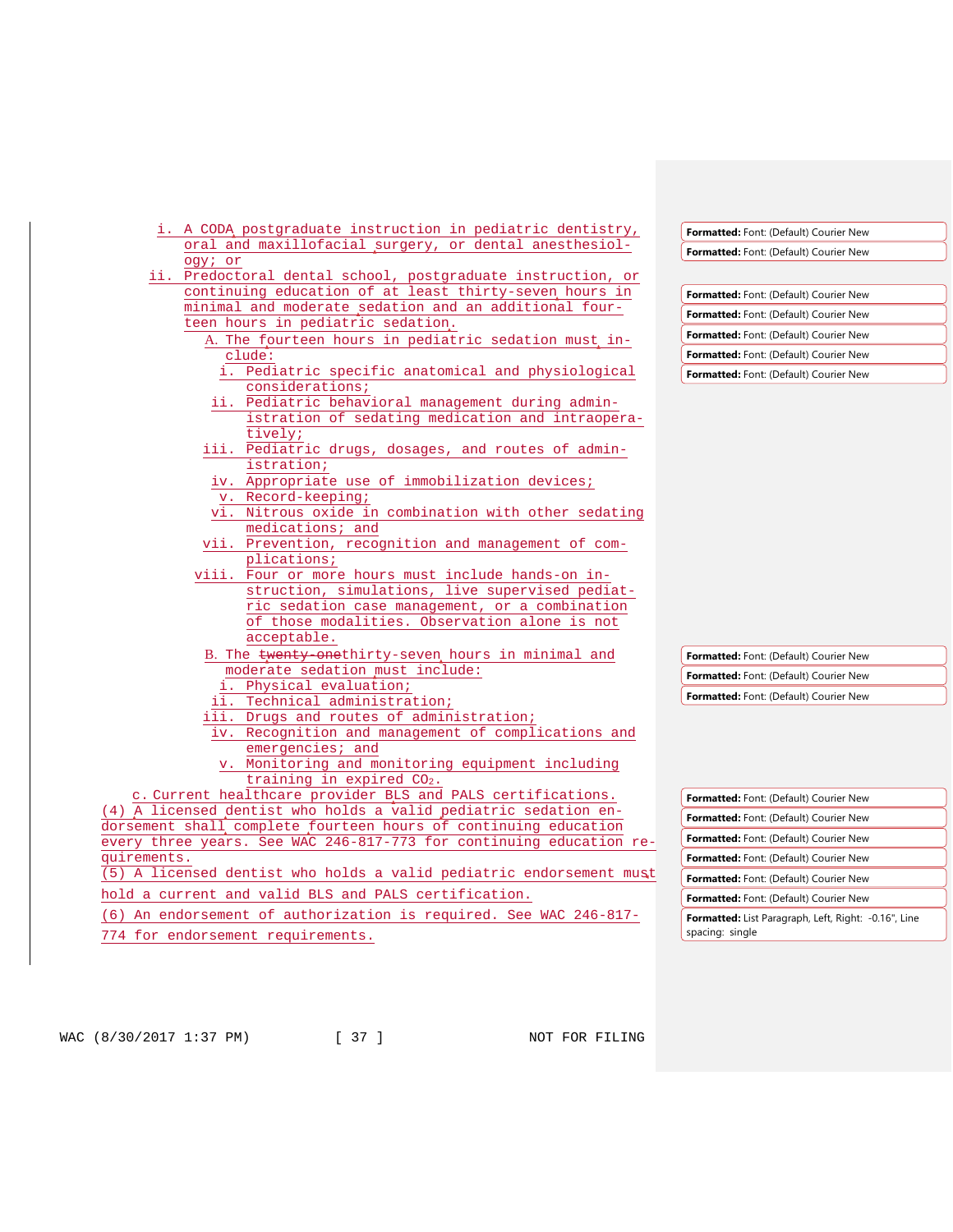**WAC 246-817-770 General anesthesia and deep sedation.** Deep sedation and general anesthesia must be administered by an individual qualified to do so under this chapter.

(1) Training requirements: To administer deep sedation or general anesthesia, theA licensed dentist must shall meetcomplete two years of continuous full-time anesthesia training in one or more of the following eriteria to obtain a general anesthesia permit:

(a) Any provider currently permitted as of the effective date of this revision to provide deep sedation or general anesthesia by the state of Washington will be grandfathered regarding formal training equirements, provided they meet current continuing education and other ongoing applicable requirements.

(ba) New applicants with anesthesia residency training will be to have had tTwo years of continuous full-time anesthesia training meeting the following requirements based on when they began their anesthesia training:

(i) For dentists who began their anesthesia training prior to 2008, must include two full years of continuous full time training anesthesiology beyond the undergraduate dental school level, in training program as outlined in part 2 of "*Guidelines for Teaching the Comprehensive Control of Anxiety and Pain in Dentistry*," published by

WAC (8/30/2017 1:37 PM) [ 38 ] NOT FOR FILING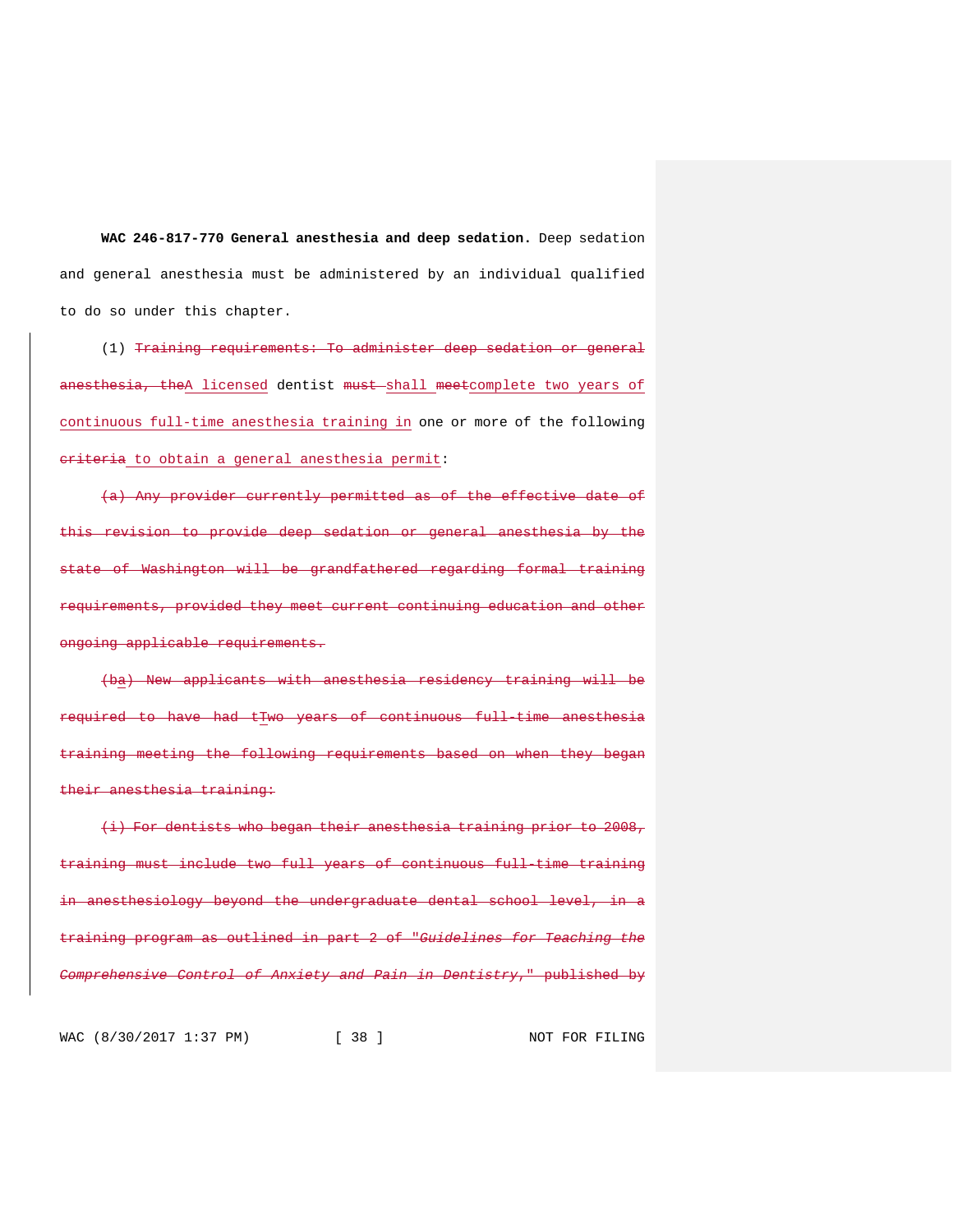American Dental Association, Council on Dental Education, (last revised October 2005).

(iia) For dentists who begin their anesthesia training in January 2008 or after, must have either received aA certificate of completion in one or more of the following anesthesia trainings-:

(Ai) From aA dental anesthesiology program accredited by CODA-(ADA Commission on Dental Accreditation, "*Accreditation Standards for Advanced General Dentistry Education Programs in Dental Anesthesiology*," January 2007) at the time the training was completed; or

(Bii) From aA dental anesthesiology program approved by the Bental Quality Assurance Ccommission; or

(Ciii) With a minimum of two years of full-timeAn anesthesia residency training, with a minimum of two years full-time, at a medical program accredited by the Accreditation Council for Graduate Medical Education-(ACGME).

(eb) New aApplicants who completed residency training in oral and maxillofacial surgery must meet at least one of the following requirements:

(i) Be a diplomate of the American Board of Oral and Maxillofacial Surgery;

WAC (8/30/2017 1:37 PM) [ 39 ] NOT FOR FILING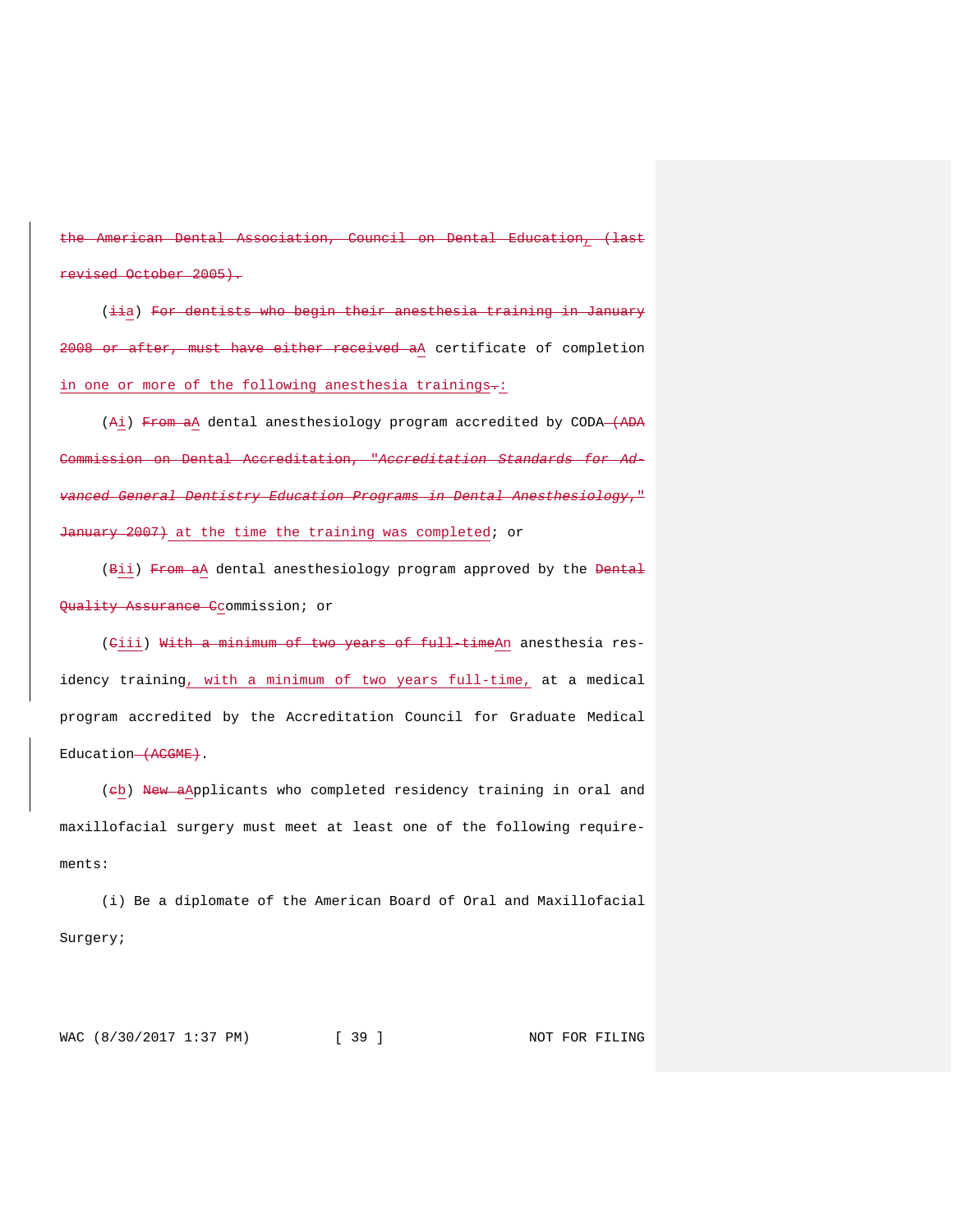(ii) Be a fellow of the American Association of Oral and Maxillofacial Surgeons; or

(iii) Be a graduate of an Oral and Maxillofacial Residency Program accredited by CODA.

(2) In addition to meeting one or more of the above criteria, the licensed dentist must also shall have a current and documented proficiency in advanced cardiac life support (ACLS) certification.

(3) A licensed dentist who holds a valid general anesthesia permit shall comply with the Pprocedures for administration of deep sedation or general anesthesia in this section. $\div$ 

(a) Patients considered for general anesthesia must undergo an evaluation prior to the administration of any sedative.

(i) Review of the patient's medical history and medication use and NPO or nothing by mouth status.

(ii) Consultation with the patient's primary care physician or consulting medical specialist is required for patients with significant medical considerations with american society of anesthesiologist patient classification of III or IV.

(iii) Patients body mass index must be assessed as part of a preprocedural workup.

WAC (8/30/2017 1:37 PM) [ 40 ] NOT FOR FILING

**Formatted:** Not Highlight

**Formatted:** Not Highlight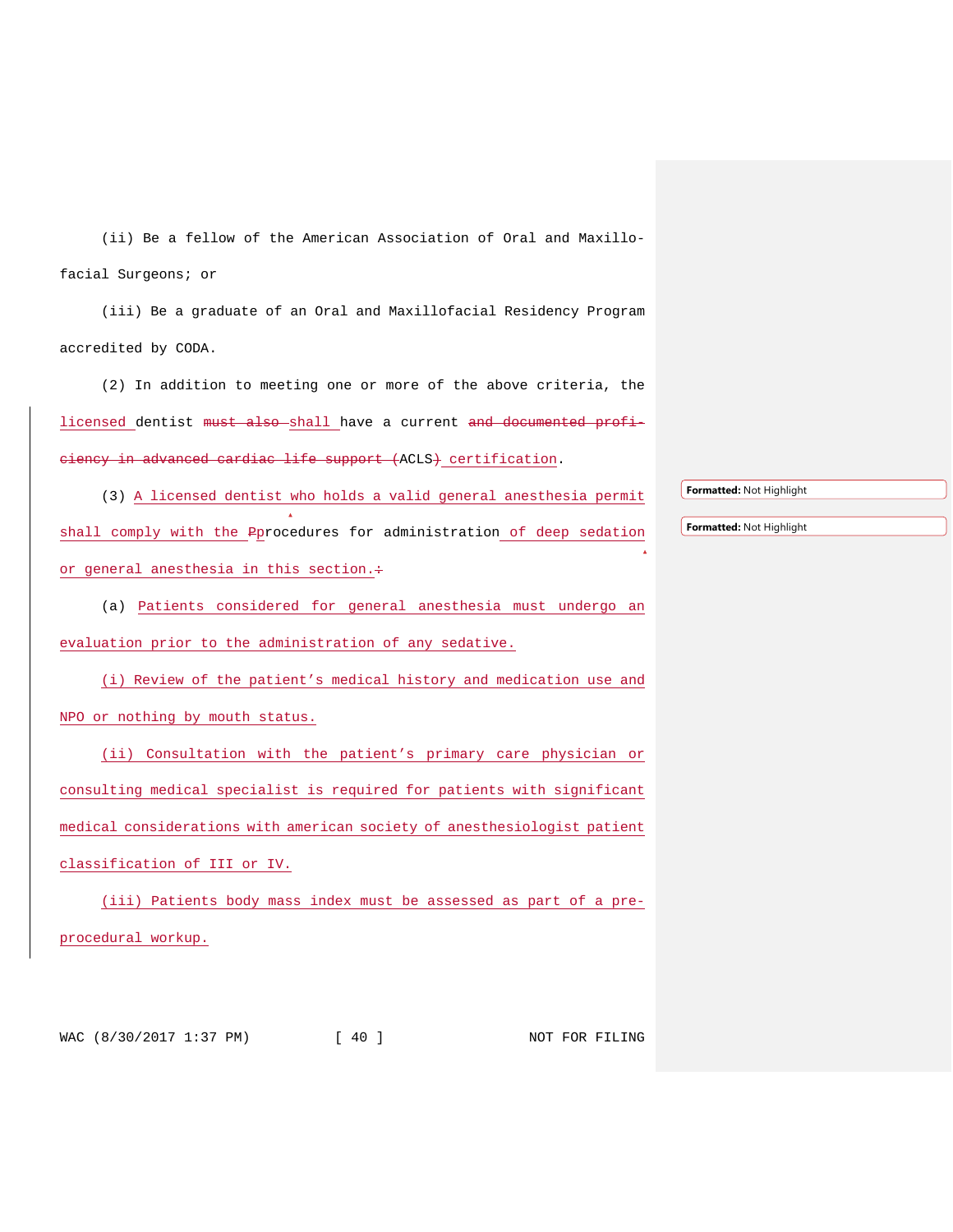(b) Patients receiving deep sedation or general anesthesia must have continual monitoring of their heart rate, blood pressure, respiration, and expired <del>carbon dioxide (</del>CO<sub>2</sub>). In so doing, the licenseed dentist mustshall utilize electrocardiographic monitoring, pulse oximetry, and end-tidal  $CO<sub>2</sub>$  monitoring.  $\div$  Every patient receiving general anesthesia must have the electrocardiograph continuously displayed from the beginning of general anesthesia until preparation to leave the anesthesia location.

(bc) The patient's blood pressure, and heart rate, and respiration rate shall be recorded every five minutes and respiration rate shall be recorded at least every fifteen minutes..

(ed) To complete dental procedures under general anesthesia, the anesthesia permit holder, the anesthesia monitor, and the dental assistant shall all be present in the operating or treatment room. During deep sedation or general anesthesia, the person administering the anesthesia and the person monitoring the patient may not leave the immediate area. $\div$ 

 $(d_{\frac{e}{c}})$  During the recovery phase, the patient must be continually observed by the anesthesia provider or credentialed personnel. $\div$ 

WAC (8/30/2017 1:37 PM) [ 41 ] NOT FOR FILING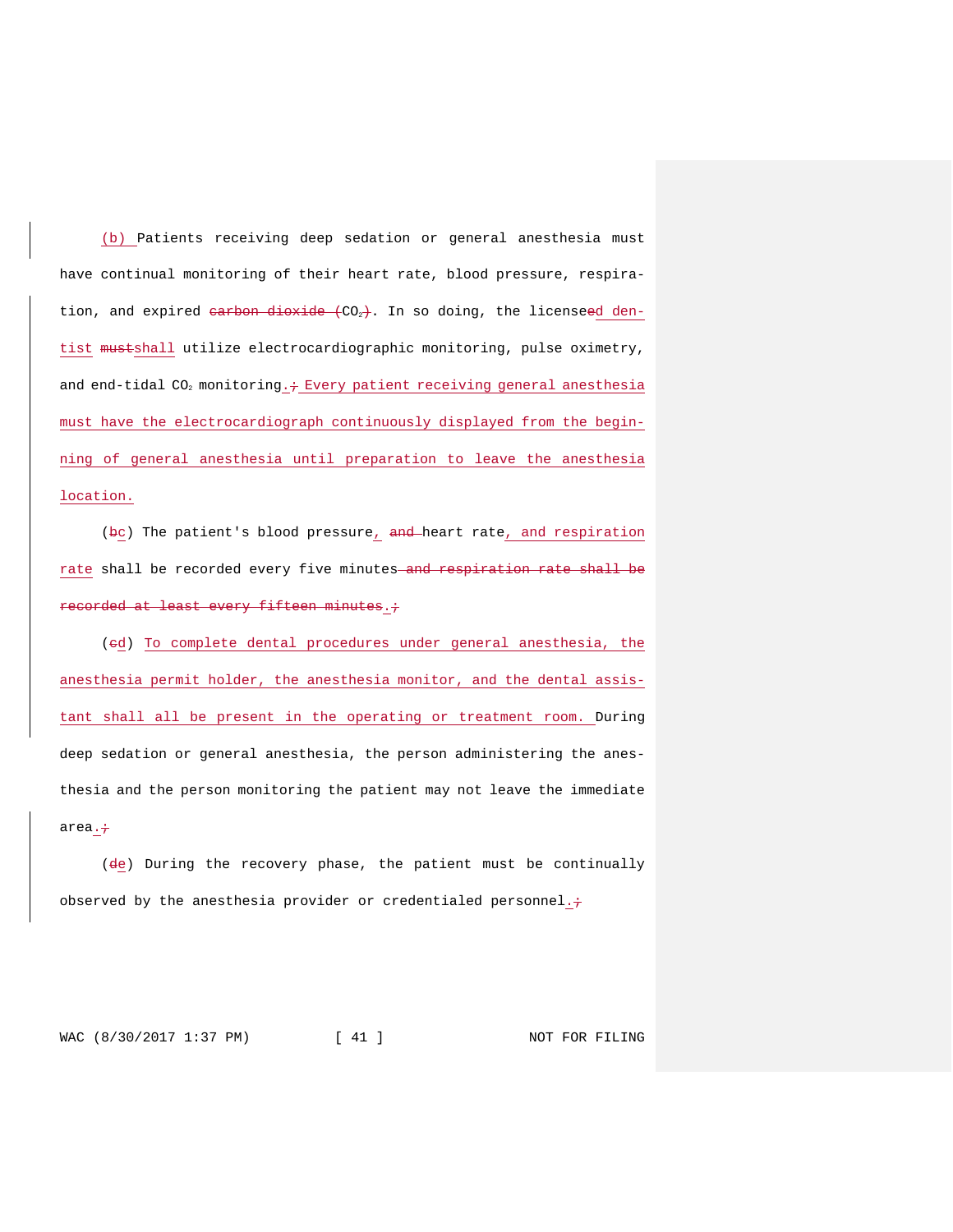(ef) A discharge entry shall must be made in the patient's record indicating the patient's condition upon discharge and the responsible party to whom the patient was discharged.

(4) A licensed dentist who holds a valid general anesthesia permit shall document in the patient record <del>Dental records must contain a</del>ppropriate medical history and patient evaluation. Anesthesia records  $\frac{1}{n+1}$ must be recorded during the procedure in a timely manner and must include:

- (a) Blood pressure;
- (b) Heart rate;
- (c) Respiration;
- (d) Pulse oximetry;
- (e) End-tidal  $CO<sub>2</sub>$ ;
- (f) Drugs administered including amounts and time administered;
- (g) Length of procedure; and
- (h) Any complications of anesthesia.

(5) A licensed dentist who holds a valid general anesthesia permit shall comply with the Eequipment and emergency medications in this section.<del>: All offices in which general anesthesia (including deep sedation)</del>  ${\tt dministered}$  must comply with the following equipment standards:

WAC (8/30/2017 1:37 PM) [ 42 ] NOT FOR FILING

**Formatted:** Not Highlight

**Formatted:** Not Highlight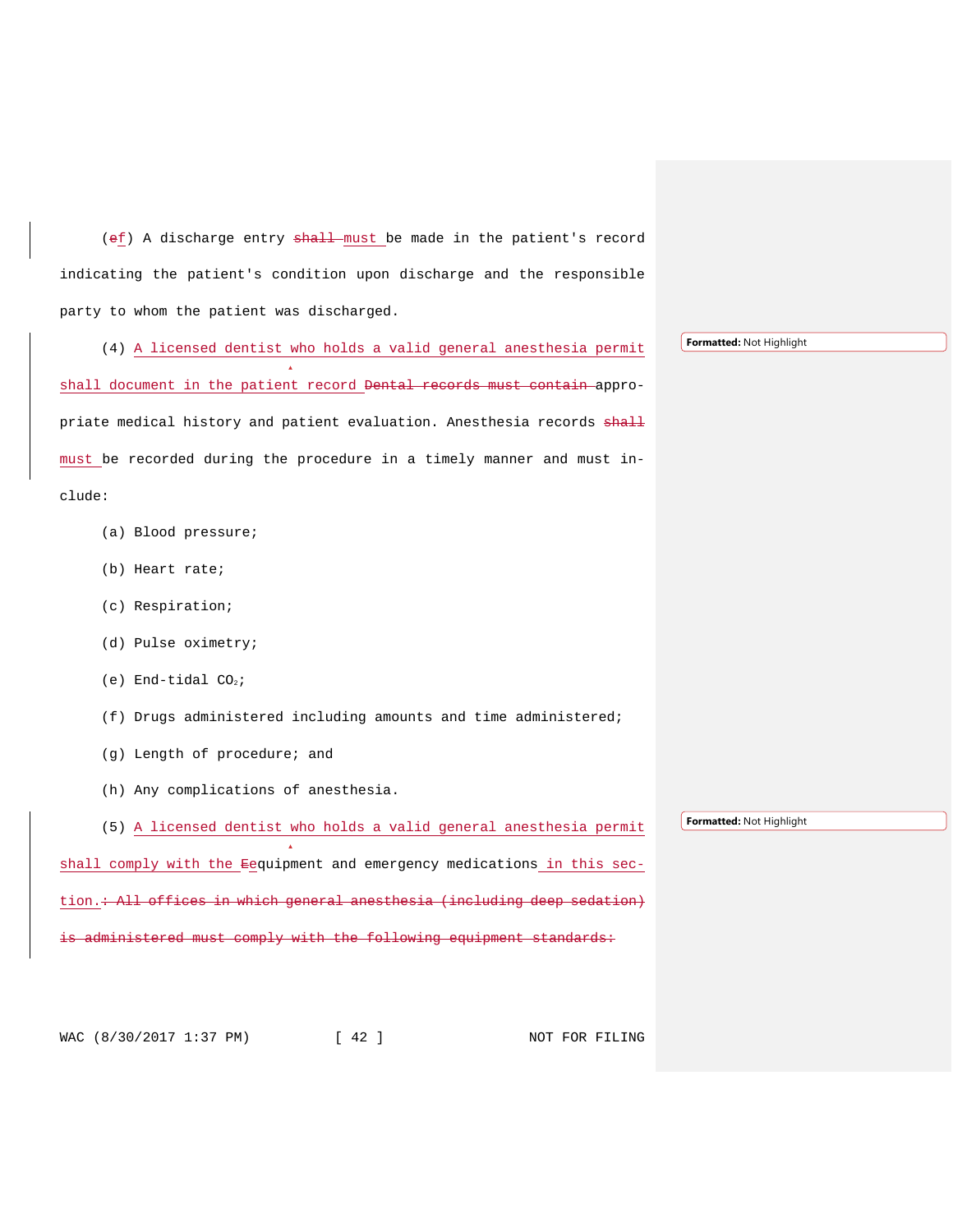(a) An operating theater large enough to adequately accommodate the patient on a table or in an operating chair and permit an operating team consisting of at least three individuals to freely move about the patient.÷

(b) An operating table or chair which permits the patient to be positioned so the operating team can maintain the airway, quickly alter patient position in an emergency, and provide a firm platform for the administration of basic life support. $\div$ 

(c) A lighting system which is adequate to permit evaluation of the patient's skin and mucosal color and a backup lighting system of sufficient intensity to permit conclusion of any operation underway at the time of general power failure. $\div$ 

(d) Suction equipment capable of aspirating gastric contents from the mouth and pharyngeal cavities. A backup suction device must be available. $\div$ 

(e) An oxygen delivery system with adequate full face masks and appropriate connectors that is capable of delivering high flow oxygen to the patient under positive pressure, together with an adequate portable backup system. $\div$ 

WAC (8/30/2017 1:37 PM) [ 43 ] NOT FOR FILING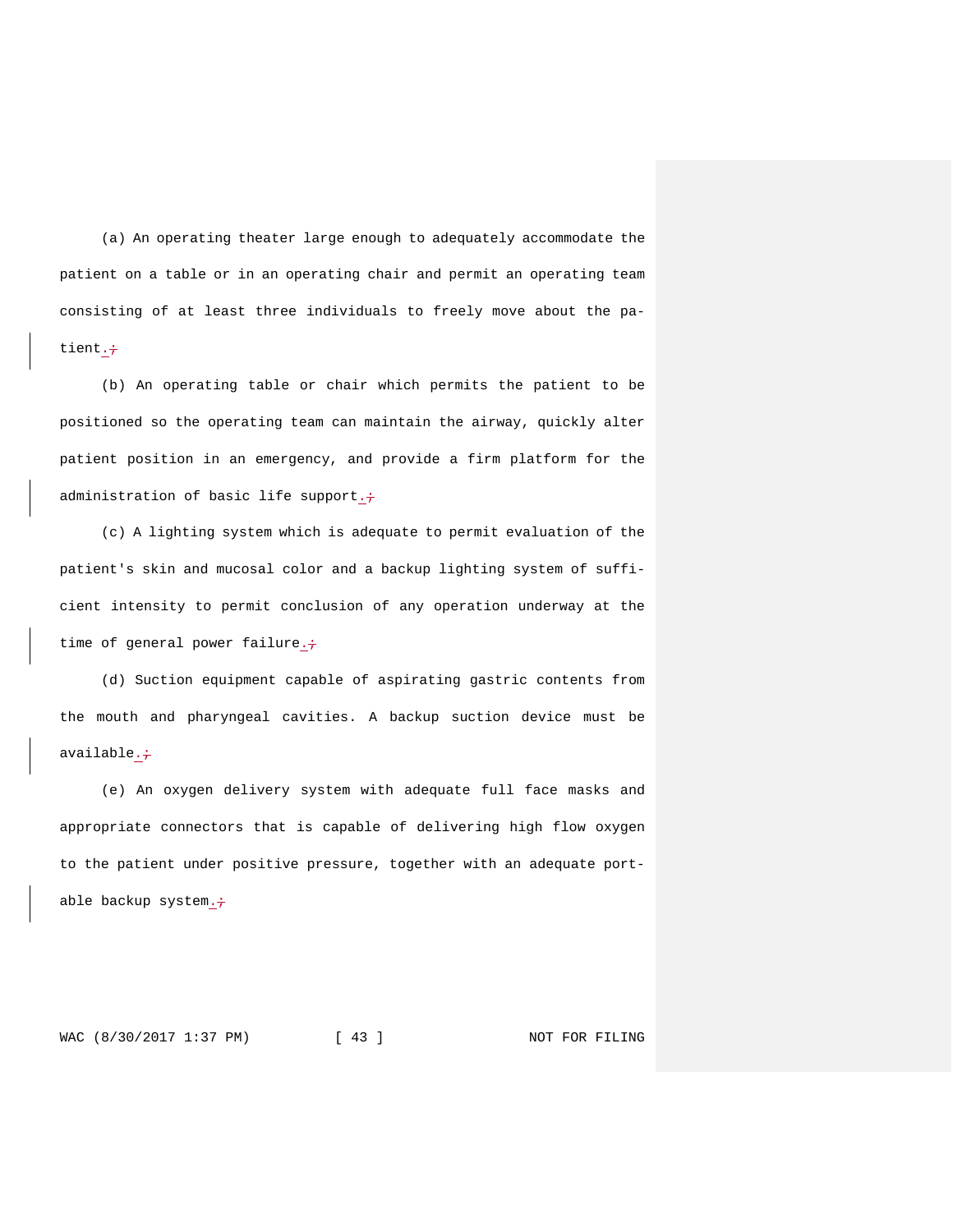(f) A recovery area that has available oxygen, adequate lighting, suction, and electrical outlets. The recovery area can be the operating theater. $\div$ 

(g) Ancillary equipment which must include the following:

(i) Laryngoscope complete with adequate selection of blades, spare batteries, and bulb;

(ii) Endotracheal tubes and appropriate connectors, and laryngeal mask airway (LMA) and other appropriate equipment necessary to do an intubation;

(iii) Oral airways;

(iv) Tonsillar or pharyngeal suction tip adaptable to all office outlets;

(v) Endotracheal tube forceps;

(vi) Sphygmomanometer and stethoscope;

(vii) Adequate equipment to establish an intravenous infusion;

(viii) Pulse oximeter or equivalent;

(ix) Electrocardiographic monitor;

 $(x)$  End-tidal CO<sub>2</sub> monitor; and

(xi) AED or d<del>D</del>efibrillator <del>or automatic external defibrillator</del> (AED) available and in reach within sixty seconds from any area where

general or deep anesthesia care is being delivered. Multiple AEDs or

WAC (8/30/2017 1:37 PM) [ 44 ] NOT FOR FILING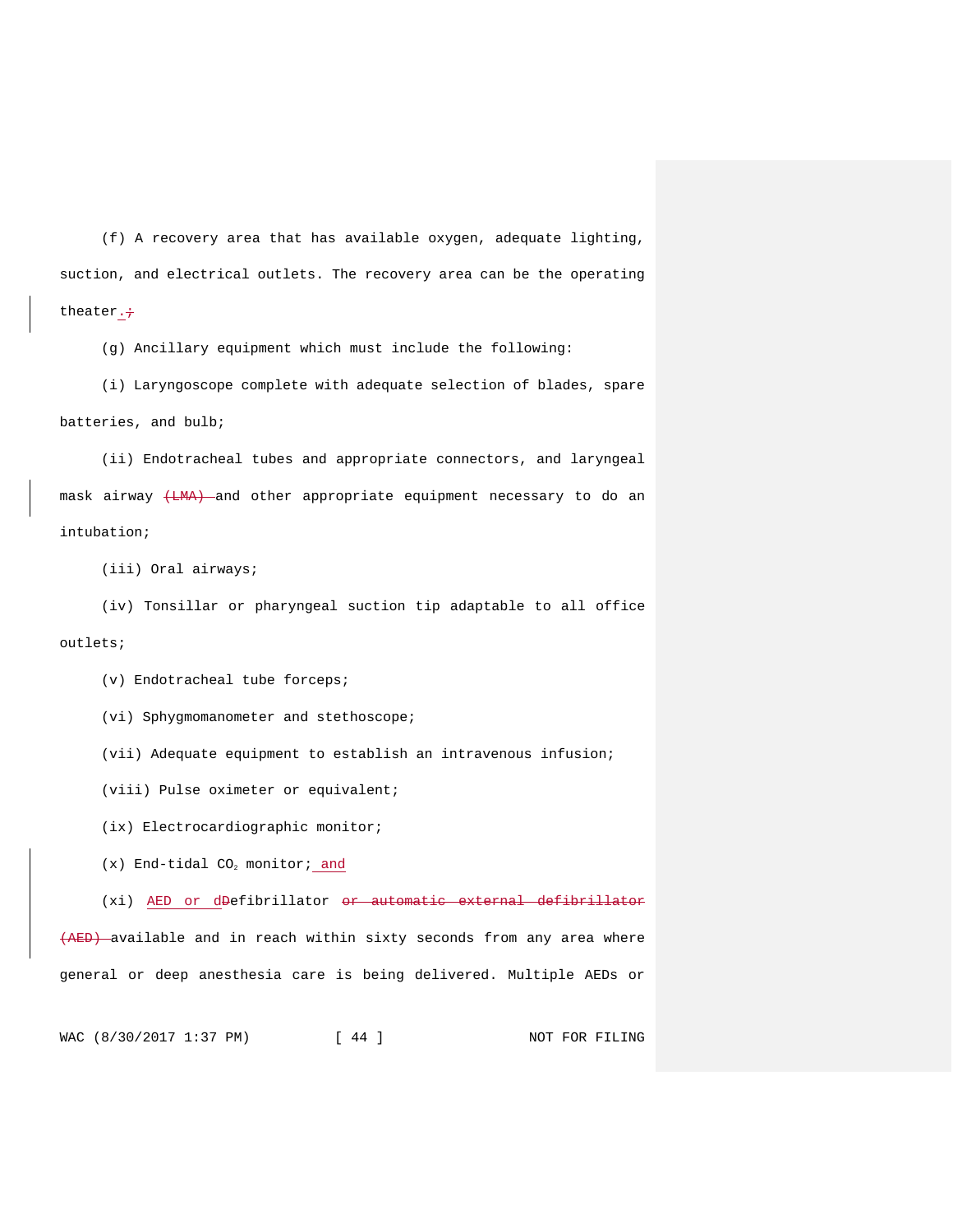defibrillators may be necessary in large facilities. The AED or defibrillator must be on the same floor.  $+$ In dental office settings where sedation or general anesthesia are not administered, AEDs or defibrillators are required as defined in WAC 246-817-722. $+$ 

- (h) Emergency drugs of the following types shall must be maintained:
- (i) Vasopressor or equivalent;
- (ii) Corticosteroid or equivalent;
- (iii) Bronchodilator, including but not limited to albuterol;
- (iv) Muscle relaxant;
- (v) Intravenous medications for treatment of cardiac arrest;
- (vi) Narcotic antagonist;
- (vii) Benzodiazepine antagonist;
- (viii) Antihistaminic, including but not limited to diphenhydra-

#### mine;

- (ix) Anticholinergic;
- (x) Antiarrhythmic;
- (xi) Coronary artery vasodilator, including but not limited to

### nitroglycerin;

- (xii) Antihypertensive; and
- (xiii) Anticonvulsant; and

### (xiv) ACLS or PALS emergency drugs.

WAC (8/30/2017 1:37 PM) [ 45 ] NOT FOR FILING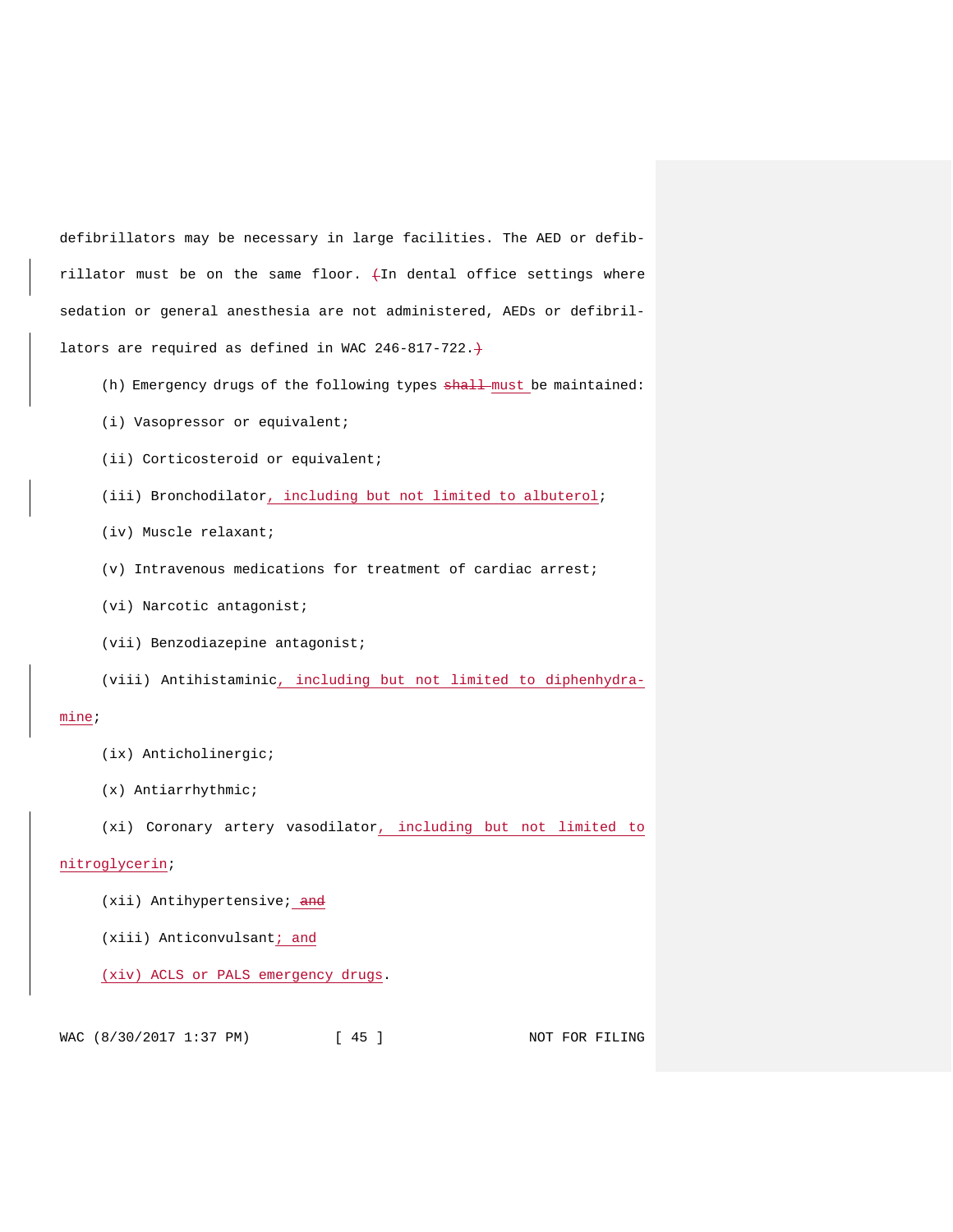(6) A licensed dentist who holds a valid general anesthesia permit and administers general anesthesia in another licensed dentist office, must have a contract in place that contains the provisions described that contains the provisions described in WAC 246-817-778 (1)(a) through  $(c)$ .

(7) Continuing education:A licensed dentist who holds a valid (a) A dentist granted a permit to administer general anesthesia permit<del>(including deep sedation) under this chapter, must</del>-shall complete eighteen hours of continuing education every three years. See WAC 246- 817-773 for continuing education requirements.

(8) A licensed dentist who holds a valid general anesthesia permit must hold a current and valid ACLS certification.

A dentist granted a permit must maintain records that can be audited submit course titles, instructors, dates attended, sponsors, nd number of hours for each course every three years.

(b) The education must be provided by organizations approved by the DQAC and must be in one or more of the following areas: General anesconscious sedation; physical evaluation; medical pediatric advanced life support (PALS); monitoring and use of monitoring equipment; pharmacology of drugs; and agents used in sedation and anesthesia.

WAC (8/30/2017 1:37 PM) [ 46 ] NOT FOR FILING

**Formatted:** Not Highlight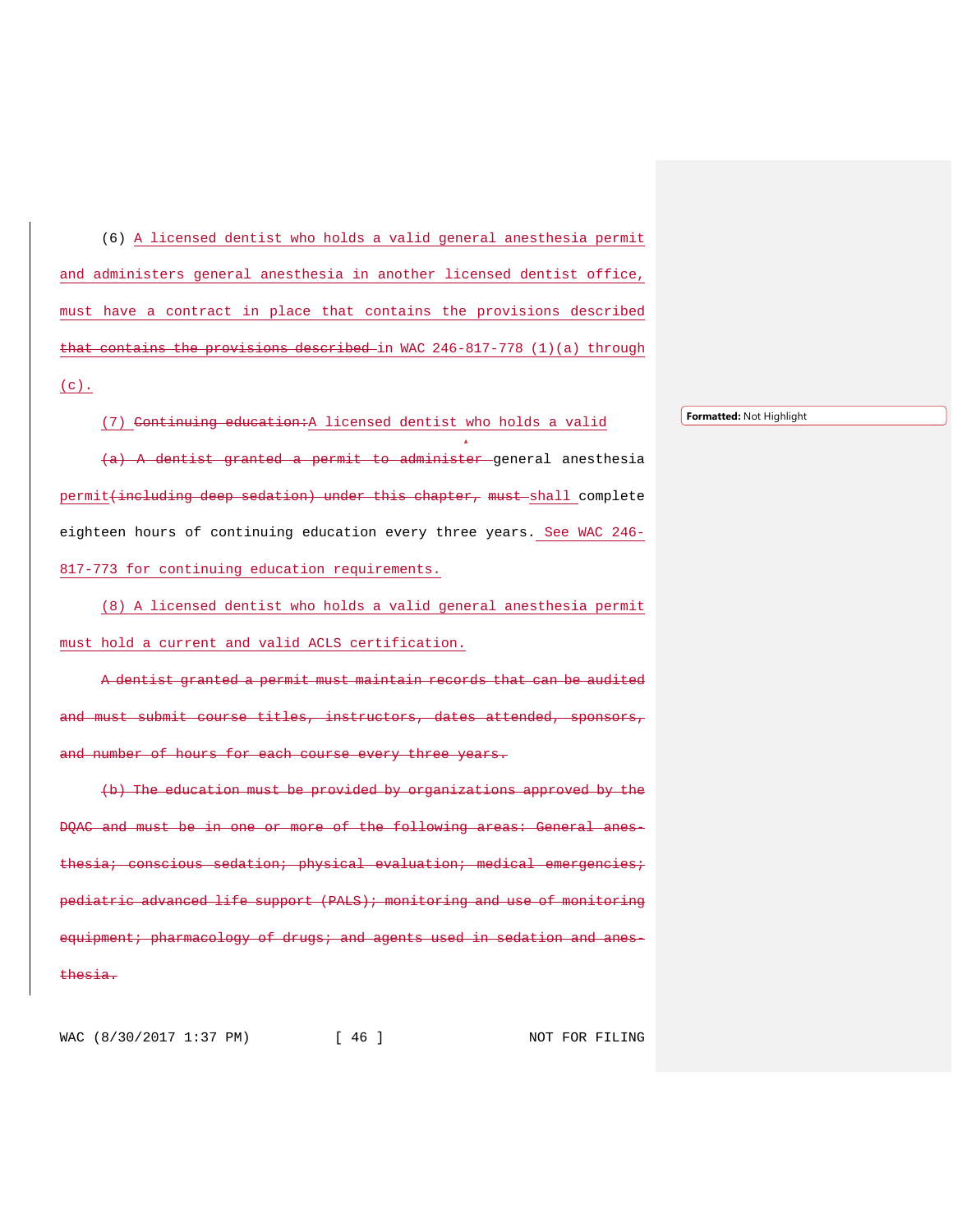(c) Hourly credits earned from certification in health care provider basic life support (BLS) and advanced cardiac life support (ACLS) courses may not be used to meet the continuing education hourly requireents for obtaining or renewing a general anesthesia and deep sedation permit, however these continuing education hours may be used to meet the renewal requirement for the dental license.

(97) A permit of authorization is required. See WAC 246-817-774 for permitting requirements.

(10) A general anesthesia permit allows the holder to deliver moderate sedation with enteral agents and moderate sedation with parenteral agents without obtaining a separate permit.

[Statutory Authority: RCW 18.32.0365, 18.32.640 and 18.32.002. WSR 14- 21-068, § 246-817-770, filed 10/10/14, effective 11/10/14. Statutory Authority: RCW 18.32.640 and 18.32.0365. WSR 09-04-042, § 246-817-770, filed 1/30/09, effective 3/2/09. Statutory Authority: RCW 18.32.035. WSR 95-21-041, § 246-817-770, filed 10/10/95, effective 11/10/95.]

**WAC 246-817-771 Dental anesthesia assistant.**

WAC (8/30/2017 1:37 PM) [ 47 ] NOT FOR FILING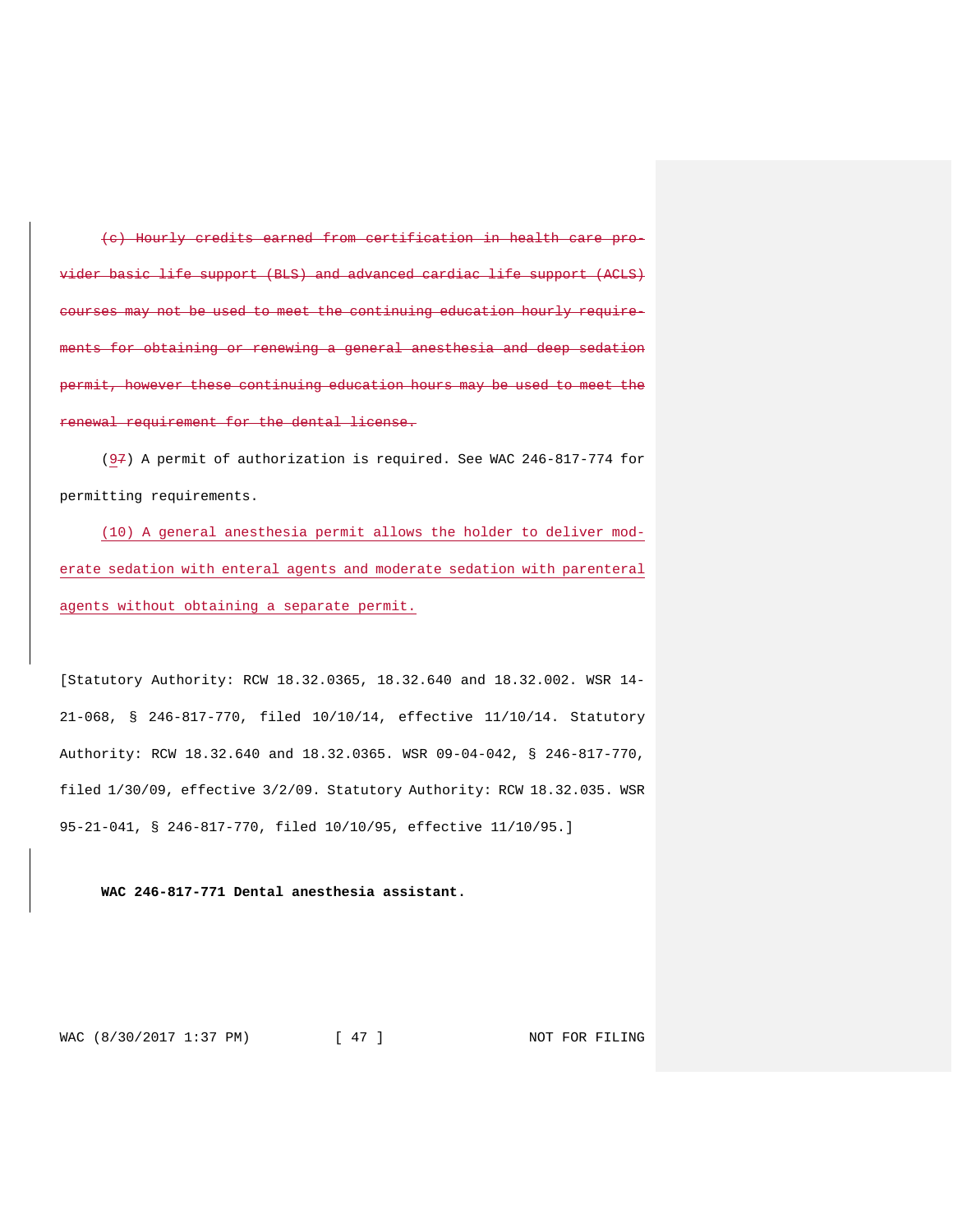$(1)$  A dental anesthesia assistant  $must$ -shall be certified under chapter 18.350 RCW and WAC 246-817-205.

(2) A dental anesthesia assistant may only accept delegation from an oral and maxillofacial surgeon or dental anesthesiologist who holds a valid Washington state general anesthesia permit.

(3) Under close supervision, the dental anesthesia assistant may:

(a) Initiate and discontinue an intravenous line for a patient being prepared to receive intravenous medications, sedation, or general anesthesia; and

(b) Adjust the rate of intravenous fluids infusion only to maintain or keep the line patent or open.

(4) Under direct visual supervision, the dental anesthesia assistant may:

(a) Draw up and prepare medications;

(b) Follow instructions to deliver medications into an intravenous line upon verbal command;

(c) Adjust the rate of intravenous fluids infusion beyond a keep open rate;

(d) Adjust an electronic device to provide medications, such as an infusion pump;

WAC (8/30/2017 1:37 PM) [ 48 ] NOT FOR FILING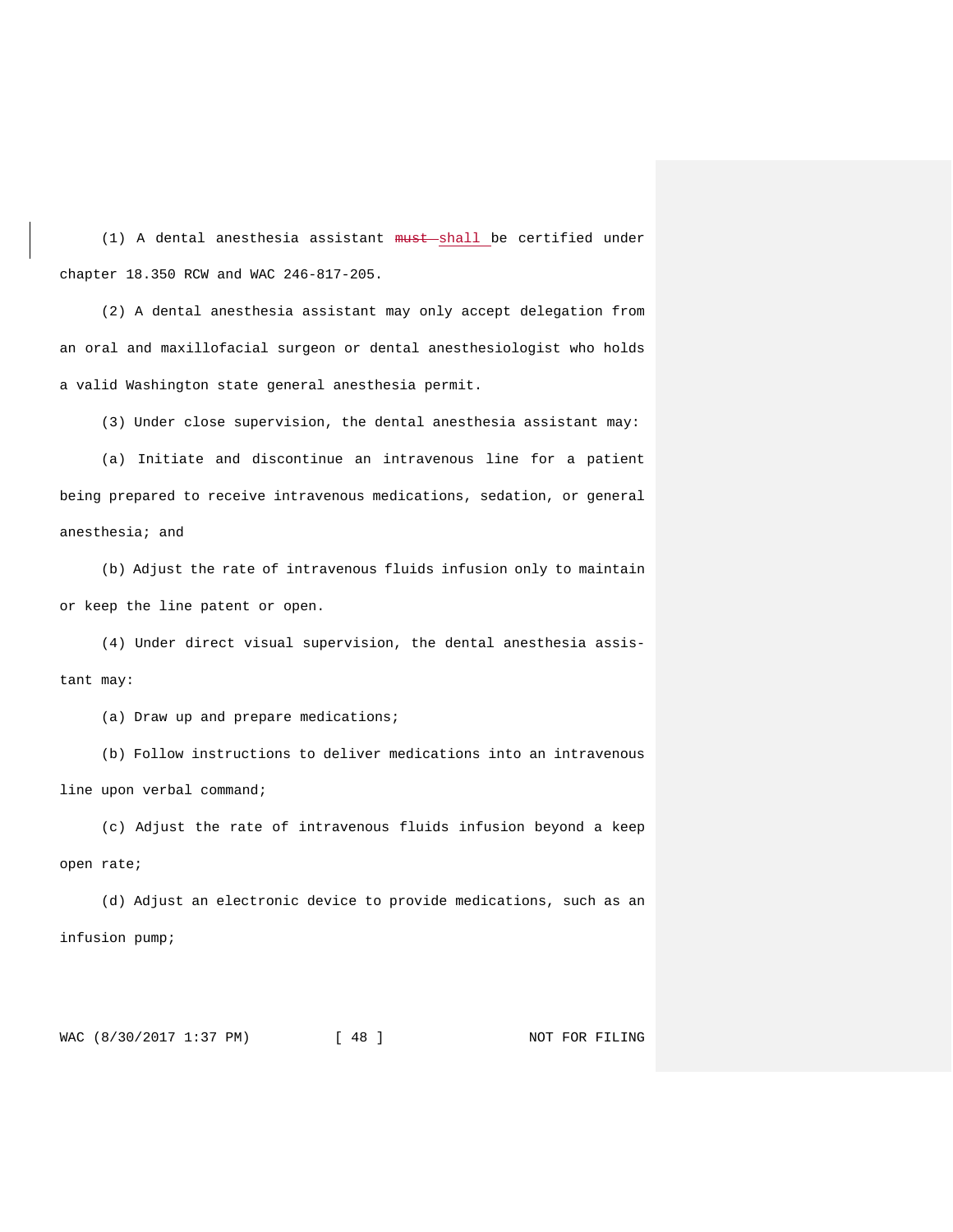(e) Administer emergency medications to a patient in order to assist the oral and maxillofacial surgeon or dental anesthesiologist in an emergency.

(5) The responsibility for monitoring a patient and determining the selection of the drug, dosage, and timing of all anesthetic medications rests solely with the supervising oral and maxillofacial surgeon or dental anesthesiologist.

(6) A certified dental anesthesia assistant shall notify the commission in writing, on a form provided by the department, of any changes in his or her supervisor.

(a) The commission must be notified of the change prior to the certified dental anesthesia assistant accepting delegation from another supervisor. The certified dental anesthesia assistant may not practice under the authority of this chapter unless he or she has on file with the commission such form listing the current supervisor.

(b) A supervisor must be an oral and maxillofacial surgeon or dental anesthesiologist who holds a valid Washington state general anesthesia permit.

(c) For the purposes of this subsection:

WAC (8/30/2017 1:37 PM) [ 49 ] NOT FOR FILING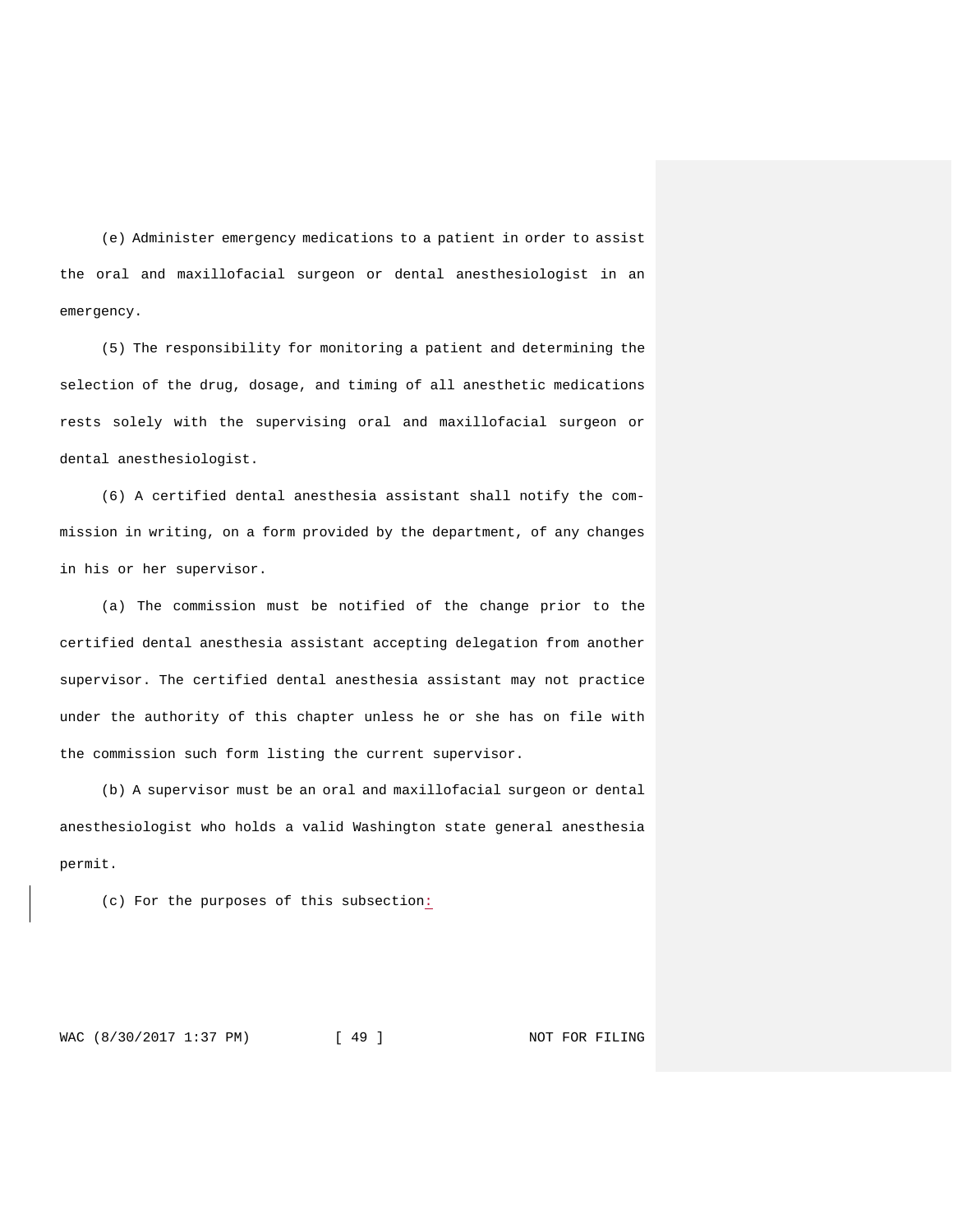(i) "Aany change" means the addition, substitution, or deletion of supervisor from whom the certified dental anesthesia assistant is authorized to accept delegation.

(ii) **"**Direct visual supervision" means supervision by an oral and maxillofacial surgeon or dental anesthesiologist by verbal command and under direct line of sight.

[Statutory Authority: Chapter 18.350 RCW, RCW 18.32.0365, 18.32.640, 18.130.050(14), and 18.260.120. WSR 13-15-144, § 246-817-771, filed 7/23/13, effective 8/23/13.]

# **WAC 246-817-772 Requirements for anesthesia monitor.**

(1) When  $t$ he a licensed dentist is also administering moderate sedation with parenteral agents, the deep sedation or general anesthesia, one additional appropriately trained team member must be designated for patient monitoring. The team member designated for patient monitoring when general anesthesia is being administered may not also perform dental assistant tasks.

(2) When moderate sedation with parenteral agents, deep sedation or general anesthesia is administered by a dedicated anesthesia provider, the anesthesia provider may serve as the monitoring personnel.

WAC (8/30/2017 1:37 PM) [ 50 ] NOT FOR FILING

**Formatted:** Font: Not Bold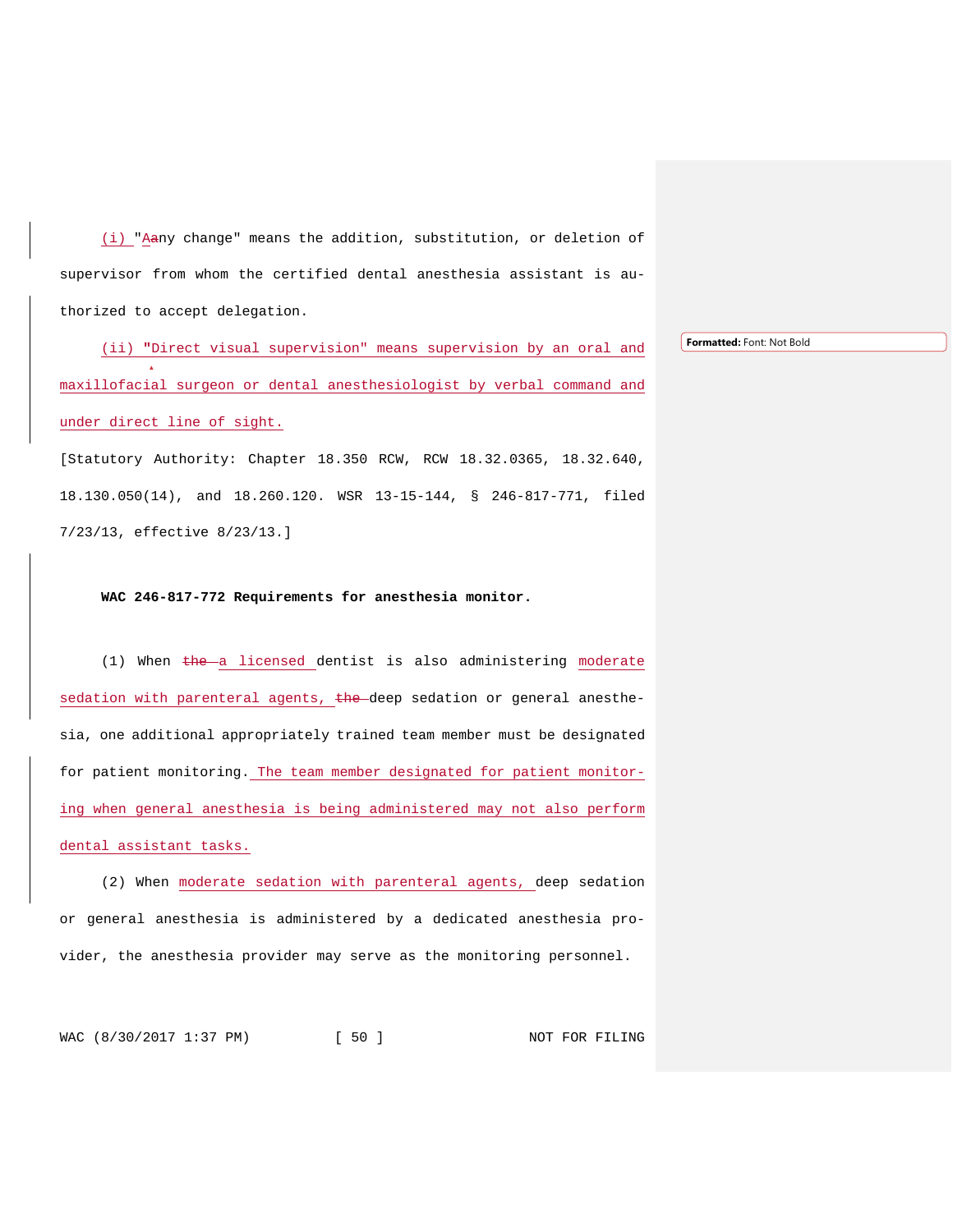(3) The A licensed dentist cannot employ an individual to monitor patients receiving moderate sedation with parenteral agents, deep sedation or general anesthesia unless that individual has received a minimum of fourteen hours of documented training,  $+$ such as national certification American Association of Oral and Maxillofacial Surgeons "AAOMS") in a course specifically designed to include instruction and practical experience in use of equipment to include, but not be limited to, the following equipment:

- (a) Sphygmomanometer; or a device able to measure blood pressure;
- (b) Pulse oximeter; or other respiratory monitoring equipment;
- (c) Electrocardiogram;
- (d) Bag-valve-mask resuscitation equipment;
- (e) Oral and nasopharyngeal airways;
- (f) Defibrillator; automatic external defibrillator.

(4) The course training referred to in subsection (3) of this section must also include instruction in:

- (a) Basic sciences;
- (b) Evaluation and preparation of patients with systemic diseases;
- (c) Anesthetic drugs and techniques;
- (d) Anesthesia equipment and monitoring; and
- (e) Office anesthesia emergencies.

WAC (8/30/2017 1:37 PM) [ 51 ] NOT FOR FILING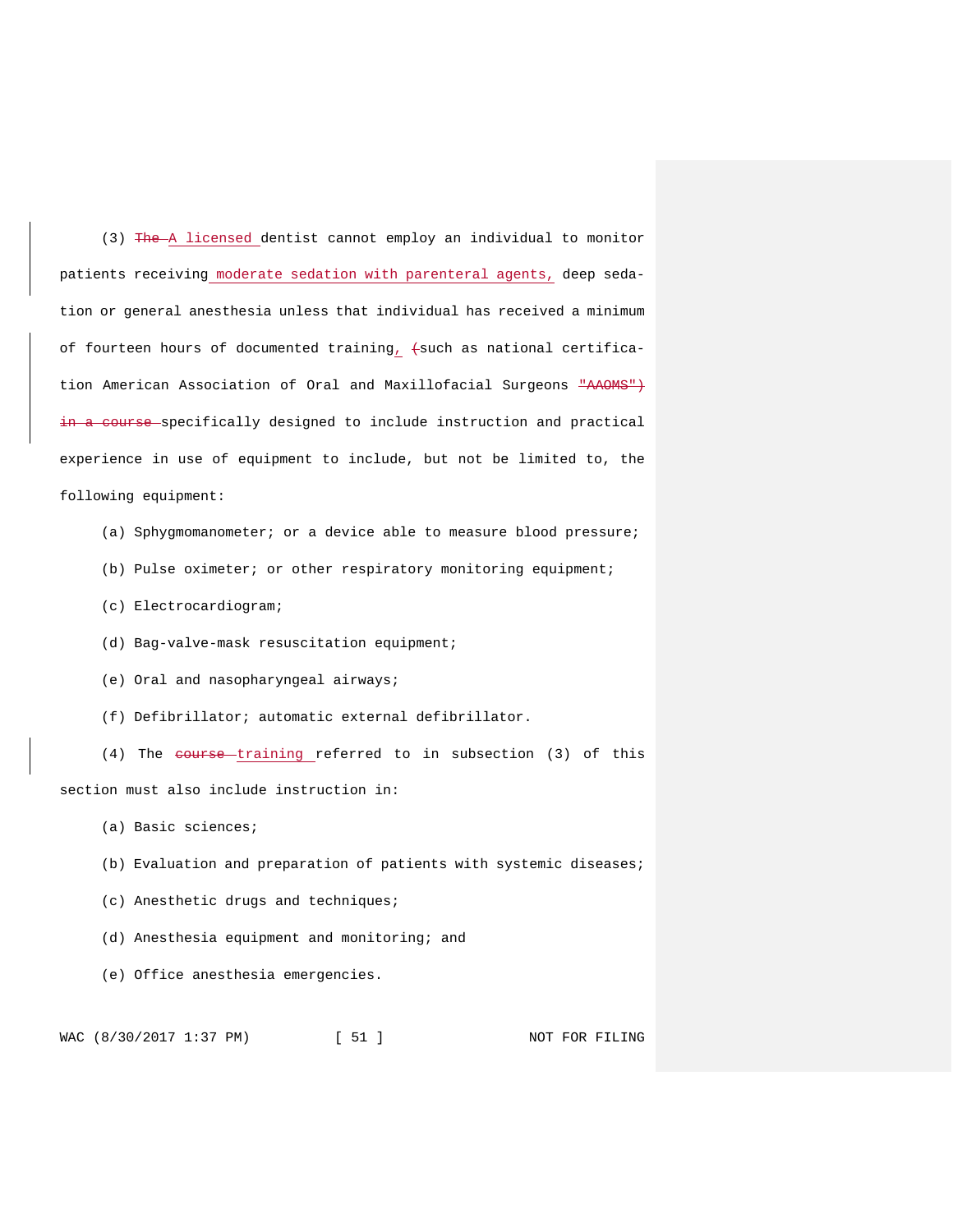[Statutory Authority: RCW 18.32.0365 and 18.32.640. WSR 16-06-106, § 246-817-772, filed 3/1/16, effective 4/1/16; WSR 09-04-042, § 246-817- 772, filed 1/30/09, effective 3/2/09.]

#### **New Section**

**WAC 246-817-773 Continuing education for dentists administering sedation.** 

Continuing education must contribute to the professional knowledge and development of the licensed dentist to enhance sedation services provided to patients.

The continuing education reporting period for a licensed dentist that administers sedation in Washington before December 31, 2022 begins January 1, 2023.

The three-year continuing education reporting period for a licensed dentist that administers minimal sedation with nitrous oxide or minimal sedation in Washington on January 1, 2023 or later begins the date of first administration of sedation.

The three-year continuing education reporting period for a licensed dentist initially issued a sedation permit in Washington on January 1, 2023 or later begins the date of permit issuance.

Verification of completion of continuing education hours will be due on the dentist's sedation permit renewal date beginning in 2026.

| <b>Formatted: Font: 12 pt</b>                |
|----------------------------------------------|
| <b>Formatted:</b> Font: 12 pt, Not Highlight |
| Formatted: Font: 12 pt, Not Highlight        |
| <b>Formatted:</b> Font: 12 pt                |
| <b>Formatted:</b> Font: 12 pt, Not Highlight |
| Formatted: Font: 12 pt                       |
| <b>Formatted:</b> Font: 12 pt, Not Highlight |
| Formatted: Font: 12 pt                       |
| <b>Formatted:</b> Font: 12 pt, Not Highlight |
| Formatted: Font: 12 pt                       |
|                                              |

(1) A licensed dentist who administers minimal sedation with nitrous oxide, minimal sedation, or holds a valid moderate sedation with enteral agents permit, shall complete seven hours of continuing education as required in WAC 246-817-740, 745, and 755 every three years. Continuing education must be completed in one or more of the following subject categories:

(a) Oral Sedation;

(b) Physiology;

(c) Pharmacology;

(d) Nitrous oxide analgesia;

(e) Patient evaluation;

(f) Patient monitoring;

(g) Medical emergencies; and

(h) ACLS; and

(i) PALS.

WAC (8/30/2017 1:37 PM) [ 52 ] NOT FOR FILING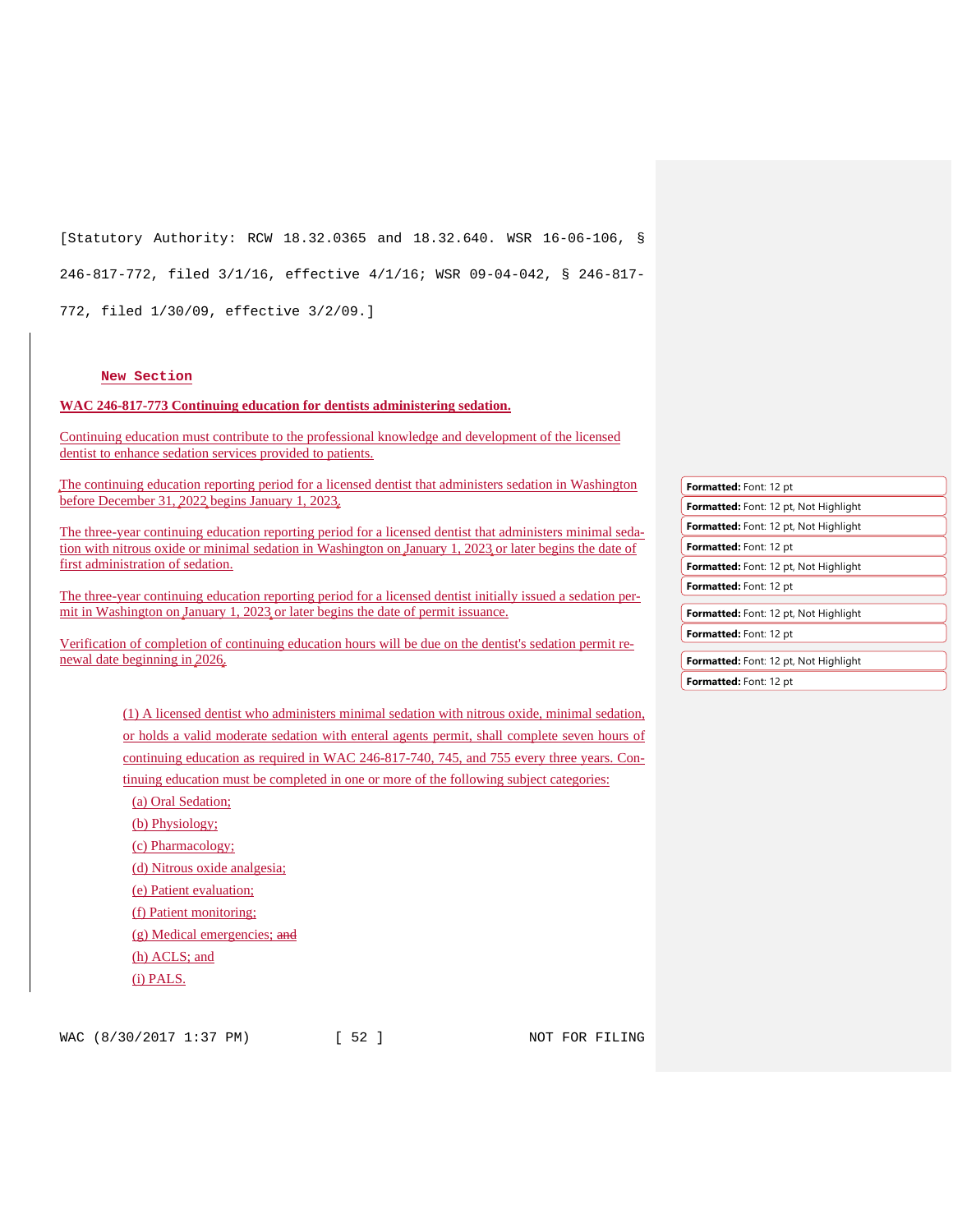$(2)$  A licensed dentist who holds a valid moderate sedation with parenteral agents permit shall complete fourteen hours of continuing education as required in WAC 246-817-760 every three years. Continuing education must be completed in one or more of the following subject categories: (a) Oral or Intravenous Sedation; (b) Physiology; (c) Pharmacology; (d) Nitrous oxide analgesia; (e) Patient evaluation; (f) Patient monitoring; (g) Medical emergencies; and (h) PALS. (3) A licensed dentist who holds a valid pediatric endorsement shall complete fourteen hours of continuing (a) Pediatric sedation; (b) Pediatric physiological; (c) Pediatric pharmacology; (d) Nitrous oxide analgesia;

education as required in WAC 246-817-765 every three years. These fourteen hours may count toward moderate sedation with enteral agents or moderate sedation with parenteral agents permit continuing education requirements. Continuing education must be completed in one or more of the following subject categories:

> (e) Patient evaluation; (f) Patient monitoring; (g) Pediatric behavioral management; (h) Appropriate use of immobilization devices; and (i) Medical emergencies.

(4) A licensed dentist who holds a valid general anesthesia permit shall complete eighteen hours of continuing education as required in WAC 246-817-770 every three years. Continuing education must be completed in one or more of the following subject categories:

> (a) General anesthesia; (b) Physiology; (c) Pharmacology; (d) Inhalation analgesia;

(e) Patient evaluation;

WAC (8/30/2017 1:37 PM) [ 53 ] NOT FOR FILING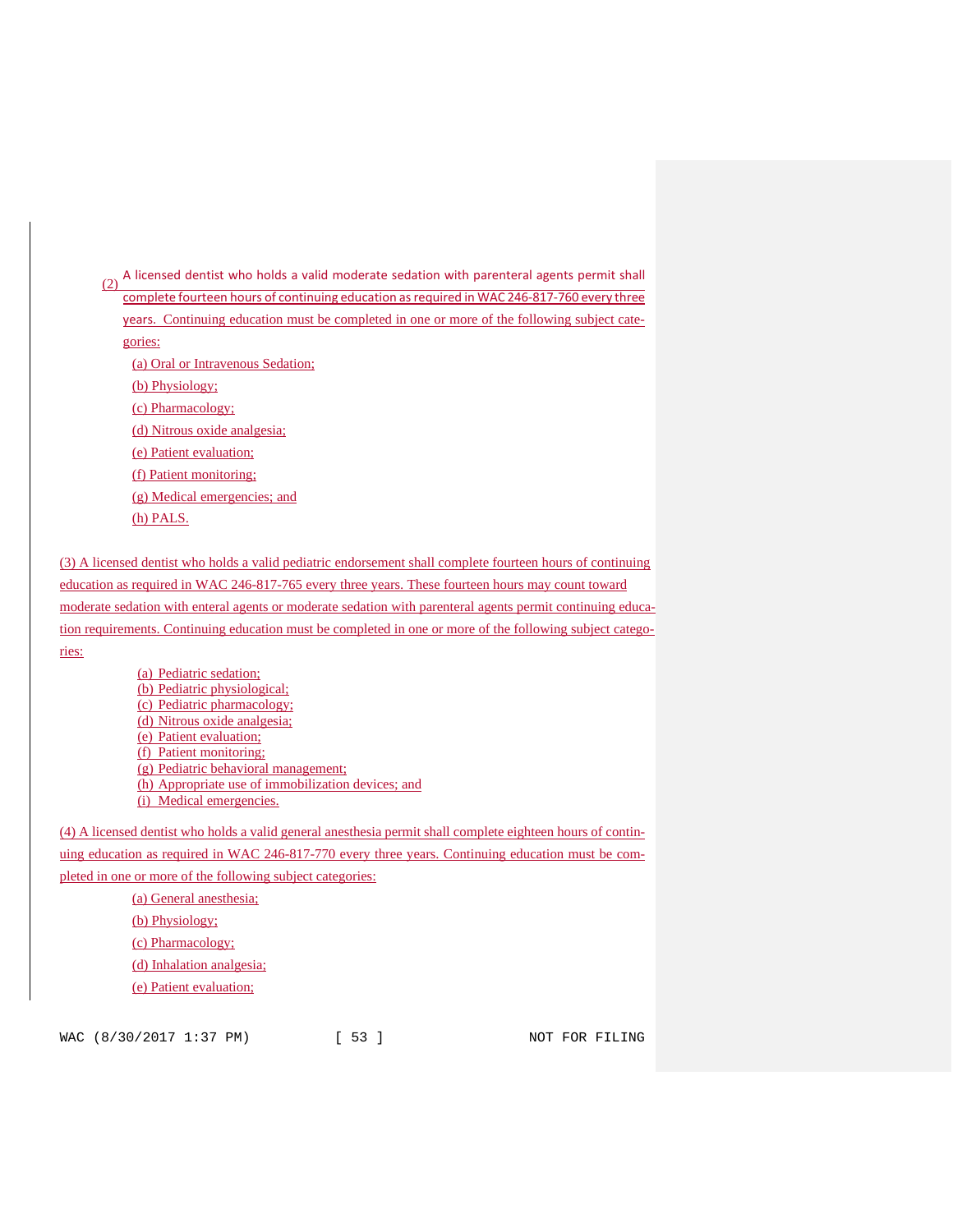(f) Patient monitoring; (g) Medical emergencies; (h) Behavioral management; and (i) PALS.

(5) Continuing education in subject categories identified in subsection (1) through (4) of this section may be completed using any of the following activities or methods authorized in WAC 246- $817-440(4)$ :

(a) Attendance at local, state, national, or international continuing education courses, live interactive webinars, dental study clubs, postdoctoral education, and dental residencies; (b) Self-study by various means, relevant to dentistry, without an instructor physically present.

(i) Self-study can be continuing education provided online or through the mail provided by a continuing education provider. Thirty minutes will count for every one hour completed for this activity;

(ii) Self-study can be reading a book that contributes to the professional knowledge

and development of the licensed dentist, or enhance services provided to patients.

A two-page synopsis of what was learned written by the licensed dentist is re-

quired. Two hours of continuing education for each book and synopsis will be

granted. A licensed dentist may not count more than three hours every three years for this activity.

(c) Teaching, presenting, or lecturing in a course, only if the presentation or lecture is created or authored by the dentist claiming the continuing education hours. A licensed dentist may not count more than two hours every three years in this activity;

(d) Direct clinical supervision of dental students and dental residents. A licensed dentist may not count more than two hours every three years in this activity;

(e) Publishing a paper related to sedation in a peer review journal. A licensed dentist may count two hours the year the paper is published and may not count more than a total of three hours every three years in this activity. A copy of the publication is required; (f) Reading and critically evaluating any hypothesis-driven scientific journal article on a topic that has relevance to dentistry sedation and is published in a peer-reviewed journal devoted to dentistry, medicine, or useful to dentistry. A licensed dentist may not count more than two hours every three years.

(i) Before completing this activity, the licensed dentist must complete at least four hours of education in evidence-based dentistry or medicine that includes journal article evaluation. The four-hour education may count toward the required sixtythree hour requirement. The four-hour education is a one-time requirement. A licensed dentist may not count more than two hours every three years. (ii) A licensed dentist may count one hour for each article that the dentist completes a "Critical Evaluation of a Journal Article" questionnaire. The questionnaire may be obtained from the commission. The completed questionnaire is required; (6) Proof of continuing education is provided in WAC 246-817-440  $(5)$ . is a certificate of completion, letter, or other documentation verifying or confirming attendance or completion of continuing education hours. Documentation must be from

**Formatted:** Indent: Left: 1.5"

WAC (8/30/2017 1:37 PM) [ 54 ] NOT FOR FILING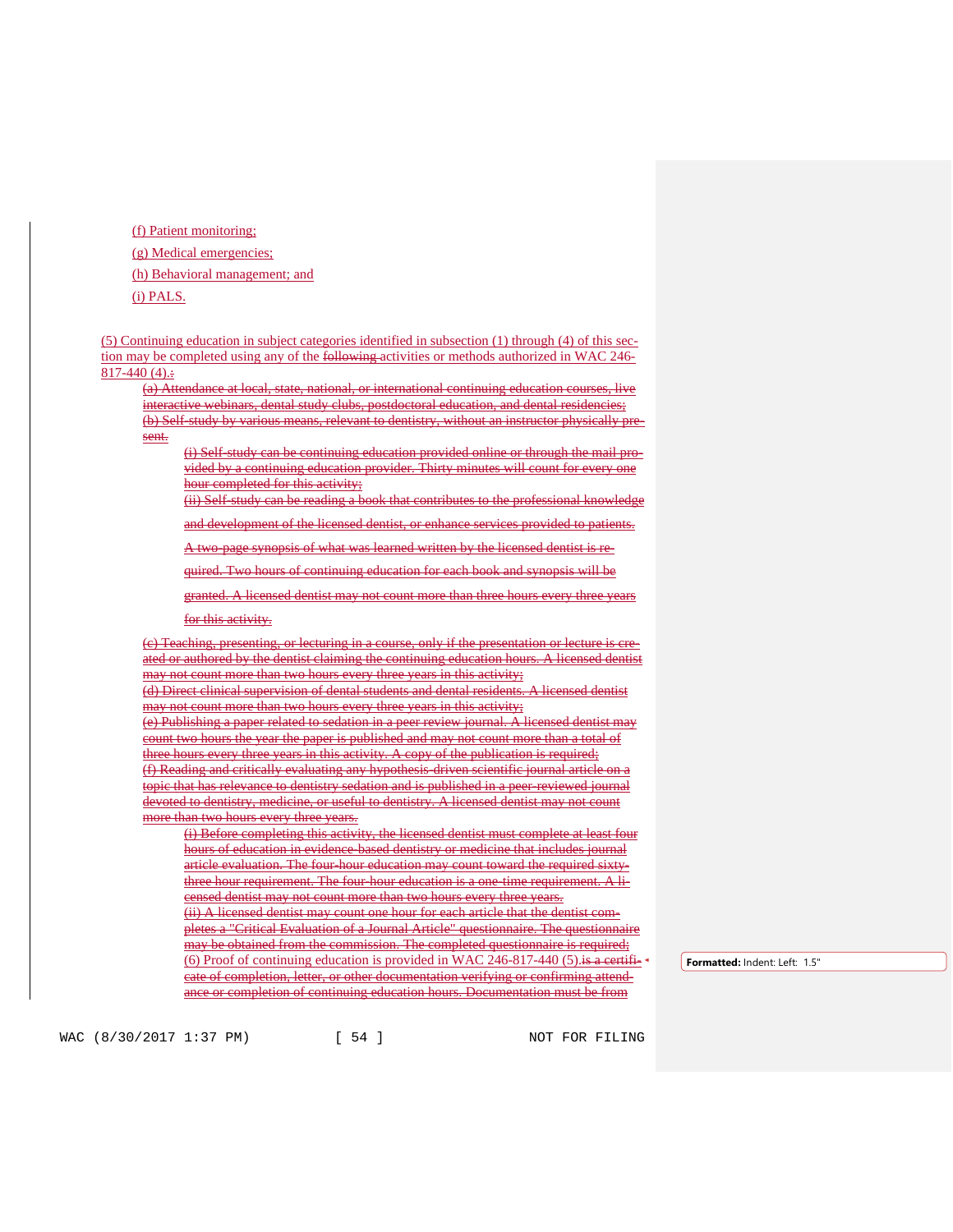| the organization that provided the activity, except in subsection (5)(b)(ii), (e), and<br>$(f)(ii)$ of this section, and must contain at least the following:<br>(a) Date of attendance or completion;<br>(b) Hours earned; and<br>(e) Course title or subject. | Formatted: Indent: First line: 0"              |
|-----------------------------------------------------------------------------------------------------------------------------------------------------------------------------------------------------------------------------------------------------------------|------------------------------------------------|
| WAC 246-817-774 Permitting and renewal requirements.                                                                                                                                                                                                            |                                                |
| (1) To administer moderate sedation with enteral agents, moderate<br>sedation with parenteral agents (oral and/or parenteral), or general an-<br>esthesia $\text{+including deep sedation}$ ;                                                                   |                                                |
| (a)a A licensed dentist must shall first meet the requirements of<br>this chapter;                                                                                                                                                                              | Formatted: Indent: Left: 0.5", First line: 0"  |
| $(b)$ , p Possess and maintain a current dentalvalid dentist license.<br>pursuant to chapter 18.32 RCW; and                                                                                                                                                     | Formatted: Indent: Left: 0.25", First line: 0" |
| (c) o-Obtain a permit of authorization from the DOAC commis-<br>sionthrough the department of health.                                                                                                                                                           | Formatted: Indent: Left: 0.5", First line: 0"  |
| WAC (8/30/2017 1:37 PM) [ 55 ]<br>NOT FOR FILING                                                                                                                                                                                                                |                                                |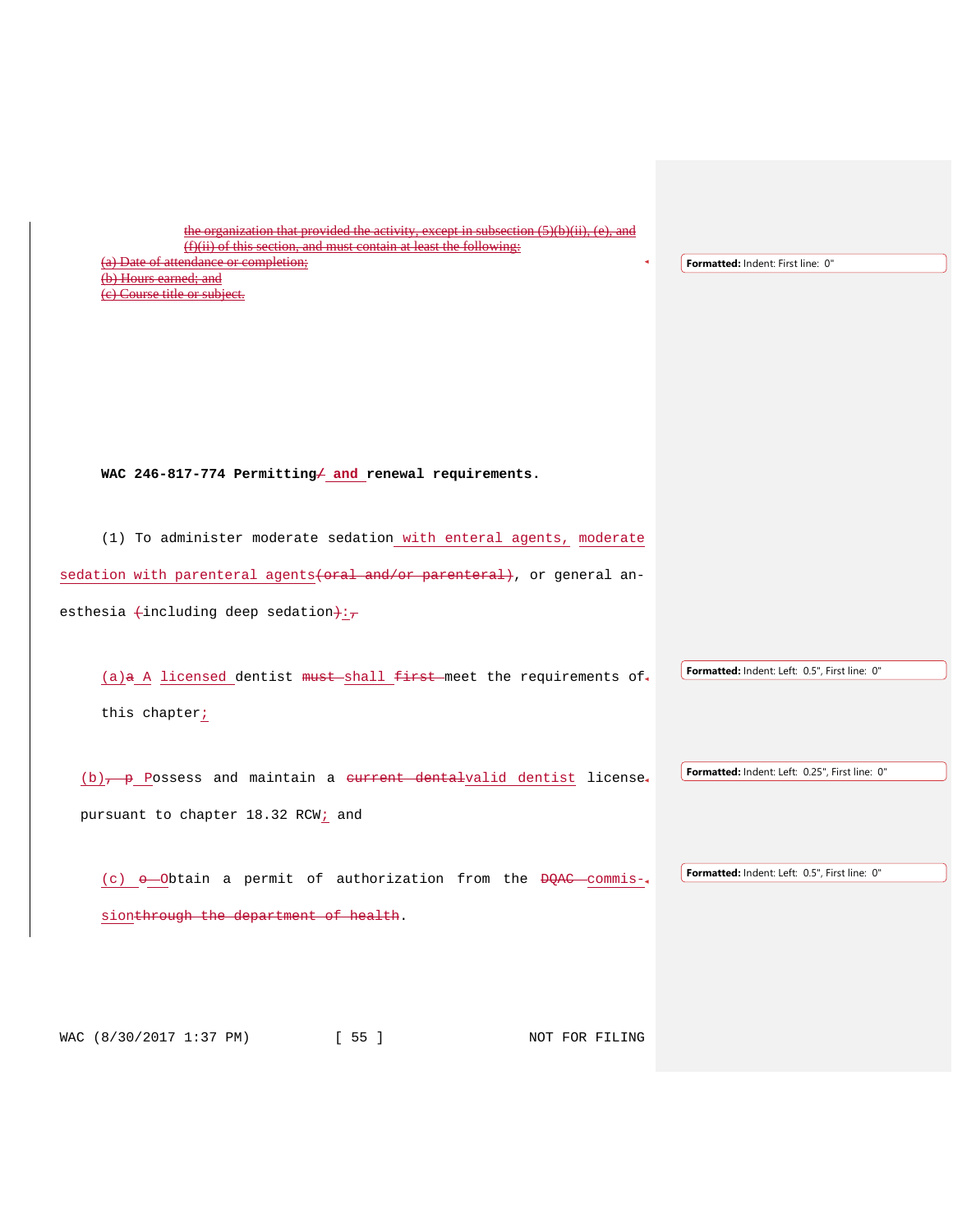(2) A pediatric sedation endorsement is required to administer moderate sedation with enteral agents or moderate sedation with parenteral agents to pediatric patients. A moderate sedation with enteral agents or moderate sedation with parenteral agents permit is required to obtain the pediatric sedation endorsement as described in WAC 246-817-765.

(3) Application forms for permits and endorsement may be obtained online or from the department and must be fully completed and include the eurrent applicable application fee.

(24) A permit of authorization is valid for three years from the date of issuance and must be renewed prior to the expiration date.

(35) In addition to the renewal application formThe permit holder shall renew the permit prior to the expiration date, the permit holder shall provide<del>, the permit holder must</del>:

(a) Demonstrate Written declaration of continuing compliance with this chapter.

(b) For a licensed dentist with a moderate sedation with parenteral agents or general anesthesia permit a w#ritten declaration of an acceptable on-site inspection by a commission approved organization, as described in WAC 246-817-775, within the previous five years.

**Formatted:** Numbered + Level: 1 + Numbering Style: 1, 2, 3, … + Start at: 1 + Alignment: Left + Aligned at: 0.25" + Indent at: 0.5"

**Formatted:** Font: Courier New, 12 pt, Font color: Black, Raised by 8 pt

WAC (8/30/2017 1:37 PM) [ 56 ] NOT FOR FILING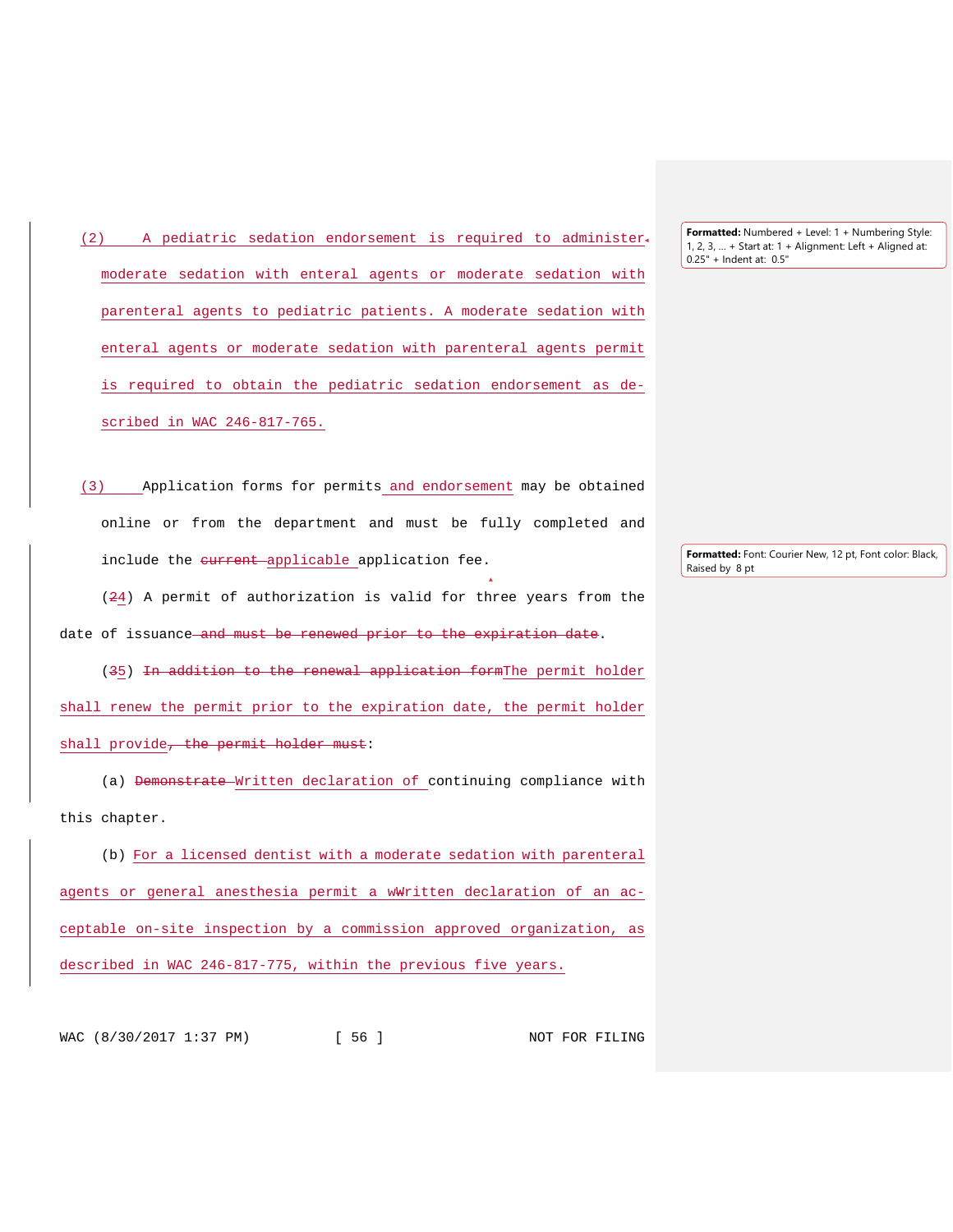(i) The permit holder shall maintain on-site inspection documentation for five years.

(ii) The commission may randomly audit up to twenty-five percent of permit holders after the permit is renewed.

(c)Submit satisfactory evidenceWritten declaration of continuing education hours as required by this chapterin WAC 246-817-773.

The dentist (i) The permit holder must shall maintain records continuing education documentation for four years as required in chapter 246-12 WAC, Part 7.

(ii) The commission that can bemay randomly audited up to twentyfive percent of permit holders as required in chapter 246-12 WAC, Part 7.

(ii) and must submitDocumentation must include course titles, instructors, dates of attendance, sponsors and number of hours for each course every three years as required by this chapter.

(ed) Pay tWritten declaration that a minimum of 12 emergency drill scenarios wereas performed biannuallyat least two times per year.

(i) The permit holder shall maintain emergency drill documentation for three years.

WAC (8/30/2017 1:37 PM) [ 57 ] NOT FOR FILING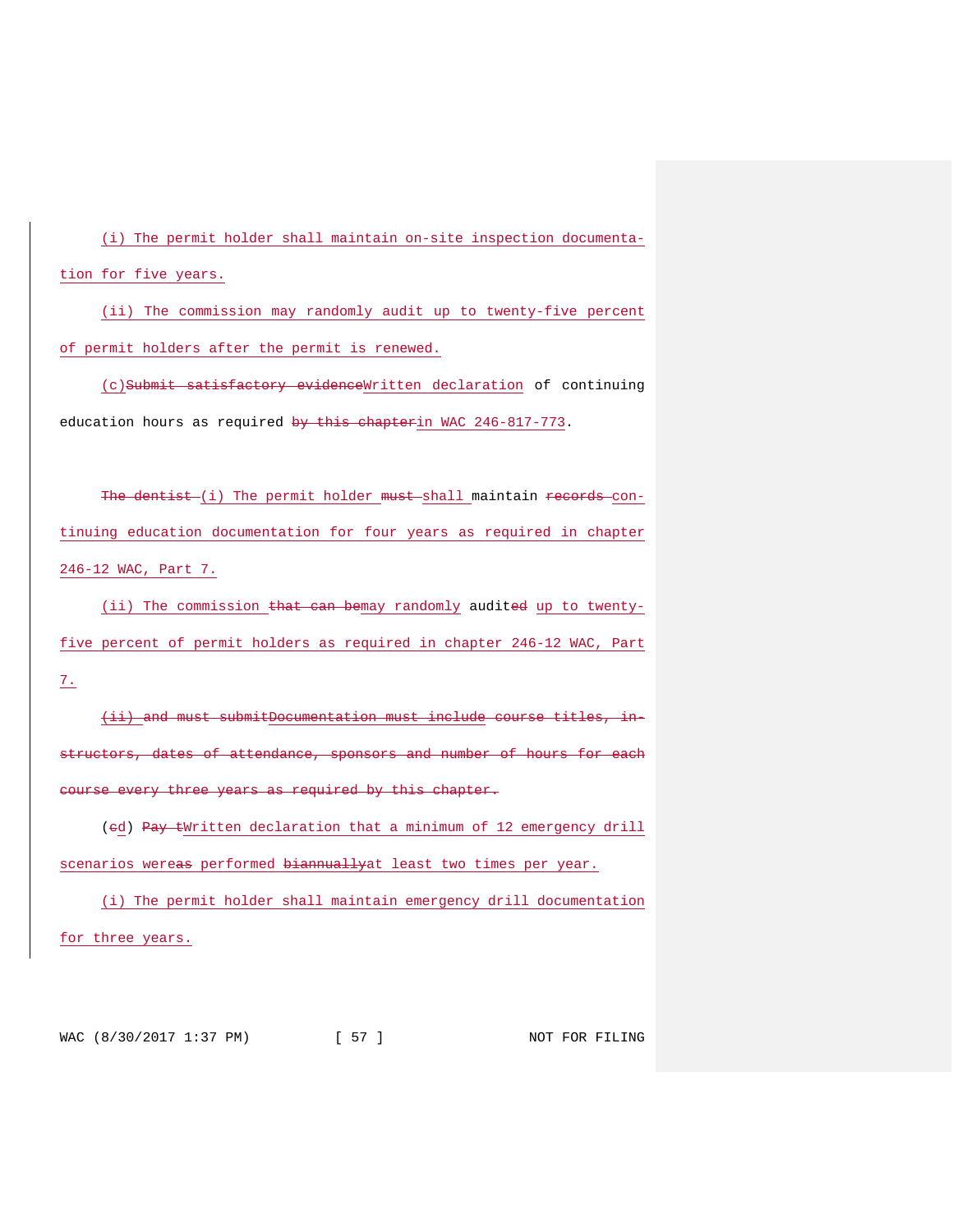(ii) The commission may randomly audit up to twenty-five percent of permit holders after the permit is renewed.

(e) The applicable renewal fee.

(4) Site visits may be conducted at the DQAC discretion. Site visits will be conducted by an anesthesia provider permitted at the same level, conjunction with a department of health investigator. include the evaluation of equipment, medications, patient records, ntation of training of personnel, and other items essary.

[Statutory Authority: RCW 18.32.640 and 18.32.0365. WSR 09-04-042, § 246-817-774, filed 1/30/09, effective 3/2/09.]

#### New Section

# **WAC 246-817-775 On-site Inspections.**

- (1) A licensed dentist who holds a moderate sedation with parenteral agents or general anesthesia permit must:
- (a)  $(a)$   $(a)$  -Obtain an on-site inspection where moderate sedation with. parenteral agents or general anesthesia is provided every five years by an approved organization or by a self-arranged inspection using the commission approved on-site inspection form.
- **Formatted:** Font: Bold **Formatted:** Font: Bold **Formatted:** Numbered + Level: 1 + Numbering Style:
- 1, 2, 3, … + Start at: 1 + Alignment: Left + Aligned at: 0.5" + Indent at: 1"
- **Formatted:** Font: Courier New, 12 pt, Font color: Black, Raised by 8 pt **Formatted:** List Paragraph, Numbered + Level: 1 +
- Numbering Style: a, b, c, … + Start at: 1 + Alignment: Left + Aligned at: 0.5" + Indent at: 1"

WAC (8/30/2017 1:37 PM) [ 58 ] NOT FOR FILING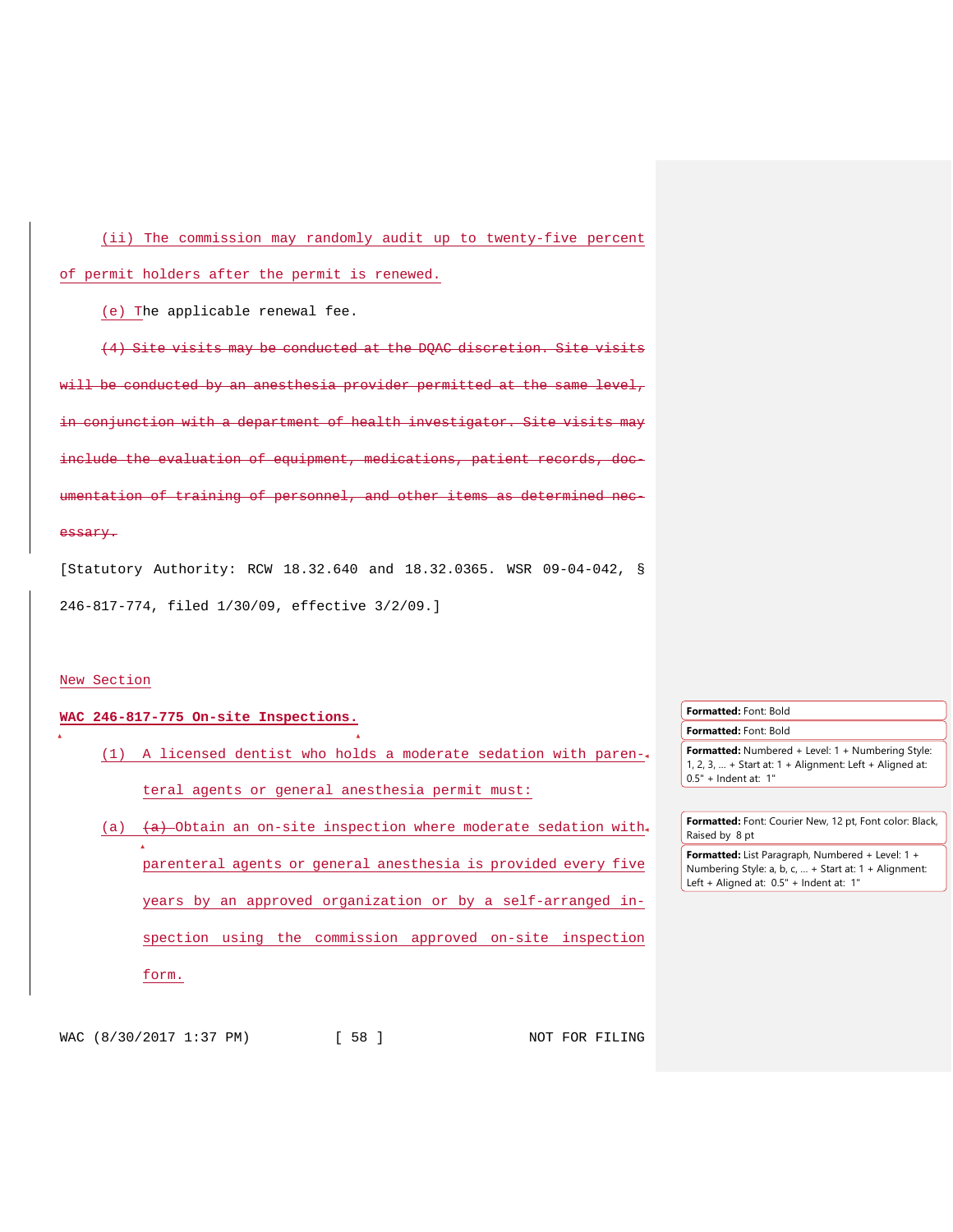(i) The self-arranged on-site inspection must be completed by at least two providers with same or higher

level permit as the licensed dentist being evaluated.

- (ii) Volunteer evaluators may be a certified registered nurse anesthetist, licensed physician anesthesiologist, or a licensed dentist who holds an appropriate moderate sedation with parenteral agents or general anesthesia permit for at least five years.
- (b) Choose one office to have inspected, if the permit holder provides sedation or anesthesia in more than one office. The permit holder must provide an attestation that all the same standards from the inspection are met in all offices where sedation or anesthesia is provided.
- (2) On-site inspections by approved organizations include:
	- (a) The Washington State Society of Oral and Maxillofacial Surgeons; or
	- (b) Accreditation Association for Ambulatory Health Care; or
	- (c) Department of Health ambulatory surgical facility license survey as required in chapter 246-330 WAC; or
	- (d) Joint Commission; or

**Formatted:** Font: Courier New, 12 pt, Font color: Black, Raised by 8 pt

**Formatted:** Indent: Left: 1.5", No bullets or

**Formatted:** List Paragraph, Indent: Left: 1", Numbered + Level: 1 + Numbering Style: a, b, c, … + Start at: 9 + Alignment: Left + Aligned at: 0.25" + Indent at: 0.75"

**Formatted:** Font: Courier New, 12 pt, Font color: Black, Raised by 8 pt **Formatted:** Not Highlight

**Formatted:** List Paragraph, Numbered + Level: 1 + Numbering Style: a, b, c, … + Start at: 1 + Alignment: Left + Aligned at: 0.5" + Indent at: 1"

**Formatted:** Font: Courier New, 12 pt, Font color: Black, Raised by 8 pt

**Formatted:** Not Highlight

**Formatted:** Font: Courier New, 12 pt, Font color: Black, Raised by 8 pt

**Formatted:** Not Highlight

**Formatted:** Font: Courier New, 12 pt, Font color: Black, Raised by 8 pt

**Formatted:** Numbered + Level: 1 + Numbering Style: 1, 2, 3, … + Start at: 1 + Alignment: Left + Aligned at: 0.5" + Indent at: 1"

**Formatted:** Numbered + Level: 1 + Numbering Style: a, b, c, … + Start at: 1 + Alignment: Left + Aligned at: 0.75" + Indent at: 1.25"

WAC (8/30/2017 1:37 PM) [ 59 ] NOT FOR FILING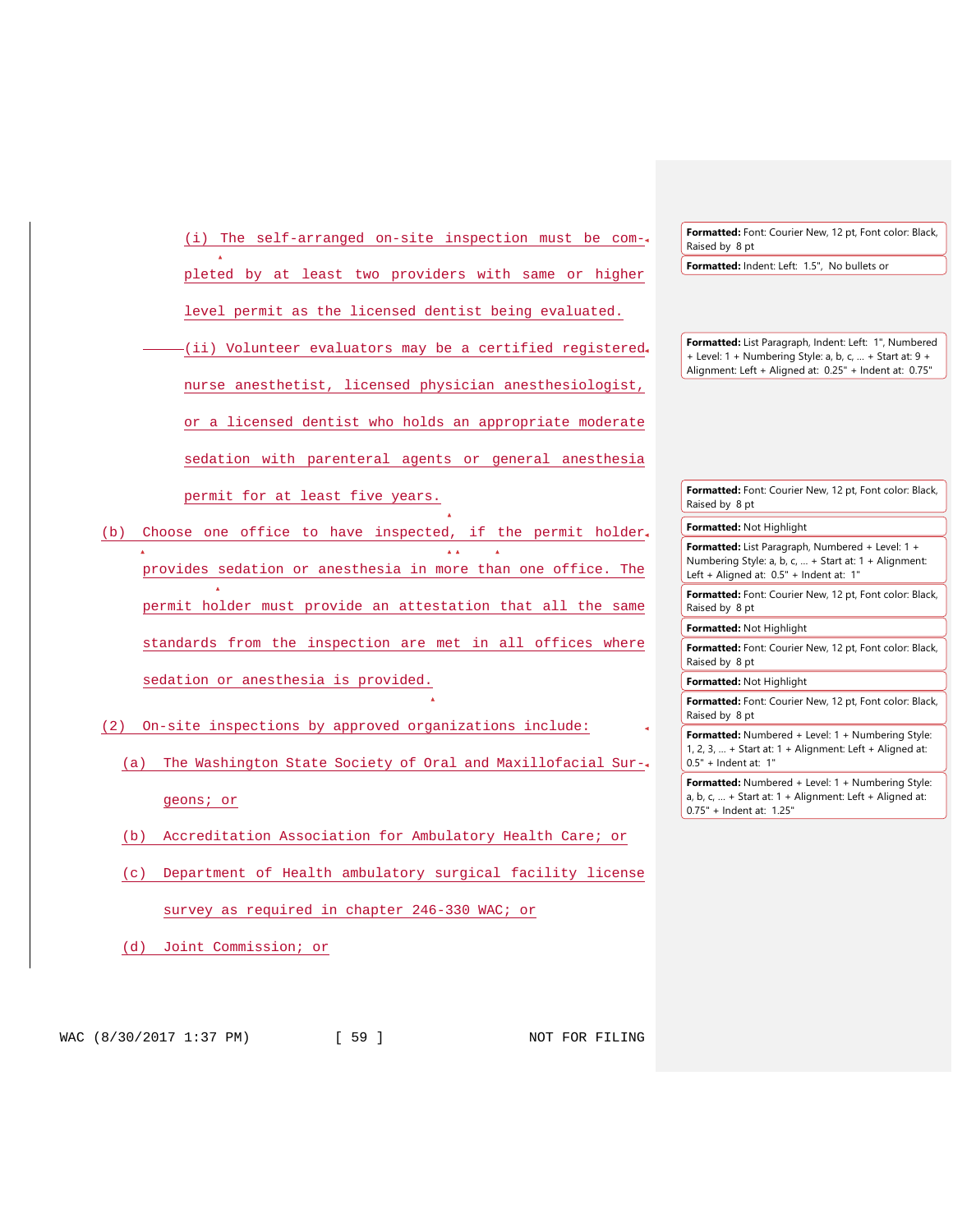| American Association for Accreditation of Ambulatory Sur-<br>(e)        |                                                                                                                                                      |
|-------------------------------------------------------------------------|------------------------------------------------------------------------------------------------------------------------------------------------------|
| gery Facilities; or                                                     | Formatted: Not Highlight                                                                                                                             |
| The Centers for Medicare and Medicaid Services; or<br>(f)               |                                                                                                                                                      |
| Substantially equivalent organizations approved by the com-<br>(q)      |                                                                                                                                                      |
| mission;                                                                |                                                                                                                                                      |
| On-site inspections for general anesthesia permit holders must.<br>(3)  | Formatted: List Paragraph, Numbered + Level: 1 +<br>Numbering Style: 1, 2, 3,  + Start at: 1 + Alignment:                                            |
| begin by the end of the first full permit renewal period after          | Left + Aligned at: 0.5" + Indent at: 1"                                                                                                              |
| June 30, 2022 <del>0</del> or five years after initial permit issuance, |                                                                                                                                                      |
| whichever is later.                                                     |                                                                                                                                                      |
| On-site inspection for moderate sedation with parenteral<br>(4)         |                                                                                                                                                      |
| agents permit holders must begin by the end of the first full           |                                                                                                                                                      |
| permit renewal period after June 30, 20231 or five years after          |                                                                                                                                                      |
| initial permit issuance, whichever is later.                            |                                                                                                                                                      |
| A licensed dentist who holds a moderate sedation with paren-<br>(5)     | Formatted: List Paragraph, Numbered + Level: 1 +<br>Numbering Style: 1, 2, 3,  + Start at: 1 + Alignment:<br>Left + Aligned at: 0.5" + Indent at: 1" |
| teral agents or general anesthesia permit shall maintain com-           |                                                                                                                                                      |
| pleted and signed on-site inspection forms for at least five            |                                                                                                                                                      |
| years.                                                                  | Formatted: Font: Courier New, 12 pt, Font color: Black,<br>Raised by 8 pt                                                                            |
|                                                                         |                                                                                                                                                      |

WAC (8/30/2017 1:37 PM) [ 60 ] NOT FOR FILING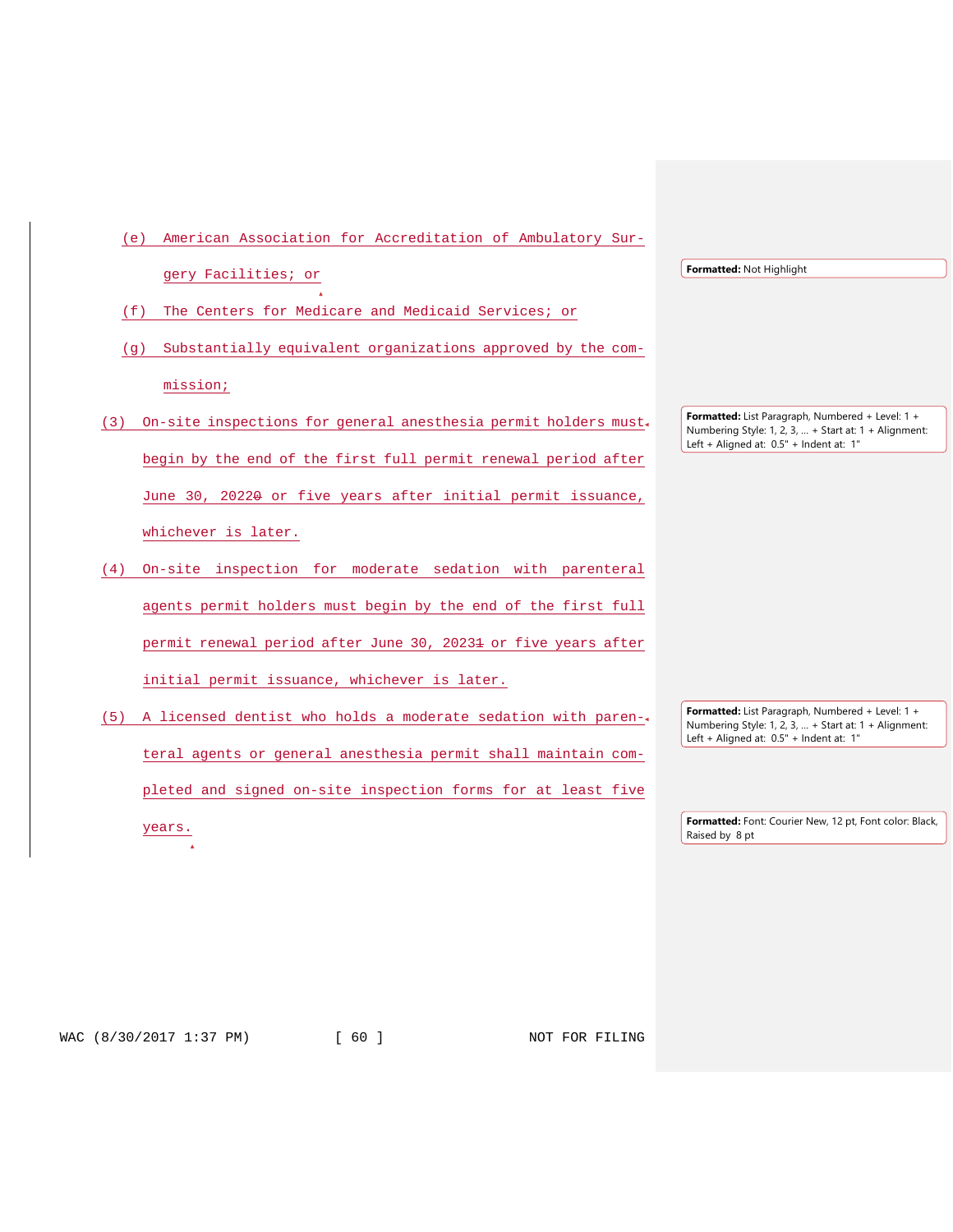WAC 246-817-776 Discharge criteria for all levels of sedation/ or **general anesthesia.** The anesthesia provider must assess patient responsiveness using preoperative values as normal guidelines and discharge the patient only when the following criteria are met:

(1) Vital signs including blood pressure, pulse rate and respiratory rate are stable; Two exceptions for vital signs may occur, but reasons why vital signs were not taken must be documented for:

(a) Pediatric ASA I or ASA II patients undergoing routine dental procedures using local anesthetic and/or nitrous oxide with no other sedating medications; or (b) When vital signs are not possible due to the pediatric patient's behavioral or emotional state.

(2) The patient is alert and oriented to person, place and time as appropriate to age and preoperative psychological status;

(3) The patient can talk and respond coherently to verbal questioning as appropriate to age and preoperative psychological status;

(4) The patient can sit up unassisted;

(5) The patient can walk with minimal assistance;

(6) The patient does not have uncontrollable nausea or vomiting and

#### has minimal dizziness;

(7) A discharge entry must be made in the patient's record by the anesthesia provider. Discharge entries must include:

(a) indicating tThe patient's condition upon discharge, and

WAC (8/30/2017 1:37 PM) [ 61 ] NOT FOR FILING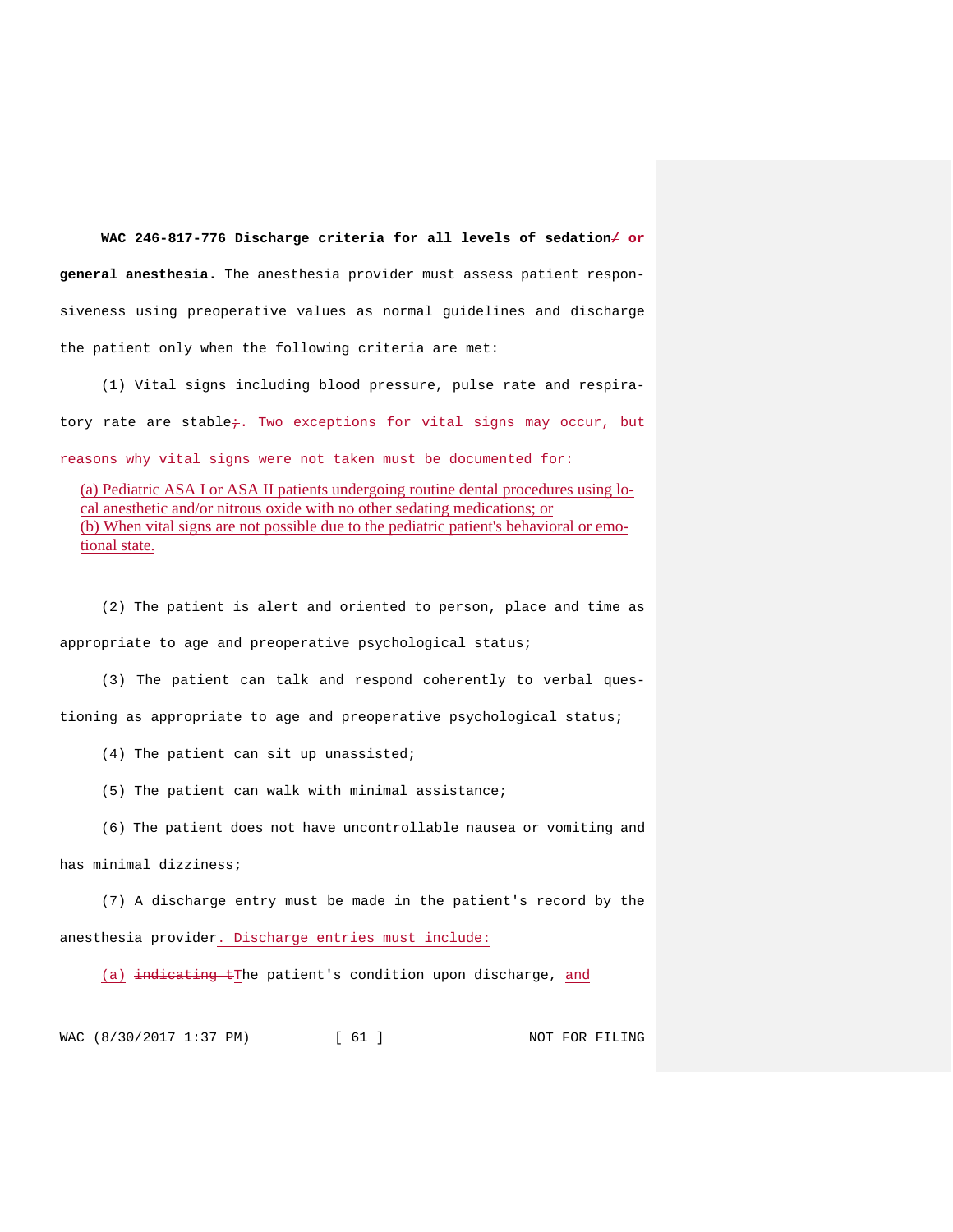(b)  $\theta$  and tThe name of the responsible party to whom the patient is released,  $\leftrightarrow$ if a patient is required to be released to a responsible party+;

(8) If the patient does not meet established discharge criteria, the anesthesia provider must evaluate the patient and determine if the patient has safely recovered to be discharged. The evaluation determining that the patient can be safely discharged must be noted in the patient's record.

[Statutory Authority: RCW 18.32.640 and 18.32.0365. WSR 09-04-042, § 246-817-776, filed 1/30/09, effective 3/2/09.]

# **WAC 246-817-778 Nondentaldentist anesthesia providers.**

(1) A licensed dentist must have a contract in place when working with a non-dentist anesthesia provider. The contract must include:

(a) That all facility, equipment, monitoring, and training requirements, for all personnel required in WAC 246-817-701 through 790 have been met.

(b) That the anesthesia provider is responsible for the pre, intra, postoperative, and discharge anesthetic management of the patient.

WAC (8/30/2017 1:37 PM) [ 62 ] NOT FOR FILING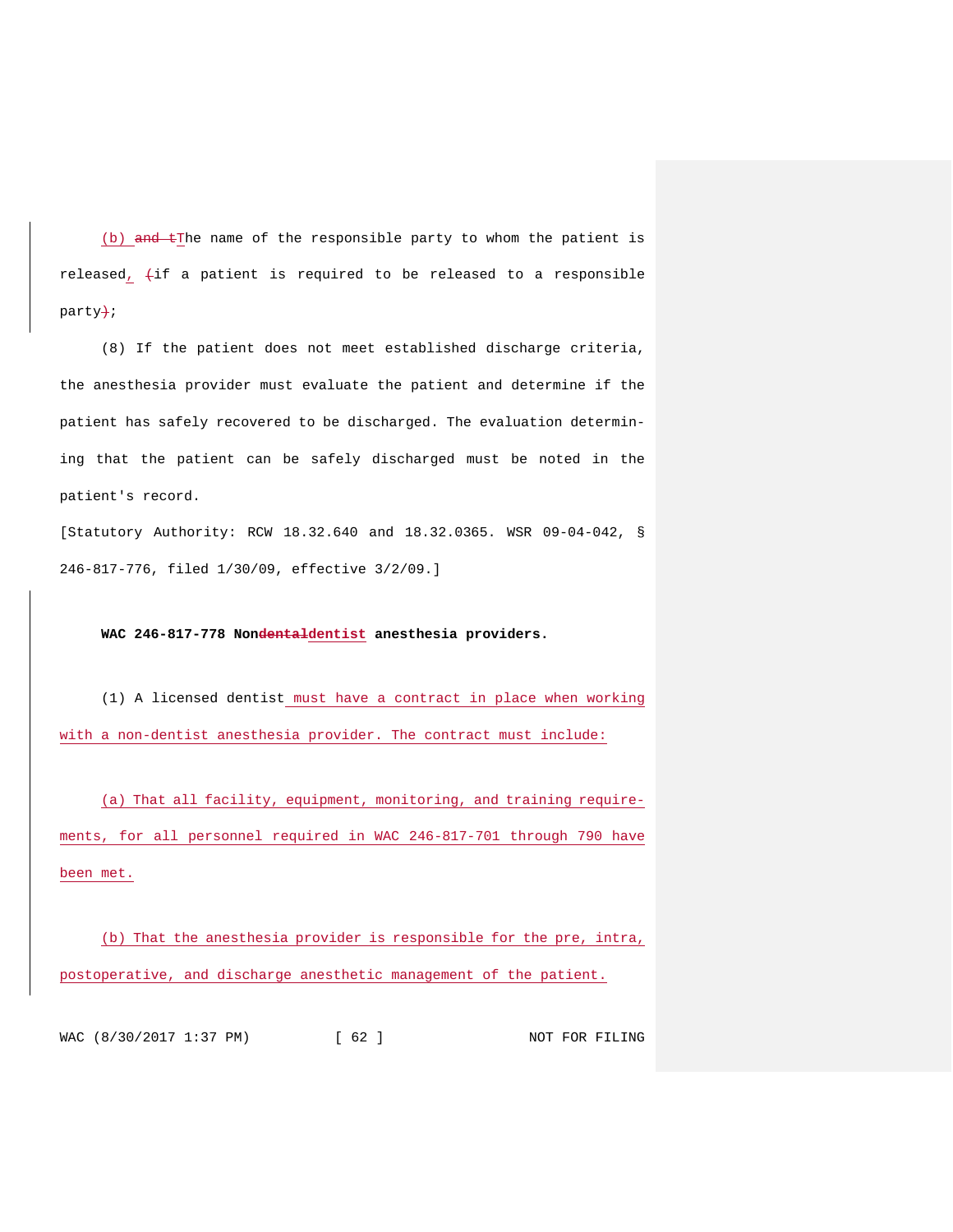(c) Delineation of responsibilities. The dentist and the anesthesia provider shall agree upon and arrange for the provision of items such as facility, equipment, monitoring, and training requirements to be met by either party. The dentist and the anesthesia provider shall establish written emergency protocols, as required in WAC 246-817-724, and all clinical staff must be trained.

(2) A nondentist anesthesia provider may be a certified registered nurse anesthetist or licensed physician anesthesiologist.

(3) Sedation or general anesthesia must be provided by a certified registered nurse anesthetist, licensed physician anesthesiologist, or a licensed dentist with an appropriate sedation or general anesthesia permit.

(4) A licensed dentist must ensure compliance with WAC 246-817-701 through 790 whenever sedation or general anesthesia is administered in their dental facility.

WAC (8/30/2017 1:37 PM) [ 63 ] NOT FOR FILING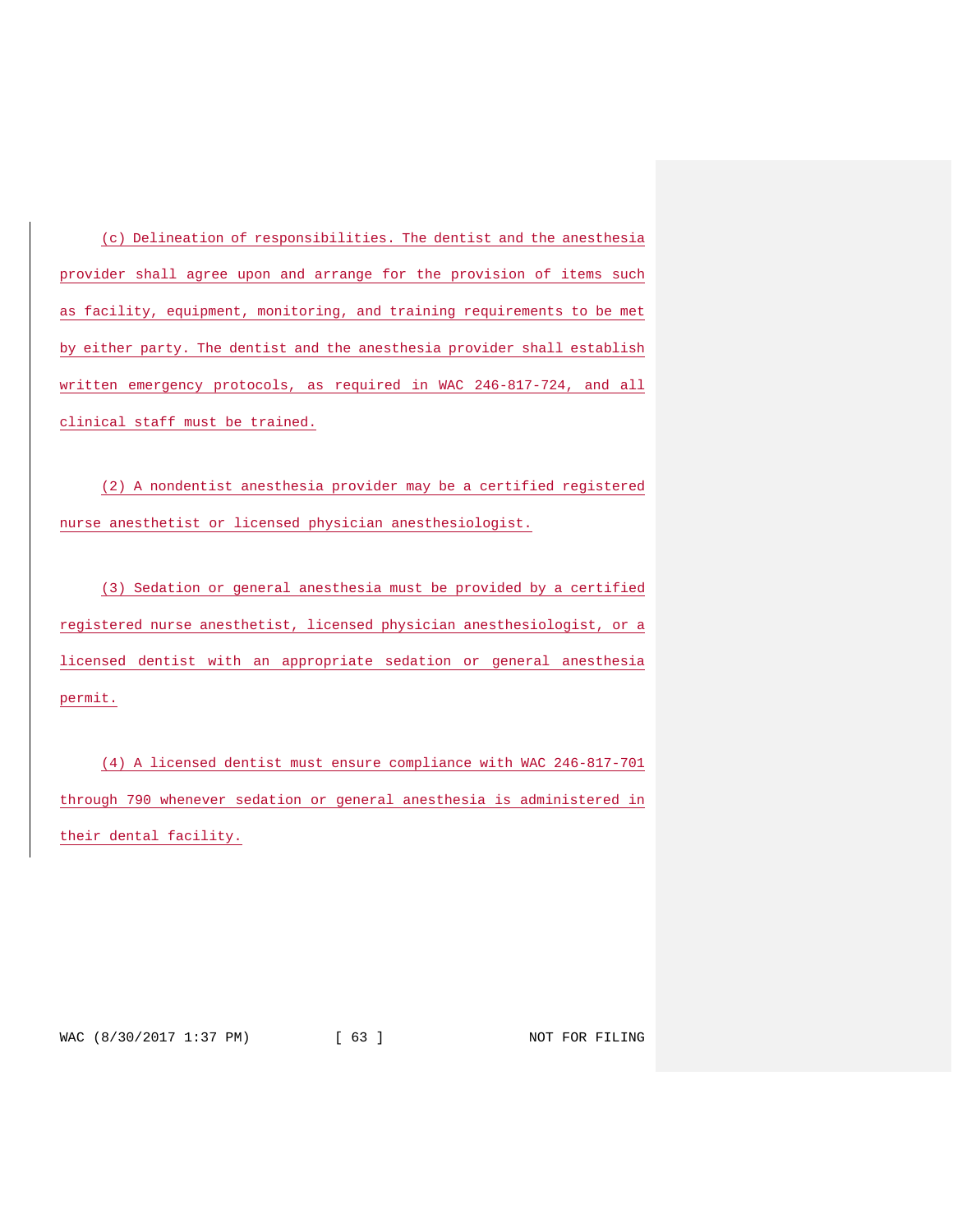(5) A licensed dentist with a moderate sedation, moderate sedation with parenteral agents, or general anesthesia permit must ensure compliance with WAC 246-817-701 through 790 everywhere they administer sedation or general anesthesia.

, certified registered nurse anesthetist (CRNA) or physician thesiologist may provide anesthesia services in dental offices where an anesthesia permit when the anesthesia provider ensures that all equipment, facility, monitoring and assistant training requirements as established within this chapter related to anesthesia The anesthesia provider is exclusively responsible for intra, and post operative anesthetic management of the patient.

(2) The dentist without a general anesthesia permit must establish written contract with the anesthesia provider to quarantee that anesthesia is provided, all facility, equipment, monitoring and training rements, for all personnel, as established by DQAC related esthesia, have been met.

**Formatted:** Space Before: 24 pt

WAC (8/30/2017 1:37 PM) [ 64 ] NOT FOR FILING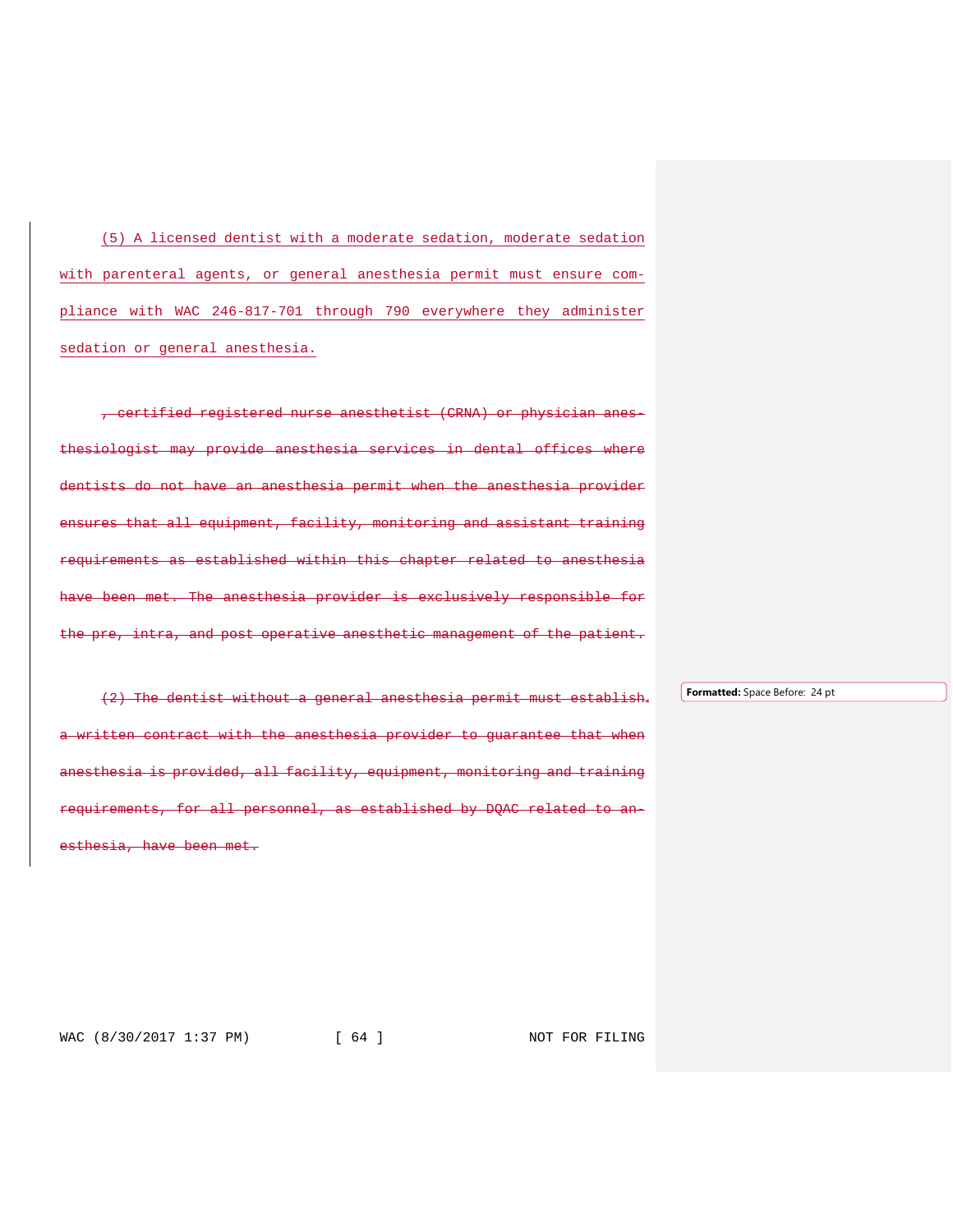(a) The dentist and the anesthesia provider may agree upon and for the provision of items such as facility, equipment, monitoring and training requirements to be met by either party, provided the delineation of such responsibilities is written into the contract.

contract under this section must state that the anesthesia ensure anesthesia related requirements as set forth in this chapter have been met.

[Statutory Authority: RCW 18.32.640 and 18.32.0365. WSR 09-04-042, § 246-817-778, filed 1/30/09, effective 3/2/09.]

**WAC 246-817-780 Mandatory ReportingMandatory reporting of death or significant complication as a result of any dental procedure.** All licensees engaged in the practice of dentistry A licensed dentist must shall submit a report of any patient death or other life-threatening incident or complication, permanent injury or admission to a hospital that results in a stay at the hospital for more than twenty-four hours, which is or may be a result of a dental procedure caused by a dentist or dental treatment.

(1) The dentist involved mustA licensed dentist shall notify the department of health/DQACcommission, by telephone, email, or facsimilex

WAC (8/30/2017 1:37 PM) [ 65 ] NOT FOR FILING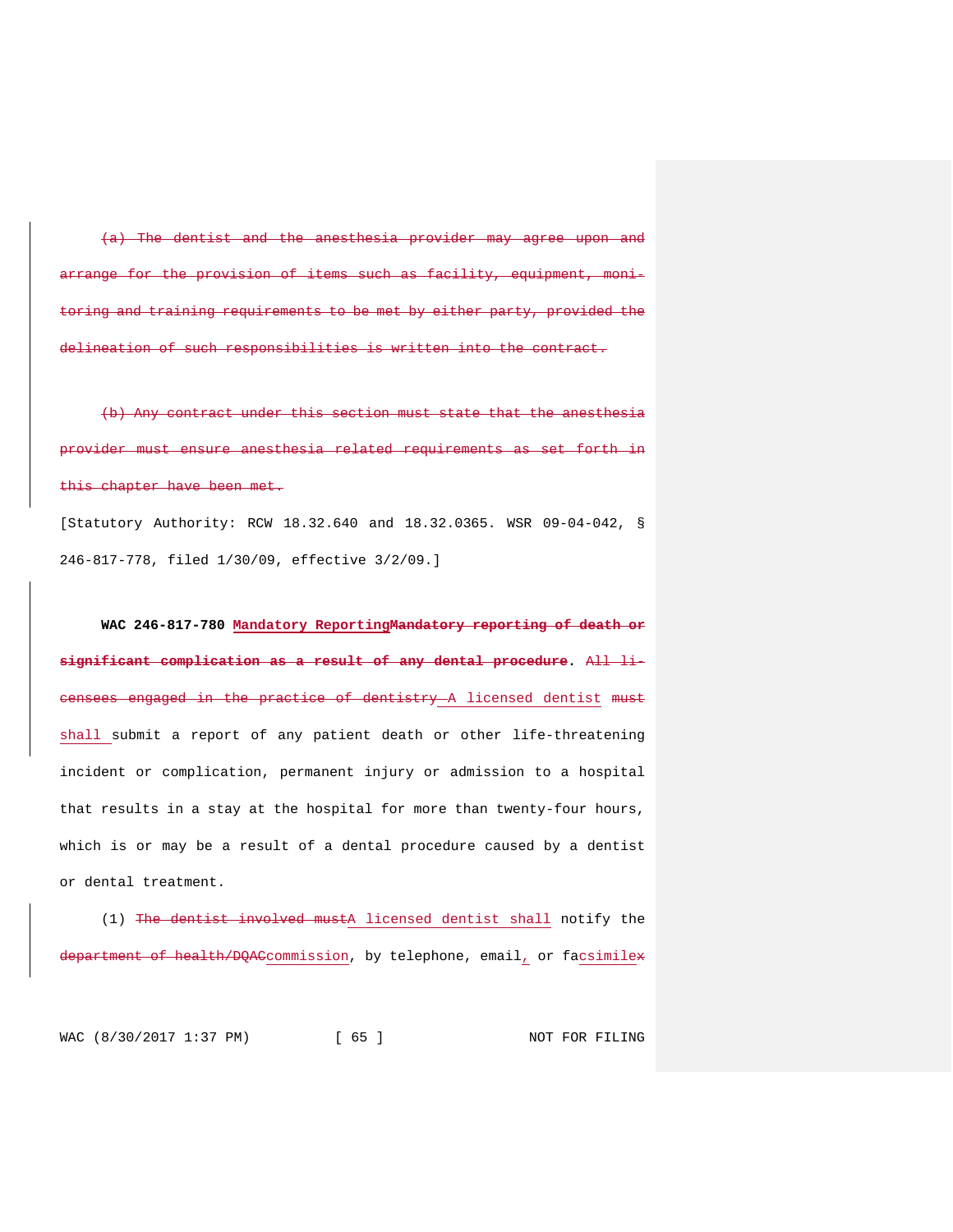within seventy-two hours of discovery and must submit a complete written report to the DOAC commission within thirty days of the incident.

(2) When a patient comes into an office with an existing condition, and hospital admission is the result of that condition and not the dental procedure, it is not reportable.

(3) The written report must include the following:

(a) Name, age, and address of the patient.

(b) Name of the dentist and other personnel present during the incident.

(c) Address of the facility or office where the incident took place.

(d) Description of the type of sedation or anesthetic being utilized at the time of the incident.

(e) Dosages, if any, of drugs administered to the patient.

(f) A narrative description of the incident including approximate times and evolution of symptoms.

(g) Hospital discharge records if available.

(h) Additional information which the DQAC commission may require or request.

[Statutory Authority: RCW 18.32.640 and 18.32.0365. WSR 09-04-042, § 246-817-780, filed 1/30/09, effective 3/2/09. Statutory Authority: RCW

WAC (8/30/2017 1:37 PM) [ 66 ] NOT FOR FILING